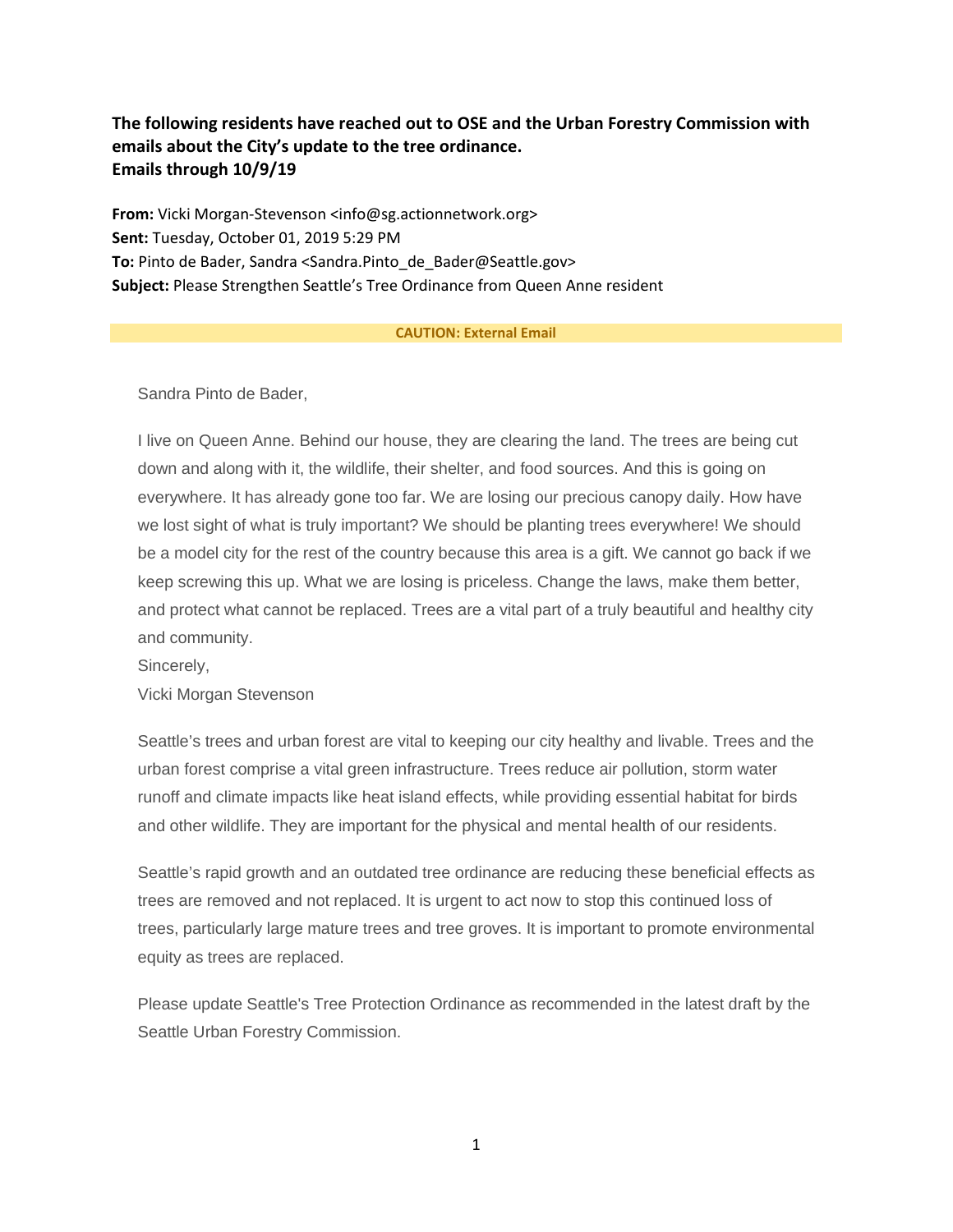Here are the key provisions that need to be in the updated tree ordinance:

1. Expand the existing Tree Removal and Replacement Permit Program, including 2-week public notice and posting on-site, as used by the Seattle Department of Transportation (SDOT) – to cover all Significant Trees (6" and larger diameter at breast height (DBH)) on private property in all land use zones, both during development and outside development. 2. Require the replacement of all Significant Trees removed with trees that in 25 years will reach equivalent canopy volume – either on site or pay a replacement fee into a City Tree Replacement and Preservation Fund. Allow the Fund to also accept fines, donations, grants and set up easements.

3. Retain current protections for Exceptional Trees and reduce the upper threshold for Exceptional Trees to 24" DBH, protect tree groves and prohibit Significant Trees being removed on undeveloped lots.

4. Allow removal of no more than 2 Significant non-Exceptional Trees in 3 years per lot outside development

5. Establish one citywide database for applying for Tree Removal and Replacement Permits and to track changes in the tree canopy.

6. Post online all permit requests and permit approvals for public viewing.

7. Expand SDOT's existing tree service provider's registration and certification to register all Tree Service Providers (arborists) working on trees in Seattle.

8. Provide adequate funding in the budget to implement and enforce the updated ordinance.

Vicki Morgan-Stevenson [vickimorgan01@yahoo.com](mailto:vickimorgan01@yahoo.com) 2412 2nd AVE W Seattle, Washington 98119

**From:** heidi calyxsite.com <heidi@calyxsite.com>

**Sent:** Thursday, September 26, 2019 7:08 PM

**To:** Herbold, Lisa <Lisa.Herbold@seattle.gov>

**Cc:** Pinto de Bader, Sandra <Sandra.Pinto\_de\_Bader@Seattle.gov>; heidi calyxsite.com <heidi@calyxsite.com>

**Subject:** RE: Please preserve Seattle's valuable and irreplaceable tree canopy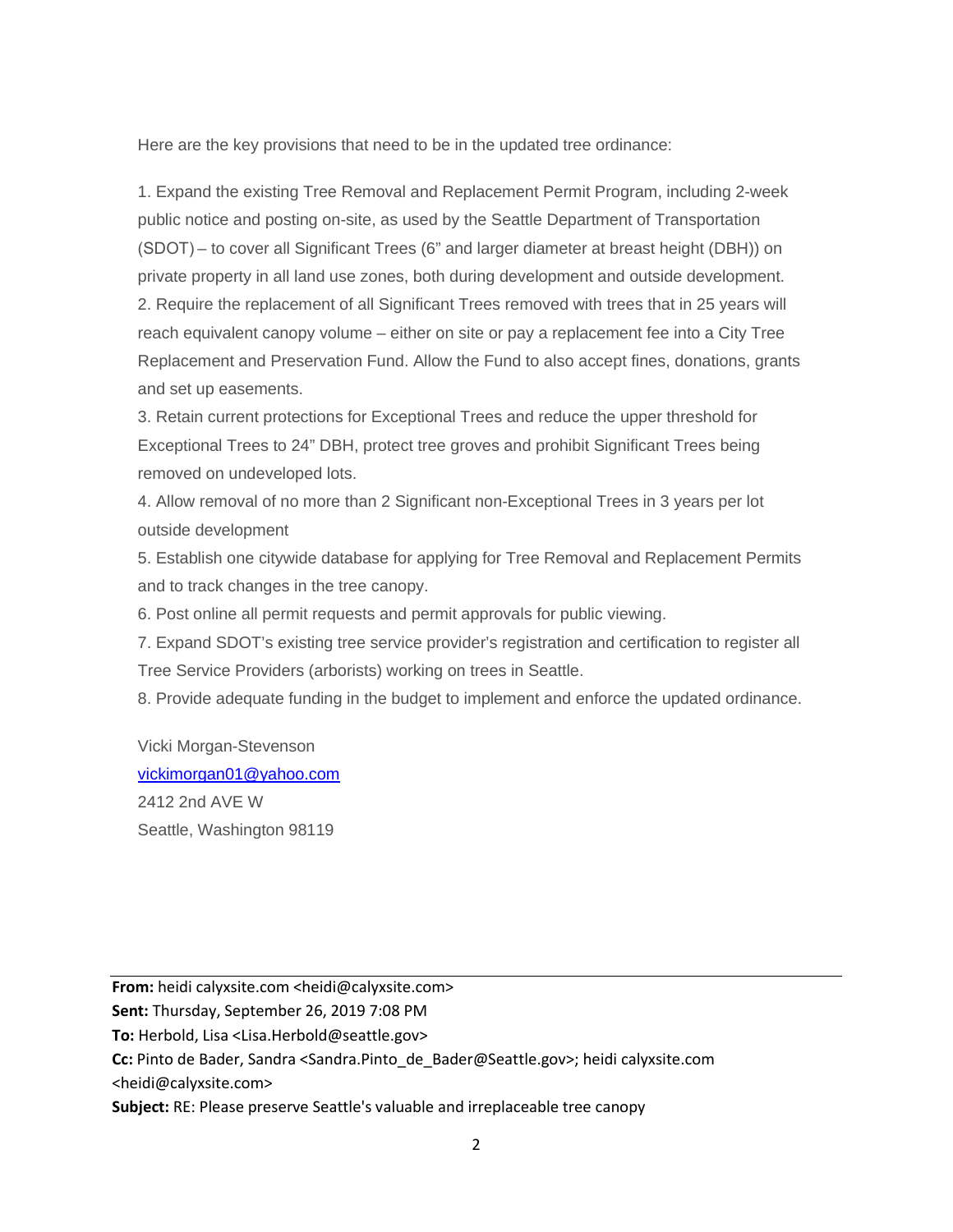# **CAUTION: External Email**

Thanks Lisa. We appreciate your support and energy around this issue. One addition to the tracking question is that someone has to perform a retrospective analysis of the sites where developers were supposed to replace trees. The city has no such records which makes it vulnerable to litigation. We also need an analysis of the pattern and practice of unfounded and possibly fraudulent claims of hazard tree designations. I'm copying OSE so my comments are in the record.

All the best, Heidi Siegelbaum

Heidi Siegelbaum

(206) 784-4265

# <http://www.linkedin.com/in/heidisiegelbaum>

From: Herbold, Lisa [<Lisa.Herbold@seattle.gov>](mailto:Lisa.Herbold@seattle.gov) **Sent:** Thursday, September 26, 2019 10:02 AM To: heidi calyxsite.com [<heidi@calyxsite.com>](mailto:heidi@calyxsite.com) **Subject:** RE: Please preserve Seattle's valuable and irreplaceable tree canopy

Dear Heidi,

Thank you for writing to me about the proposed Tree Legislation. After Rob Johnson left the City Council, Councilmember Bagshaw took the lead on this conversation. As you may know, the Urban Forestry Commission (UFC) [drafted legislation,](https://www.seattle.gov/Documents/Departments/UrbanForestryCommission/2019/2019docs/OutlineandDraftUFCTreeProtectionRegs070219FullDoc.pdf) which they proposed the Council introduce. Unfortunately, the Department of Construction and Inspection contends that the UFC proposal is not implementable as it is currently drafted. Since Department of Construction and Inspection will be enforcing any law that the Council passes, it is important to have their staff at the drafting table to ensure strong and enforceable legislation is passed.

That said, Councilmember Bagshaw – in coordination with the Mayor – authored a [resolution](http://seattle.legistar.com/LegislationDetail.aspx?ID=4129523&GUID=6AC9ED61-D479-4DC9-9EAF-3C765F83E0C6&FullText=1) that includes a timeline and requests quarterly reporting on the progress of the development of the legislation from the Executive beginning January 31, 2020. In the resolution, the Council also requests that legislation prioritize: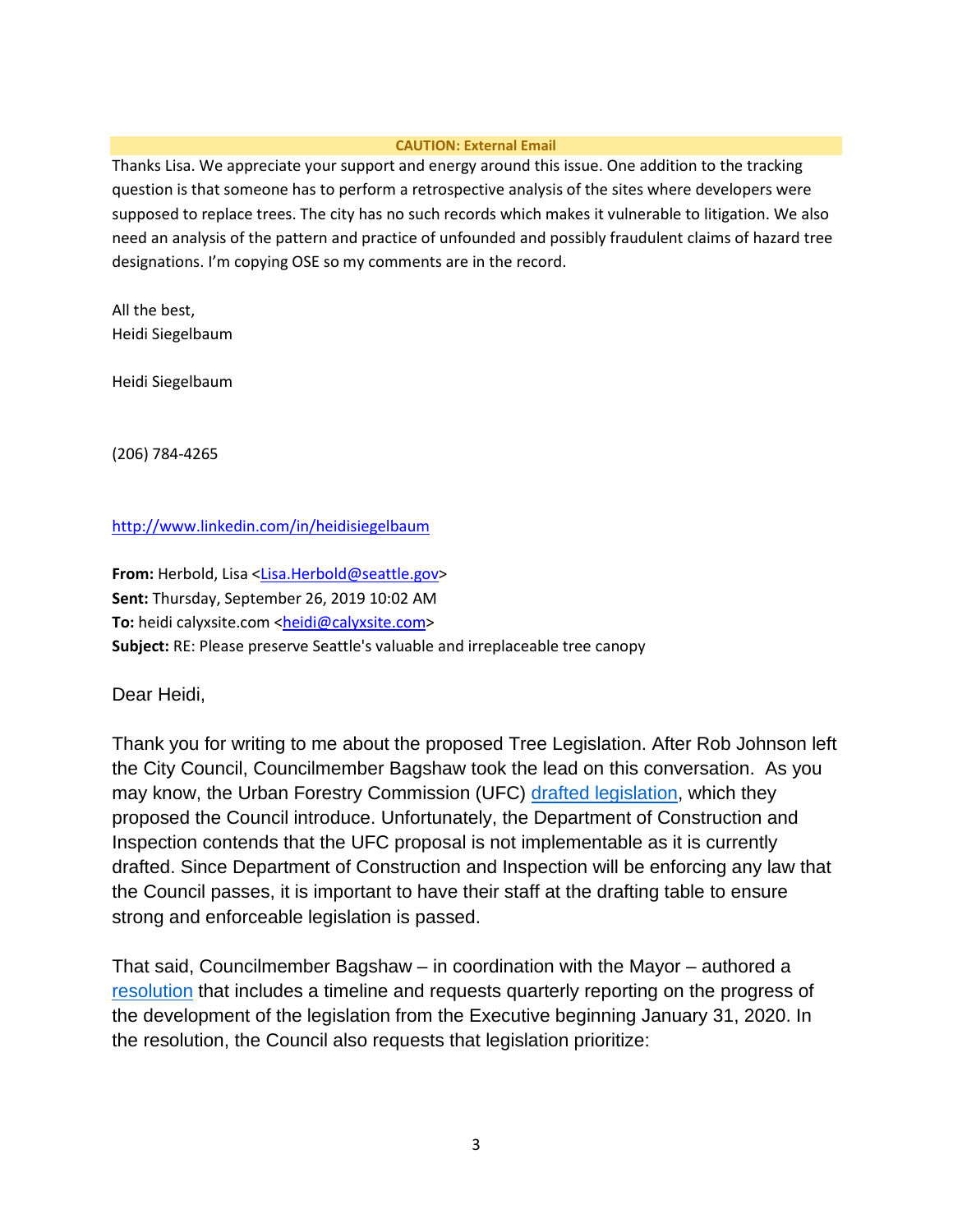- Retaining protections for exceptional trees and expanding the definition of exceptional trees.
- Adopting a definition of significant tress as trees at least 6 inches in diameter and creating a permitting process for the removal of these trees.
- Adding replacement requirements for significant tree removal.
- Simplifying tree planting and replacement requirements, including consideration of mitigation strategies that allow for infill development while balancing tree planting and replacement goals.
- Reviewing and potentially modifying tree removal limits in single-family zones.
- Establishing an in-lieu fee option for tree planting.
- Tracking tree removal and replacement on both public and private land throughout Seattle.
- Providing adequate funding to administer and enforce tree regulations.
- Requiring all tree service providers operating in Seattle to meet minimum certification and training requirements and register with the City.

Though I am disappointed that Council action to protect our tree canopy and exceptional trees is not imminent, overall this creates clear guidelines, parameters, and a timeline for which the Council can hold the Executive accountable. The Council voted unanimously to pass this resolution on Monday September 16<sup>th</sup>.

Thank you,

Les a Shotold

Lisa Herbold District 1 Councilmember, Chair Civil Rights, Utilities, Economic Development, and Arts **Committee** 

206-684-8803 [lisa.herbold@seattle.gov](mailto:lisa.herbold@seattle.gov)

P. S. Please feel free to [click on this link](http://seattle.us12.list-manage.com/subscribe?u=11a79978ca7225050bfabf7ad&id=bdd26bccf2) to sign up for my weekly blog posts!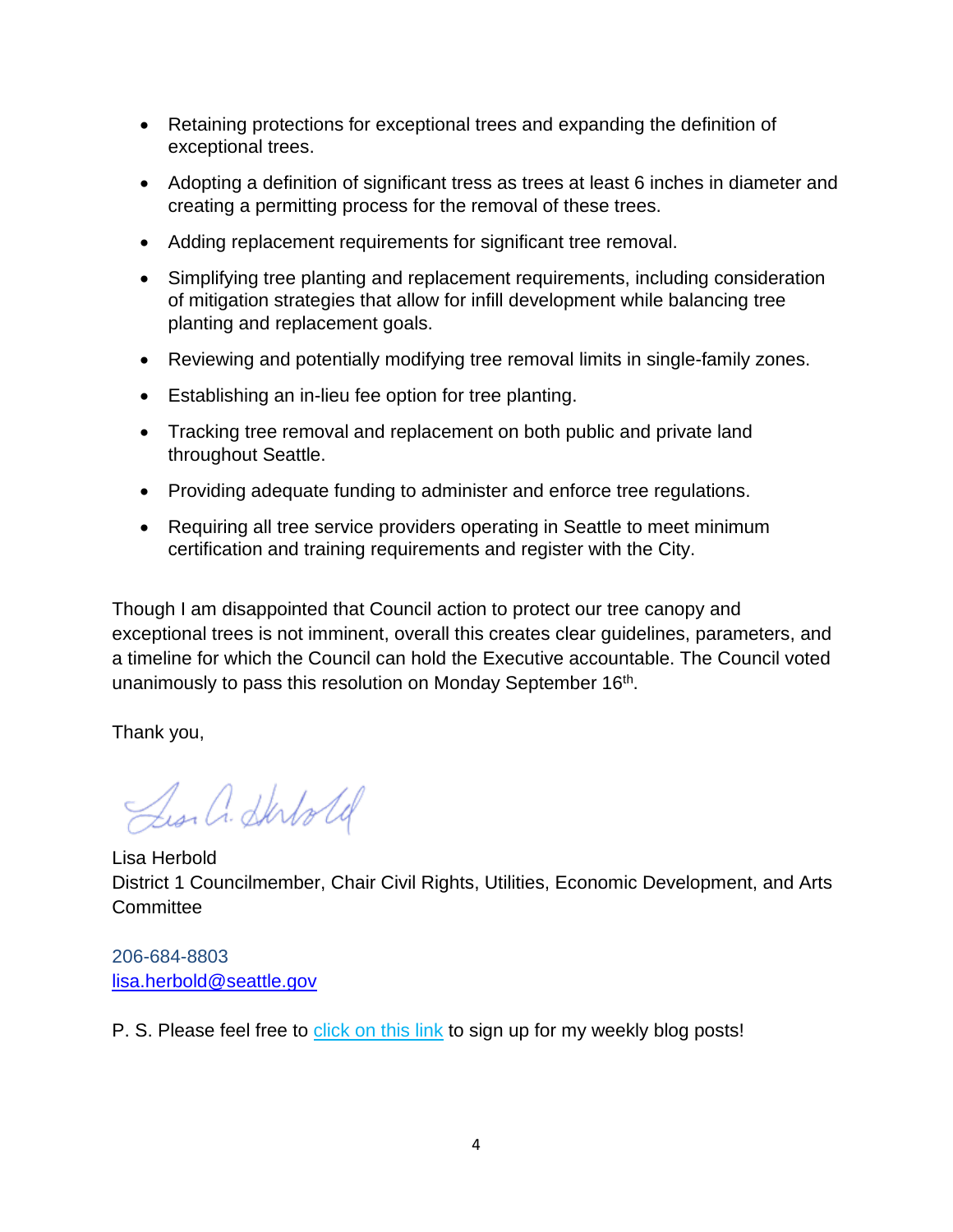# CONNECT WITH LISA

Get our weekly newsletter with detailed District 1 and citywide updates



From: Heidi Siegelbaum [<info@sg.actionnetwork.org>](mailto:info@sg.actionnetwork.org) **Sent:** Friday, August 02, 2019 12:13 PM **To:** Herbold, Lisa [<Lisa.Herbold@seattle.gov>](mailto:Lisa.Herbold@seattle.gov) **Subject:** Please preserve Seattle's valuable and irreplaceable tree canopy

## **CAUTION: External Email**

Lisa Herbold,

Seattle continues to lose its trees, including the most productive, protective and public health giants. Trees provide oxygen, remove pollutants from the air, provide habitat and shade, cool neighborhoods, reduce flooding and pollution and create community. Yet the city's policies, laws and lack of enforcement are leading to the wholesale destruction/removal of mature trees on private land. It is imperative that the City align its climate, health and environmental policies with a unified forestry policy that requires developers and citizens to protect mature trees of any type. Please update Seattle's Tree Protection Ordinance now. I support the latest draft by the Seattle Urban Forestry Commission and increase the number of city wide inspectors and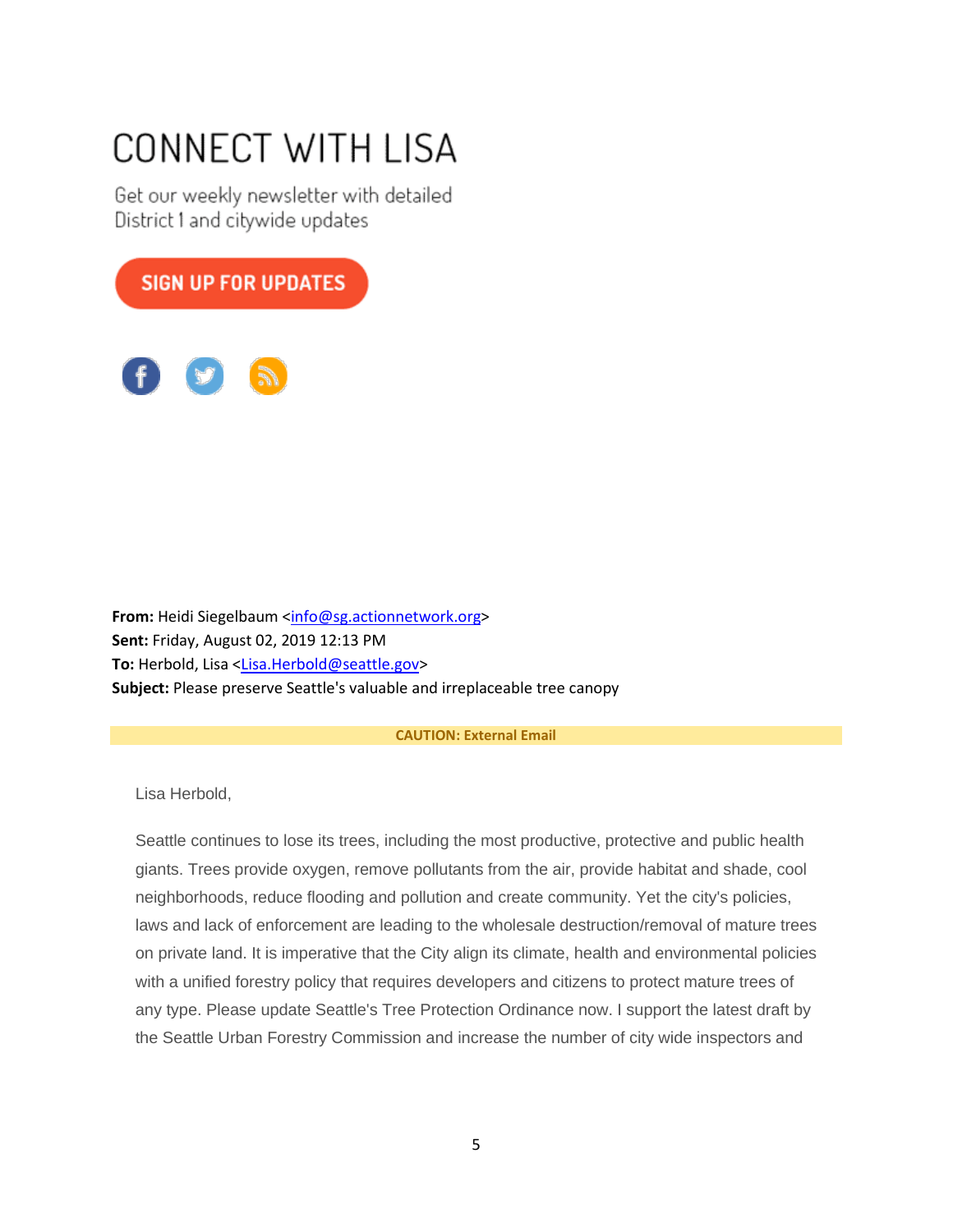arborists to over 20.

Heidi Siegelbaum [Heidi@calyxsite.com](mailto:Heidi@calyxsite.com) 3018 NW 85th Seattle, Washington 98117

**From:** Rebecca Sayre <info@sg.actionnetwork.org> **Sent:** Thursday, October 03, 2019 9:56 AM To: Pinto de Bader, Sandra <Sandra.Pinto de Bader@Seattle.gov> **Subject:** Save Our Trees!

## **CAUTION: External Email**

Sandra Pinto de Bader,

Seattle's trees and urban forest are vital to keeping our city healthy and livable. Trees and the urban forest comprise a vital green infrastructure. Trees reduce air pollution, storm water runoff and climate impacts like heat island effects, while providing essential habitat for birds and other wildlife. They are important for the physical and mental health of our residents.

Seattle's rapid growth and an outdated tree ordinance are reducing these beneficial effects as trees are removed and not replaced. It is urgent to act now to stop this continued loss of trees, particularly large mature trees and tree groves. It is important to promote environmental equity as trees are replaced.

Please update Seattle's Tree Protection Ordinance as recommended in the latest draft by the Seattle Urban Forestry Commission.

Here are the key provisions that need to be in the updated tree ordinance:

1. Expand the existing Tree Removal and Replacement Permit Program, including 2-week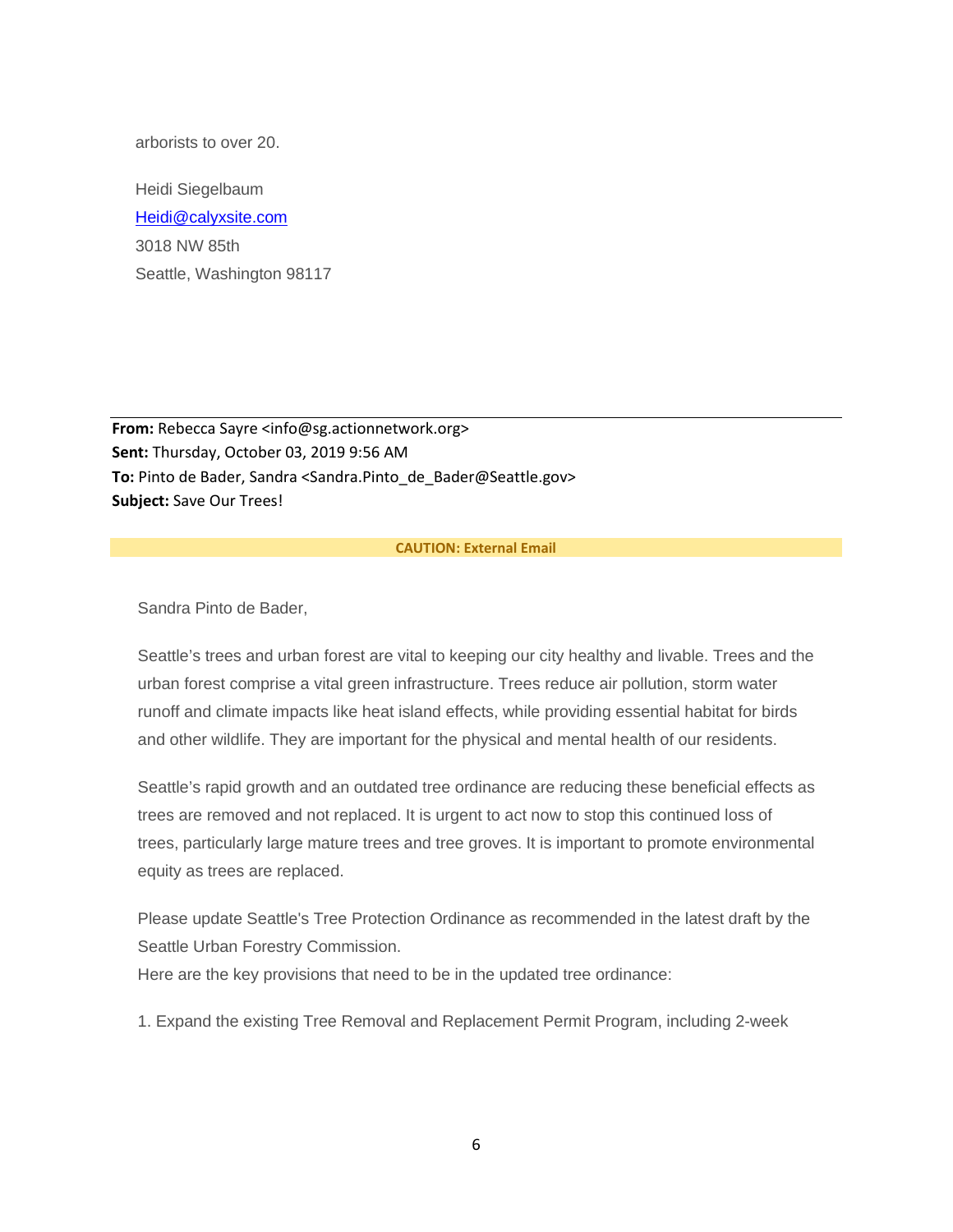public notice and posting on-site, as used by the Seattle Department of Transportation (SDOT) – to cover all Significant Trees (6" and larger diameter at breast height (DBH)) on private property in all land use zones, both during development and outside development. 2. Require the replacement of all Significant trees removed with trees that in 25 years will reach equivalent canopy volume – either on site or pay a replacement fee into a City Tree Replacement and Preservation Fund. Allow the Fund to also accept fines, donations, grants and set up easements.

3. Retain current protections for Exceptional Trees and reduce the upper threshold for Exceptional Trees to 24" DBH, protect tree groves and prohibit Significant Trees being removed on undeveloped lots.

4. Allow removal of no more than 2 Significant non-Exceptional Trees in 3 years per lot outside development

5. Establish one citywide database for applying for Tree Removal and Replacement Permits and to track changes in the tree canopy.

6. Post online all permit requests and permit approvals for public viewing.

7. Expand SDOT's existing tree service provider's registration and certification to register all Tree Service Providers (arborists) working on trees in Seattle.

8. Provide adequate funding in the budget to implement and enforce the updated ordinance.

Rebecca Sayre [sayrebecca@gmail.com](mailto:sayrebecca@gmail.com) 2005 NW Blue Ridge Drive Seattle , Washington 98177

**From:** Irene Holroyd <info@sg.actionnetwork.org> **Sent:** Thursday, October 03, 2019 7:40 PM To: Pinto de Bader, Sandra <Sandra.Pinto de Bader@Seattle.gov> **Subject:** Keep Seattle Livable!

**CAUTION: External Email**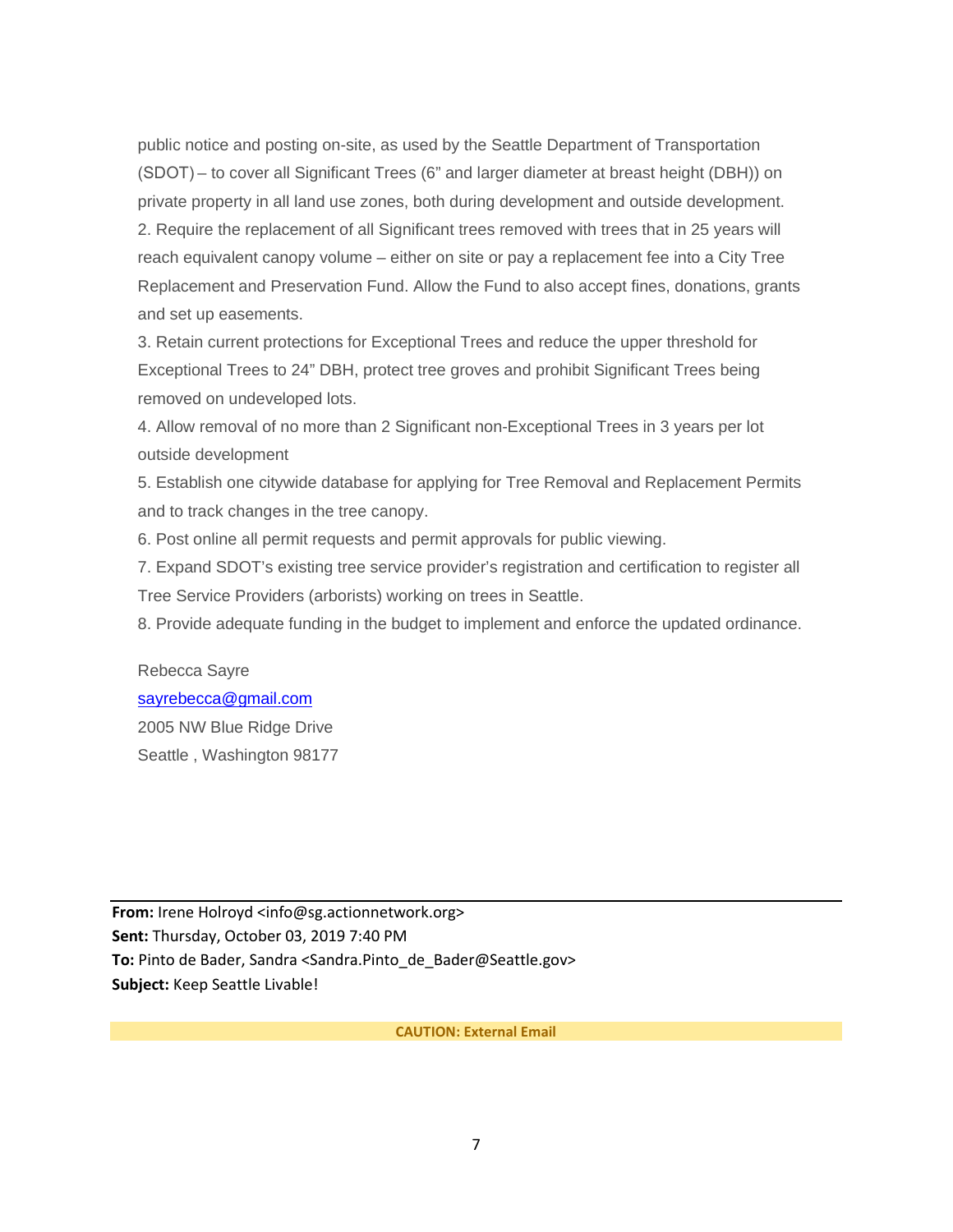#### Sandra Pinto de Bader,

Seattle's trees and urban forest are vital to keeping our city healthy and livable. Trees and the urban forest comprise a vital green infrastructure. Trees reduce air pollution, storm water runoff and climate impacts like heat island effects, while providing essential habitat for birds and other wildlife. They are important for the physical and mental health of our residents.

Seattle's rapid growth and an outdated tree ordinance are reducing these beneficial effects as trees are removed and not replaced. It is urgent to act now to stop this continued loss of trees, particularly large mature trees and tree groves. It is important to promote environmental equity as trees are replaced.

Please update Seattle's Tree Protection Ordinance as recommended in the latest draft by the Seattle Urban Forestry Commission.

Here are the key provisions that need to be in the updated tree ordinance:

1. Expand the existing Tree Removal and Replacement Permit Program, including 2-week public notice and posting on-site, as used by the Seattle Department of Transportation (SDOT) – to cover all Significant Trees (6" and larger diameter at breast height (DBH)) on private property in all land use zones, both during development and outside development. 2. Require the replacement of all Significant Trees removed with trees that in 25 years will reach equivalent canopy volume – either on site or pay a replacement fee into a City Tree Replacement and Preservation Fund. Allow the Fund to also accept fines, donations, grants and set up easements.

3. Retain current protections for Exceptional Trees and reduce the upper threshold for Exceptional Trees to 24" DBH, protect tree groves and prohibit Significant Trees being removed on undeveloped lots.

4. Allow removal of no more than 2 Significant non-Exceptional Trees in 3 years per lot outside development

5. Establish one citywide database for applying for Tree Removal and Replacement Permits and to track changes in the tree canopy.

6. Post online all permit requests and permit approvals for public viewing.

7. Expand SDOT's existing tree service provider's registration and certification to register all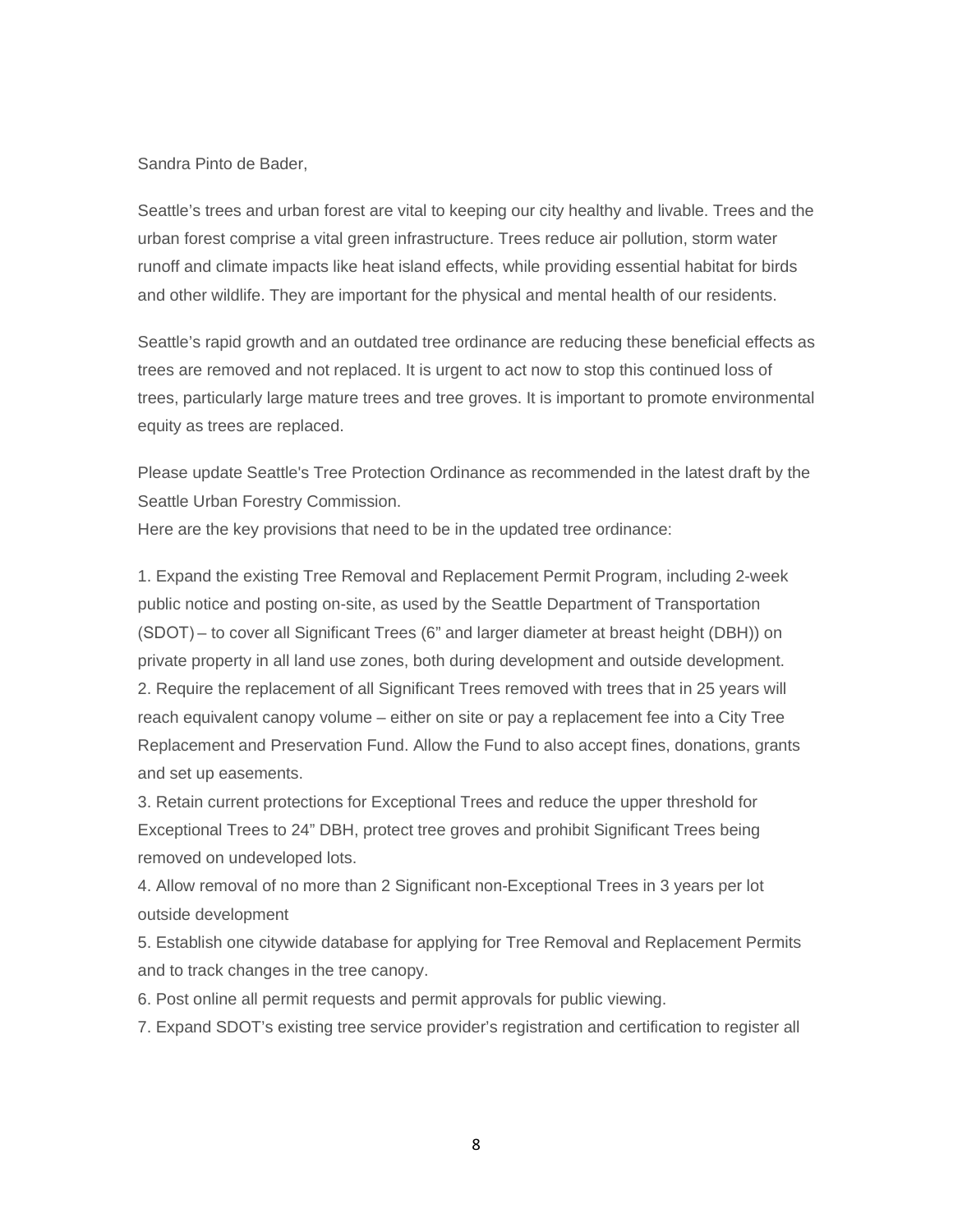Tree Service Providers (arborists) working on trees in Seattle.

8. Provide adequate funding in the budget to implement and enforce the updated ordinance.

Irene Holroyd [ijholroyd@gmail.com](mailto:ijholroyd@gmail.com) 1728 NE 55th Pl Seattle , Washington 98105

**From:** Annie Thoe <info@sg.actionnetwork.org> **Sent:** Friday, October 04, 2019 10:59 AM To: Pinto de Bader, Sandra <Sandra.Pinto de Bader@Seattle.gov> **Subject:** Stronger Tree Protection is Needed Now - Update Tree Ordinance

# **CAUTION: External Email**

Sandra Pinto de Bader,

We continue to see more and more clear-cutting of mature trees in our neighborhoods, trees that take generations to grow. This can't be legal or with any foresight of our future. The city is failing to preserve and protect not only our natural resources from poor development design and practices, but is causing problems for air pollution and asthma, water runoff and pollution, healthy soil, shade from heat, diversity and habitat for wildlife and birds, and beauty for all.

The Neighborhood Treekeepers have adopted the following resolution and urge the city to do so immediately.

Organization Resolution in Support of the Seattle Urban Forestry Commission's Draft Tree and Urban Forest Protection Ordinance

WHEREAS Seattle is losing not only its biggest trees, but much more of its green cover, as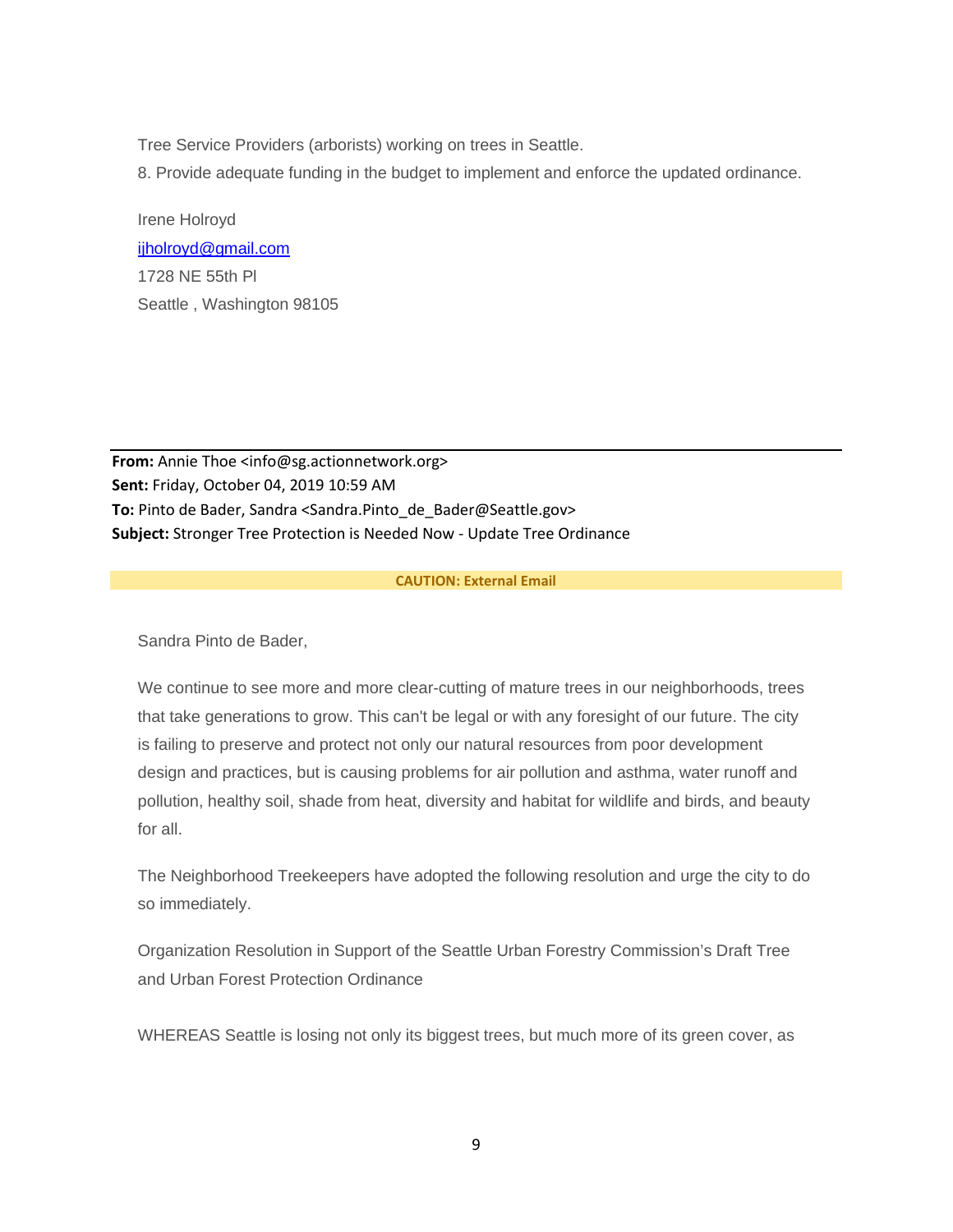developers frequently scrape properties clean of trees to maximize their buildable area; and  WHEREAS Seattle has failed to require developers to replace all "exceptional" trees and trees over 24" DBH (diameter at 54" high) as prescribed by SMC 25.11.090; and WHEREAS Seattle, unlike Portland and other major cities, has not instituted a permit system to govern tree removal on developed property or property being developed, but relies instead on a complaint-based system that is applicable only to already-developed property and does not protect trees even there; and 

WHEREAS the Seattle City Council voted in 2009, and again by Resolution 31870 in March 2019, to support an updating of its Tree Protection Ordinance; and 

WHEREAS the City concluded, in its 2017 Tree Regulations Research Report, that "Current code is not supporting tree protection" and that "we are losing exceptional trees (and groves) in general"; and

WHEREAS Seattle's trees and urban forest comprise a vital green infrastructure that (a) reduces air pollution, stormwater runoff, and climate change impacts like heat-island effects, while providing essential habitat for birds and other wildlife, and (b) is important for the physical and mental health of Seattle residents: and

WHEREAS the Seattle Urban Forestry Commission has drafted, at the suggestion of several City Council members, an updated Tree and Urban Forest Protection Ordinance consistent with the eight recommendations specified by the Council in Section 6 of its Resolution 31870, which would:

a. increase protections for Seattle trees and tree canopy volume by requiring, in each landuse zone in the city, a permit for removal and replacement of any tree over 6" DBH, whether on developed property or property being developed;

b. require two-week on-site posting of tree removal and replacement applications (as SDOT already requires);

c. require on-site tree replacement equivalent, in 25 years, to the tree canopy volume removed, or payment of a fee into a Tree Replacement and Preservation Fund for planting and 5-year maintenance of trees elsewhere in the city;

d. retain current protections for exceptional trees and reduce the definitional upper threshold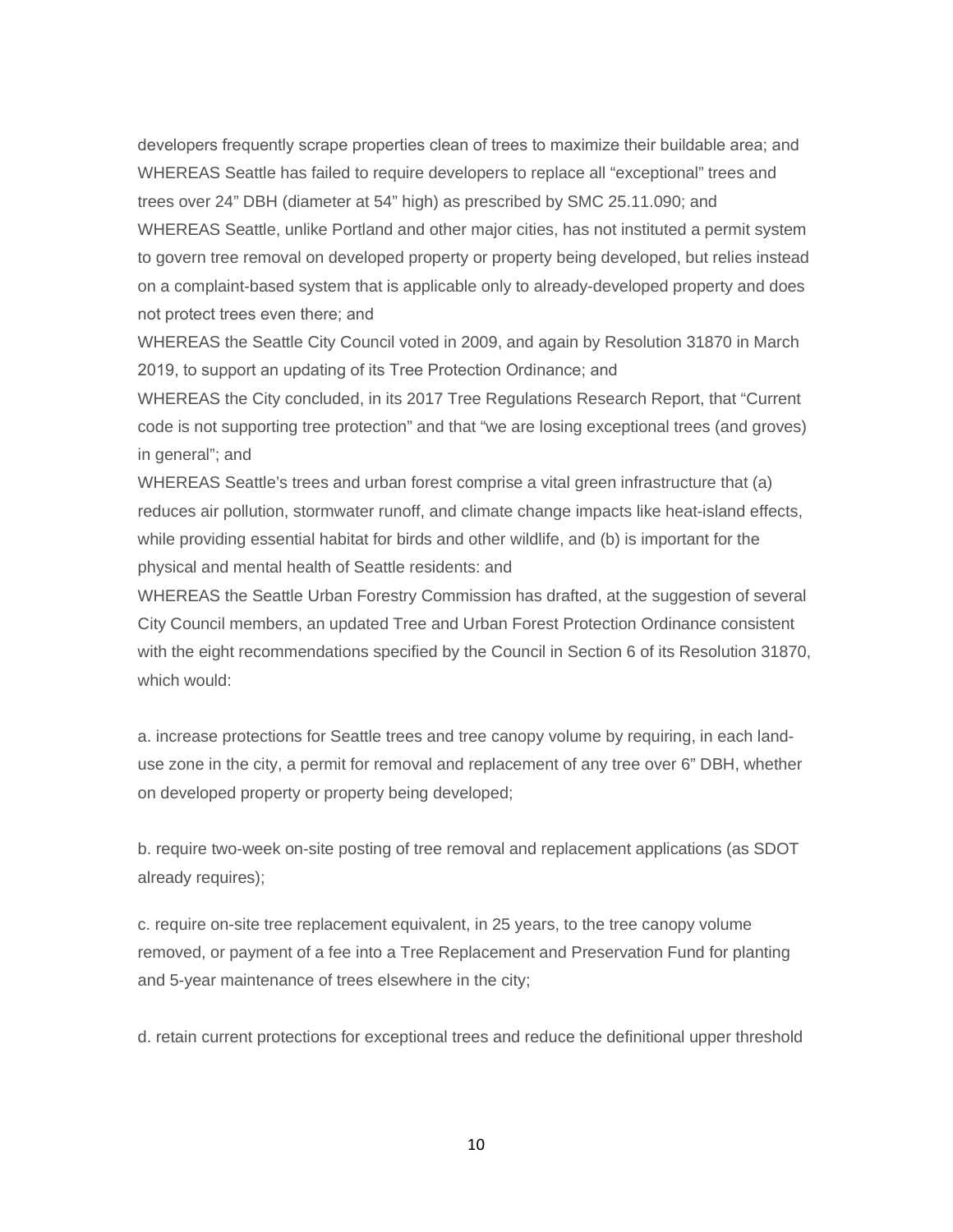for exceptional trees to 24" DBH;

e. allow no more than two significant non-exceptional trees to be removed over 3 years on developed property;

f. require registration of all tree services providers with the city;

g. track all significant tree loss and replacement; and

h. provide adequate funds to administer and enforce the ordinance.

Therefore, be it resolved that, in recognition of the environmental importance of trees and the urgent need to update and strengthen Seattle's current ordinance, we urge the Seattle City Council to enact, and the Mayor to sign and enforce, the Seattle Urban Forestry Commission's June 14, 2019 draft Tree and Urban Forest Protection Ordinance.

Resolution adopted by Neighborhood Treekeepers, Annie Thoe, Chair

Annie Thoe [neighborhoodtreekeepers@gmail.com](mailto:neighborhoodtreekeepers@gmail.com) 2201 NE 120th St Seattle, Washington 98125

**From:** Linda Sewell <info@sg.actionnetwork.org> **Sent:** Friday, October 04, 2019 12:11 PM **To:** Pinto de Bader, Sandra <Sandra.Pinto\_de\_Bader@Seattle.gov> **Subject:** Keep Seattle Livable!

**CAUTION: External Email**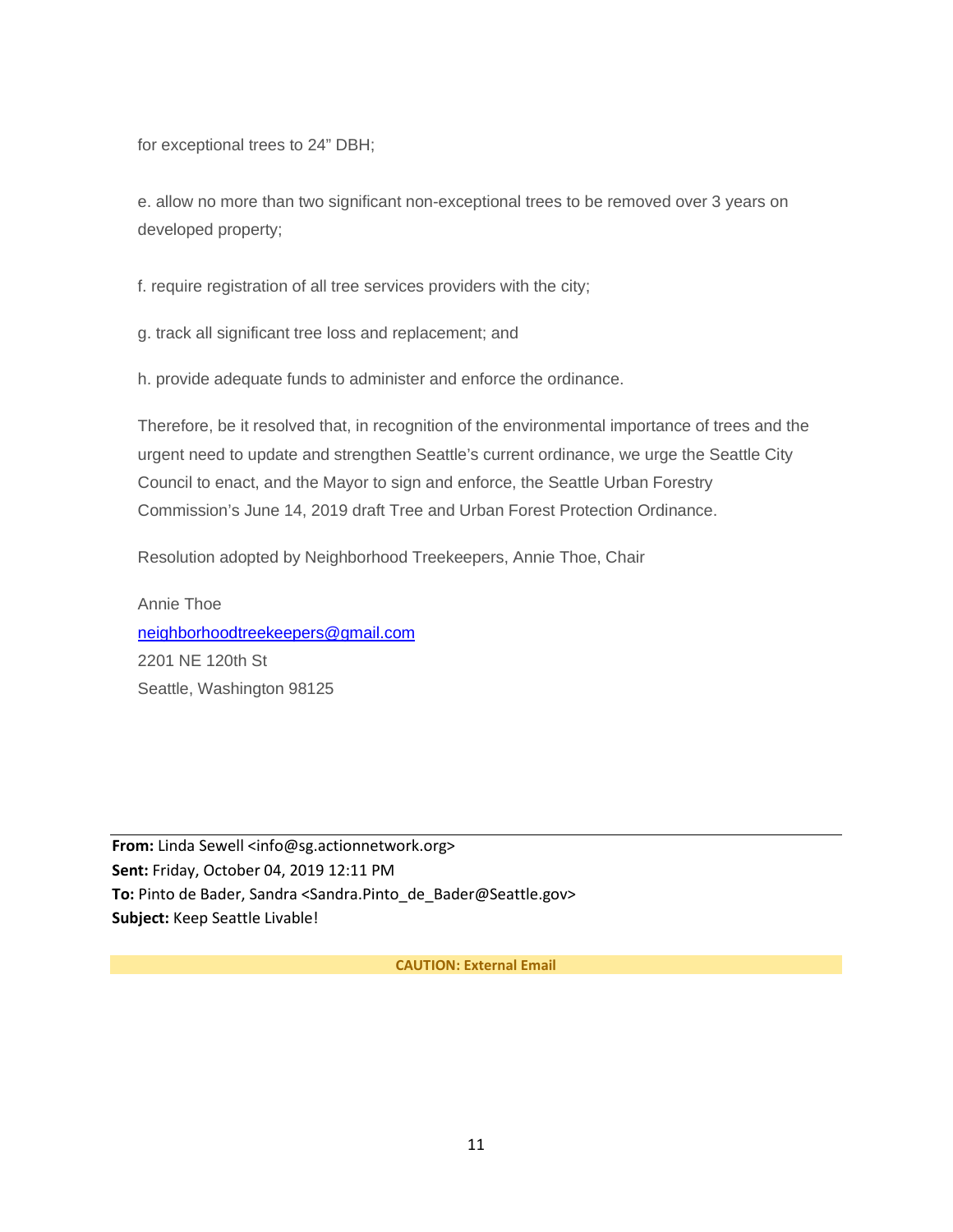## Sandra Pinto de Bader,

Seattle's rapid growth and outdated tree ordinance are reducing the beneficial effects from trees that are removed and not replaced. I've learned from personal experience the value of large, mature trees. We installed solar 6 years ago, removing four large trees that cast shade on the panels. We've replaced them with dwarf trees that won't reach the roofline, but now sorely miss the large trees that kept our house cool in the summer. Seattle's Urban Heat Island is only getting worse with the continued loss of tree canopy.

Please update Seattle's Tree Protection Ordinance as recommended in the latest draft by the Seattle Urban Forestry Commission.

Here are the key provisions that need to be in the updated tree ordinance:

1. Expand the existing Tree Removal and Replacement Permit Program, including 2-week public notice and posting on-site, as used by the Seattle Department of Transportation (SDOT) – to cover all Significant Trees (6" and larger diameter at breast height (DBH)) on private property in all land use zones, both during development and outside development. 2. Require the replacement of all Significant Trees removed with trees that in 25 years will reach equivalent canopy volume – either on site or pay a replacement fee into a City Tree Replacement and Preservation Fund. Allow the Fund to also accept fines, donations, grants and set up easements.

3. Retain current protections for Exceptional Trees and reduce the upper threshold for Exceptional Trees to 24" DBH, protect tree groves and prohibit Significant Trees being removed on undeveloped lots.

4. Allow removal of no more than 2 Significant non-Exceptional Trees in 3 years per lot outside development

5. Establish one citywide database for applying for Tree Removal and Replacement Permits and to track changes in the tree canopy.

6. Post online all permit requests and permit approvals for public viewing.

7. Expand SDOT's existing tree service provider's registration and certification to register all Tree Service Providers (arborists) working on trees in Seattle.

8. Provide adequate funding in the budget to implement and enforce the updated ordinance.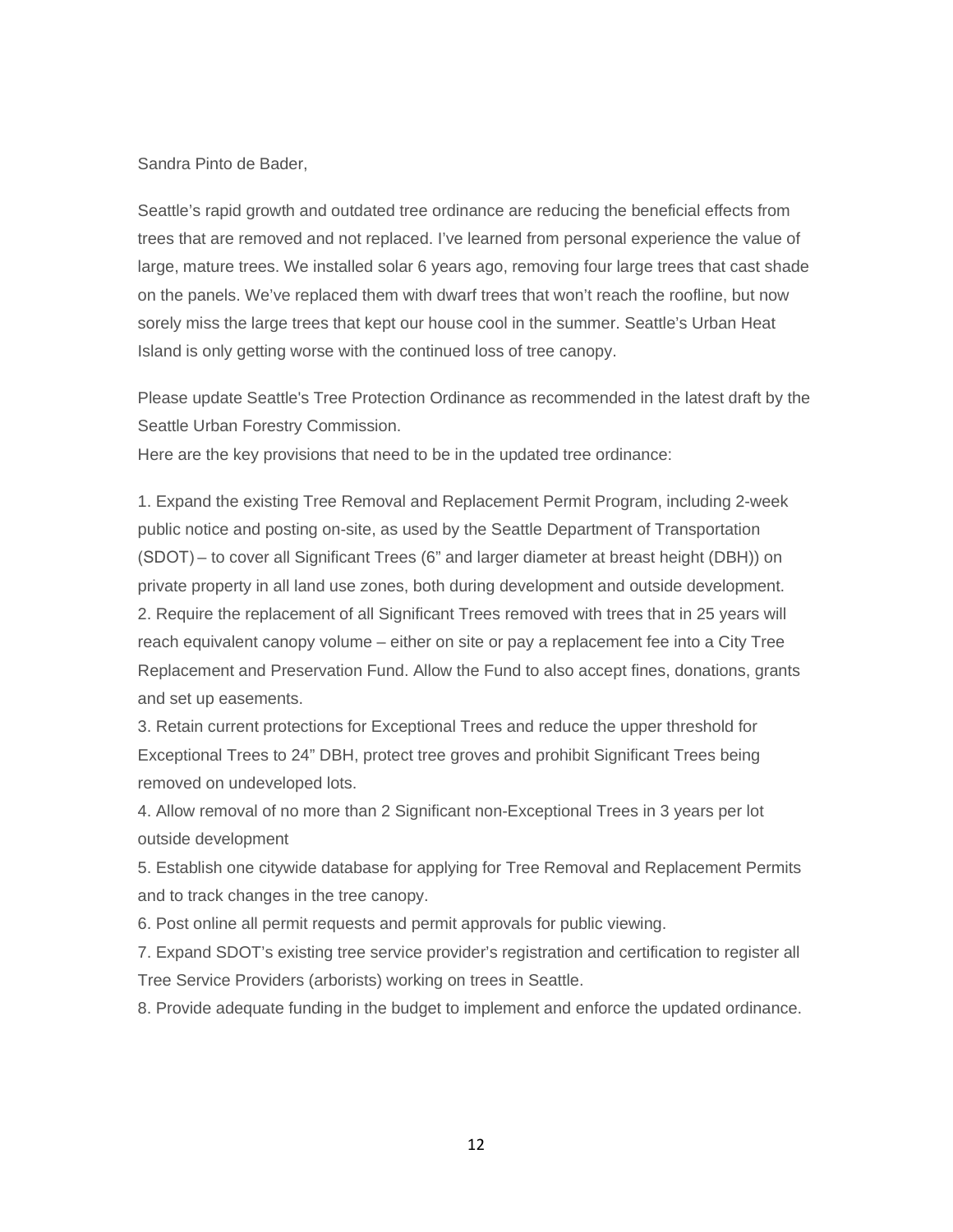Linda Sewell [lsewell206@gmail.com](mailto:lsewell206@gmail.com) 3926 Densmore Ave N Seattle, Washington 98103

**From:** Jacob Gunden <info@sg.actionnetwork.org> **Sent:** Friday, October 04, 2019 3:57 PM To: Pinto de Bader, Sandra <Sandra.Pinto de Bader@Seattle.gov> **Subject:** Save Our Trees!

#### **CAUTION: External Email**

Sandra Pinto de Bader,

 $\overline{\phantom{a}}$ 

Updating the tree ordinance is a no brainer. Investing in trees and our green infrastructure will save money in the long run and keep Seattle an amazing place to live. We can't afford to lose out on these resources.

Seattle's trees and urban forest are vital to keeping our city healthy and livable. Trees and the urban forest comprise a vital green infrastructure. Trees reduce air pollution, storm water runoff and climate impacts like heat island effects, while providing essential habitat for birds and other wildlife. They are important for the physical and mental health of our residents.

Seattle's rapid growth and an outdated tree ordinance are reducing these beneficial effects as trees are removed and not replaced. It is urgent to act now to stop this continued loss of trees, particularly large mature trees and tree groves. It is important to promote environmental equity as trees are replaced.

Please update Seattle's Tree Protection Ordinance as recommended in the latest draft by the Seattle Urban Forestry Commission.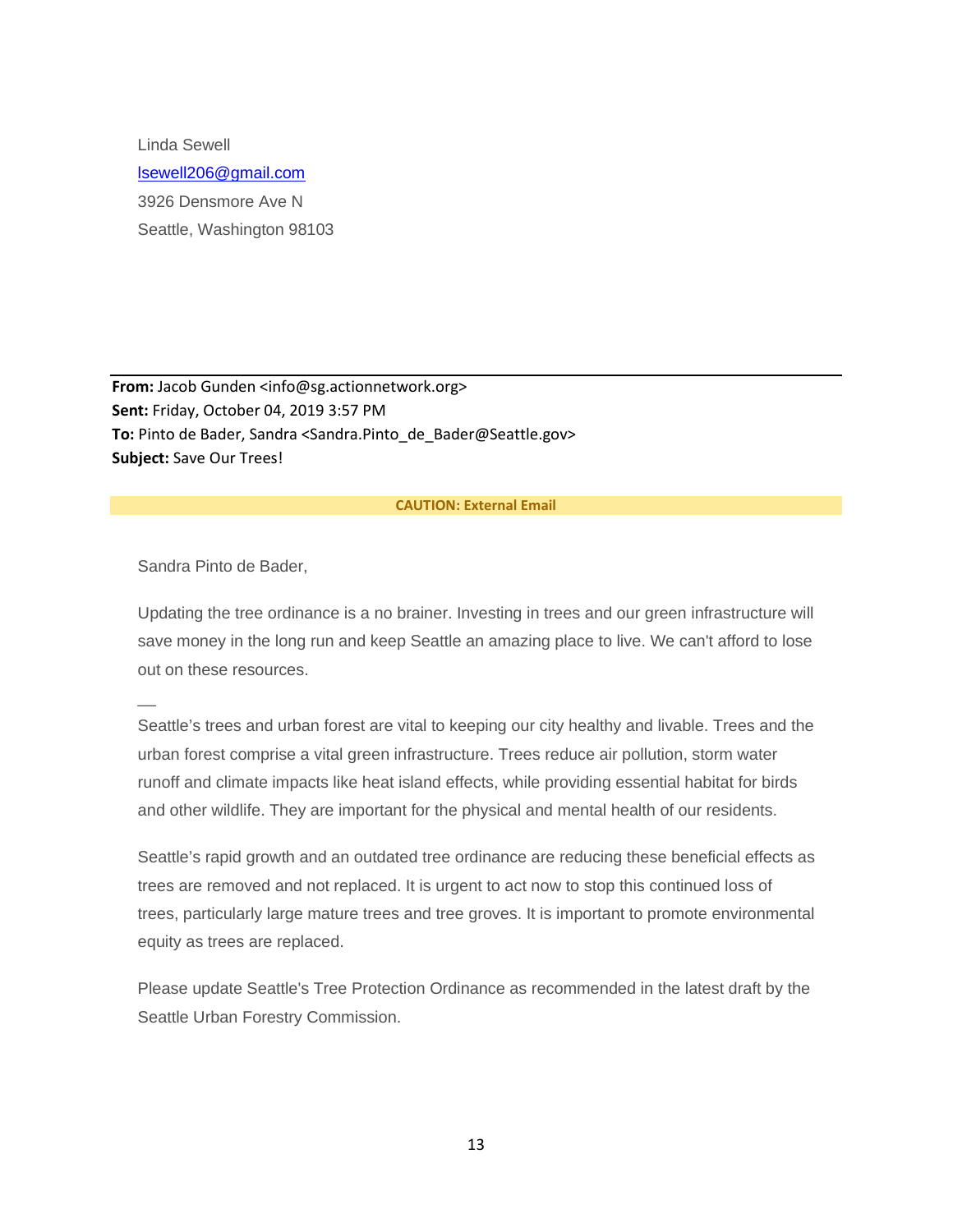Here are the key provisions that need to be in the updated tree ordinance:

1. Expand the existing Tree Removal and Replacement Permit Program, including 2-week public notice and posting on-site, as used by the Seattle Department of Transportation (SDOT) – to cover all Significant Trees (6" and larger diameter at breast height (DBH)) on private property in all land use zones, both during development and outside development. 2. Require the replacement of all Significant trees removed with trees that in 25 years will reach equivalent canopy volume – either on site or pay a replacement fee into a City Tree Replacement and Preservation Fund. Allow the Fund to also accept fines, donations, grants and set up easements.

3. Retain current protections for Exceptional Trees and reduce the upper threshold for Exceptional Trees to 24" DBH, protect tree groves and prohibit Significant Trees being removed on undeveloped lots.

4. Allow removal of no more than 2 Significant non-Exceptional Trees in 3 years per lot outside development

5. Establish one citywide database for applying for Tree Removal and Replacement Permits and to track changes in the tree canopy.

6. Post online all permit requests and permit approvals for public viewing.

7. Expand SDOT's existing tree service provider's registration and certification to register all Tree Service Providers (arborists) working on trees in Seattle.

8. Provide adequate funding in the budget to implement and enforce the updated ordinance.

Jacob Gunden [jlgunden@gmail.com](mailto:jlgunden@gmail.com)

4216 Woodland Park Ave N, 301 Seattle, Washington 98103

**From:** Daniel Statt <info@sg.actionnetwork.org> **Sent:** Friday, October 04, 2019 7:23 PM **To:** Pinto de Bader, Sandra <Sandra.Pinto\_de\_Bader@Seattle.gov> **Subject:** Please Protect Seattle's Trees

**CAUTION: External Email**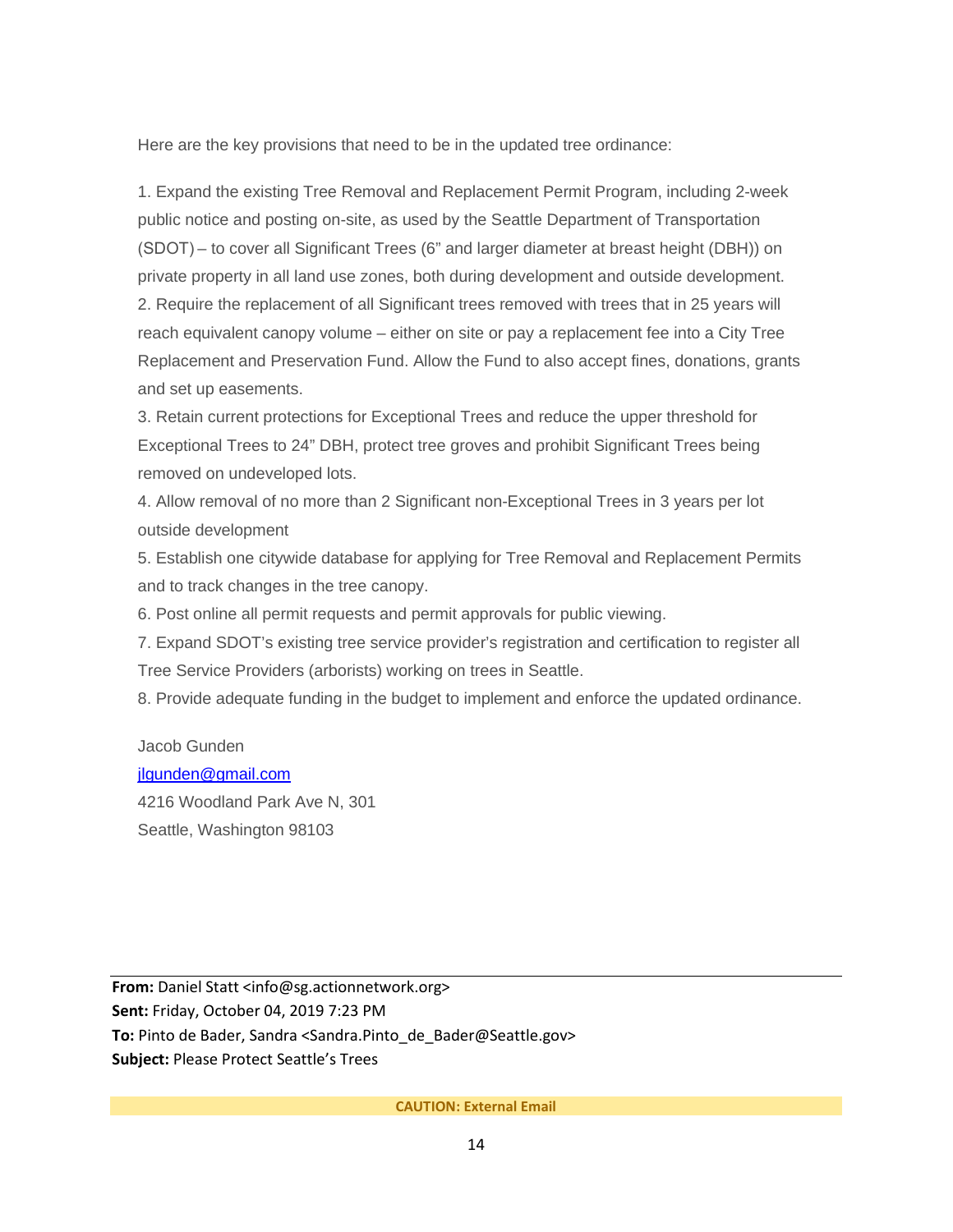## Sandra Pinto de Bader,

Seattle's trees and urban forest are vital to keeping our city healthy and livable. Trees and the urban forest comprise a vital green infrastructure. Trees reduce air pollution, storm water runoff and climate impacts like heat island effects, while providing essential habitat for birds and other wildlife. They are important for the physical and mental health of our residents.

Seattle's rapid growth and an outdated tree ordinance are reducing these beneficial effects as trees are removed and not replaced. It is urgent to act now to stop this continued loss of trees, particularly large mature trees and tree groves. It is important to promote environmental equity as trees are replaced.

Please update Seattle's Tree Protection Ordinance as recommended in the latest draft by the Seattle Urban Forestry Commission.

Here are the key provisions that need to be in the updated tree ordinance:

1. Expand the existing Tree Removal and Replacement Permit Program, including 2-week public notice and posting on-site, as used by the Seattle Department of Transportation (SDOT) – to cover all Significant Trees (6" and larger diameter at breast height (DBH)) on private property in all land use zones, both during development and outside development. 2. Require the replacement of all Significant Trees removed with trees that in 25 years will reach equivalent canopy volume – either on site or pay a replacement fee into a City Tree Replacement and Preservation Fund. Allow the Fund to also accept fines, donations, grants and set up easements.

3. Retain current protections for Exceptional Trees and reduce the upper threshold for Exceptional Trees to 24" DBH, protect tree groves and prohibit Significant Trees being removed on undeveloped lots.

4. Allow removal of no more than 2 Significant non-Exceptional Trees in 3 years per lot outside development

5. Establish one citywide database for applying for Tree Removal and Replacement Permits and to track changes in the tree canopy.

6. Post online all permit requests and permit approvals for public viewing.

7. Expand SDOT's existing tree service provider's registration and certification to register all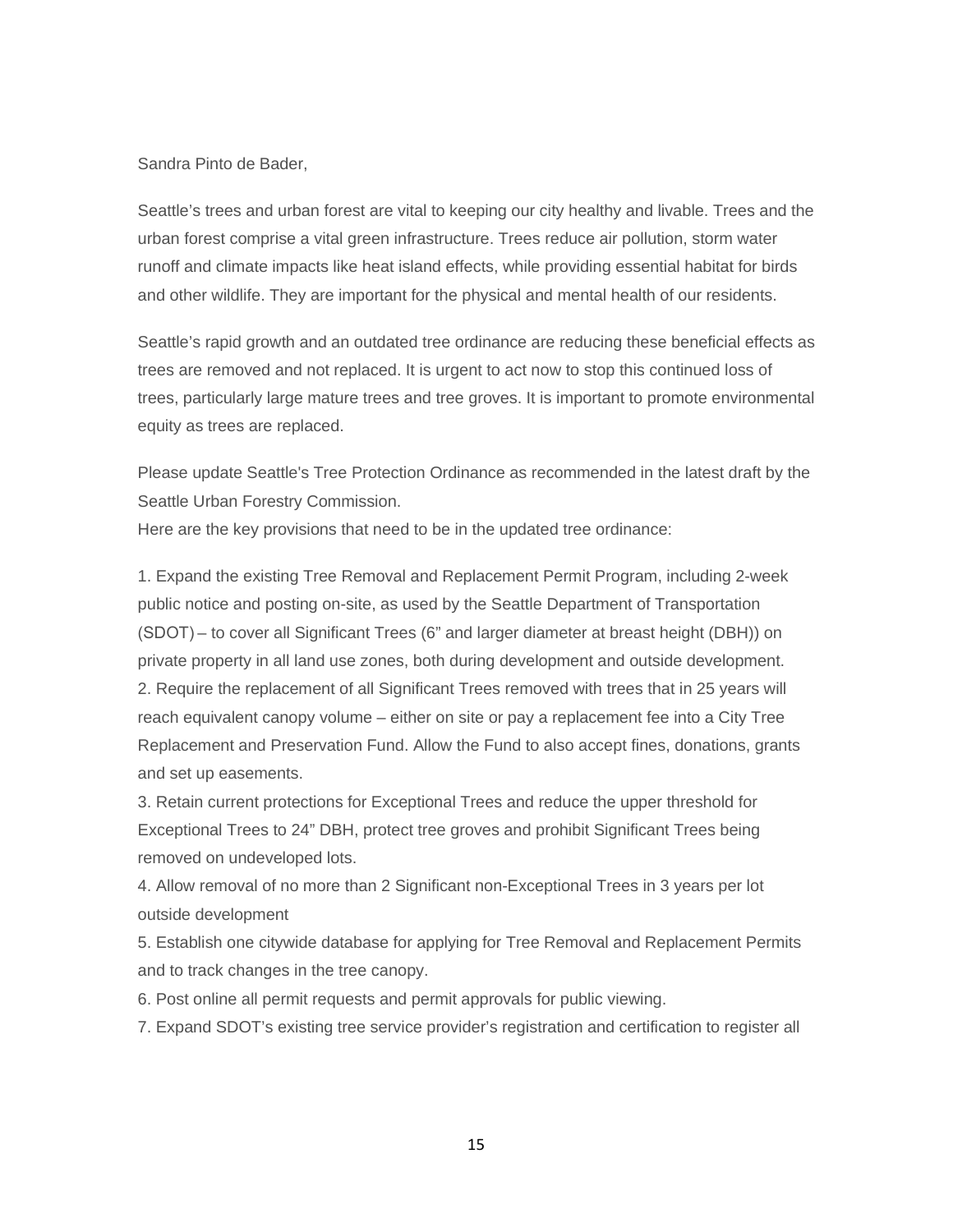Tree Service Providers (arborists) working on trees in Seattle.

8. Provide adequate funding in the budget to implement and enforce the updated ordinance.

Daniel Statt [dstatt1@yahoo.com](mailto:dstatt1@yahoo.com) 6035 Palatine Ave N Seattle, Washington 98103

**From:** Mona Lee <info@sg.actionnetwork.org> **Sent:** Friday, October 04, 2019 7:34 PM To: Pinto de Bader, Sandra <Sandra.Pinto de Bader@Seattle.gov> **Subject:** Please Strengthen Seattle's Tree Ordinance

## **CAUTION: External Email**

Sandra Pinto de Bader,

Seattle's trees and urban forest are vital to keeping our city healthy and livable. Trees and the urban forest comprise a vital green infrastructure. Trees reduce air pollution, storm water runoff and climate impacts like heat island effects, while providing essential habitat for birds and other wildlife. They are important for the physical and mental health of our residents.

Seattle's rapid growth and an outdated tree ordinance are reducing these beneficial effects as trees are removed and not replaced. It is urgent to act now to stop this continued loss of trees, particularly large mature trees and tree groves. It is important to promote environmental equity as trees are replaced.

Please update Seattle's Tree Protection Ordinance as recommended in the latest draft by the Seattle Urban Forestry Commission.

Here are the key provisions that need to be in the updated tree ordinance: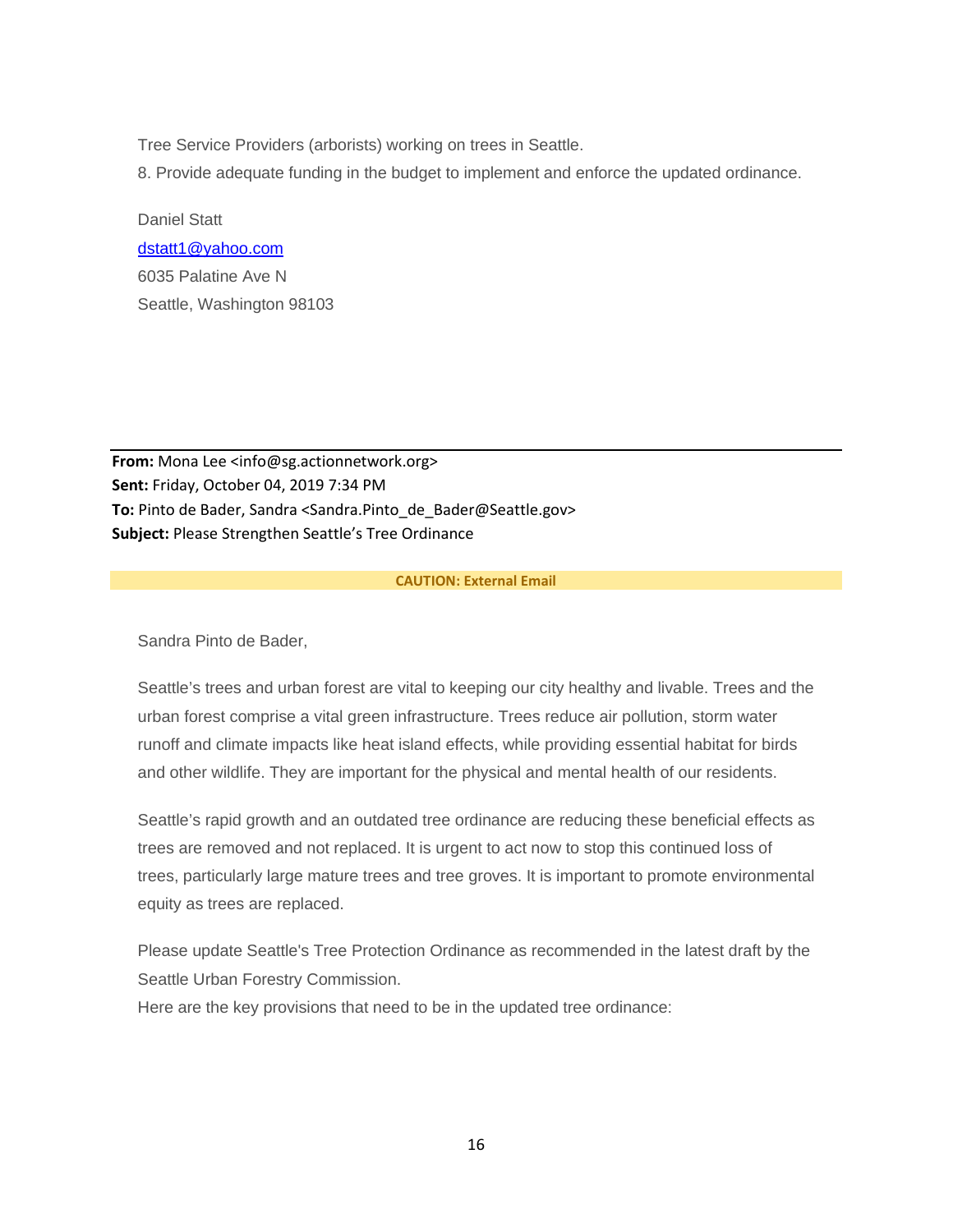1. Expand the existing Tree Removal and Replacement Permit Program, including 2-week public notice and posting on-site, as used by the Seattle Department of Transportation (SDOT) – to cover all Significant Trees (6" and larger diameter at breast height (DBH)) on private property in all land use zones, both during development and outside development. 2. Require the replacement of all Significant Trees removed with trees that in 25 years will reach equivalent canopy volume – either on site or pay a replacement fee into a City Tree Replacement and Preservation Fund. Allow the Fund to also accept fines, donations, grants and set up easements.

3. Retain current protections for Exceptional Trees and reduce the upper threshold for Exceptional Trees to 24" DBH, protect tree groves and prohibit Significant Trees being removed on undeveloped lots.

4. Allow removal of no more than 2 Significant non-Exceptional Trees in 3 years per lot outside development

5. Establish one citywide database for applying for Tree Removal and Replacement Permits and to track changes in the tree canopy.

6. Post online all permit requests and permit approvals for public viewing.

7. Expand SDOT's existing tree service provider's registration and certification to register all Tree Service Providers (arborists) working on trees in Seattle.

8. Provide adequate funding in the budget to implement and enforce the updated ordinance.

Mona Lee [mona\\_lee@centurylink.net](mailto:mona_lee@centurylink.net) 4802 S Othello St. Seattle, Washington 98118

**From:** Naomi Zurcher <info@sg.actionnetwork.org> **Sent:** Saturday, October 05, 2019 6:40 AM To: Pinto de Bader, Sandra <Sandra.Pinto de Bader@Seattle.gov> **Subject:** Keep Seattle Livable!

**CAUTION: External Email**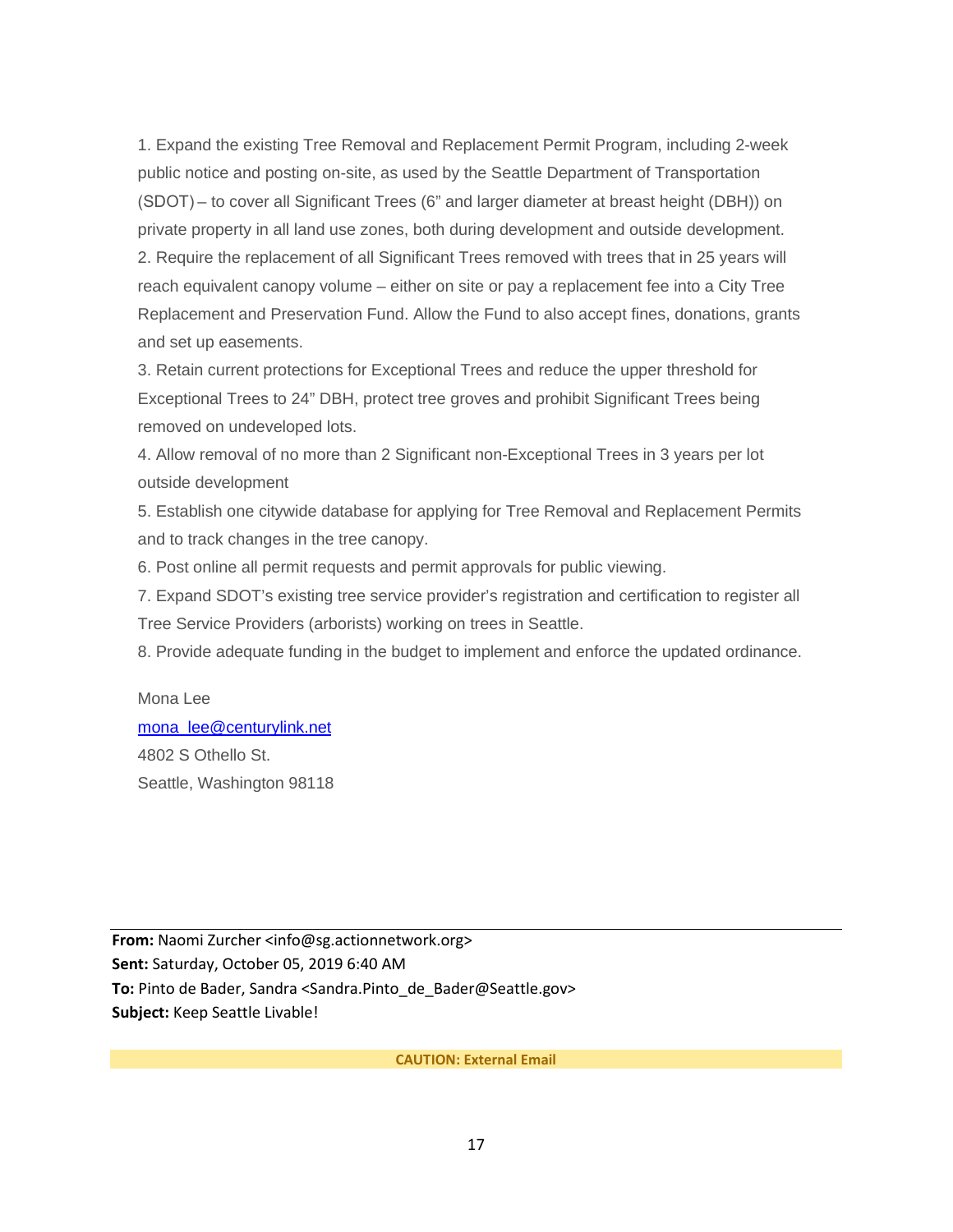# Sandra Pinto de Bader,

As an Urban Forester and a Consulting Arborist, I am concerned with the well-being of the public's trees, regardless of where they are - all trees matter.

It has come to my attention that although Seattle has a Tree Protection Ordinance in place, the public's urban trees are being decimated through a lack of enforcement combined with inadequate Best Management Practices and development that does not respect the existing tree resource.

None of this is acceptable and all of it is avoidable and preventable.

Seattle's Urban Forest is comprised of trees and and all their associates including human residents, living together in the built environment. Seattle's trees are vital to keeping our city healthy and livable. Trees reduce air pollution, storm water runoff and climate impacts like heat island effects, while providing essential habitat for birds and other wildlife. They are important for the physical and mental health of our residents.

BUT, trees can only provide these critical services IF their needs are respected and accommodated.

Seattle's rapid growth and an outdated tree ordinance are reducing these beneficial effects as trees are not protected during development and are removed and not replaced. It is urgent to act now to stop this continued loss of trees, particularly large mature trees and tree groves. It is important to promote environmental equity as trees are replaced.

Please update Seattle's Tree Protection Ordinance as recommended in the latest draft by the Seattle Urban Forestry Commission.

Here are the key provisions that need to be in the updated tree ordinance:

1. Expand the existing Tree Removal and Replacement Permit Program, including 2-week public notice and posting on-site, as used by the Seattle Department of Transportation (SDOT) – to cover all Significant Trees (6" and larger diameter at breast height (DBH)) on private property in all land use zones, both during development and outside development.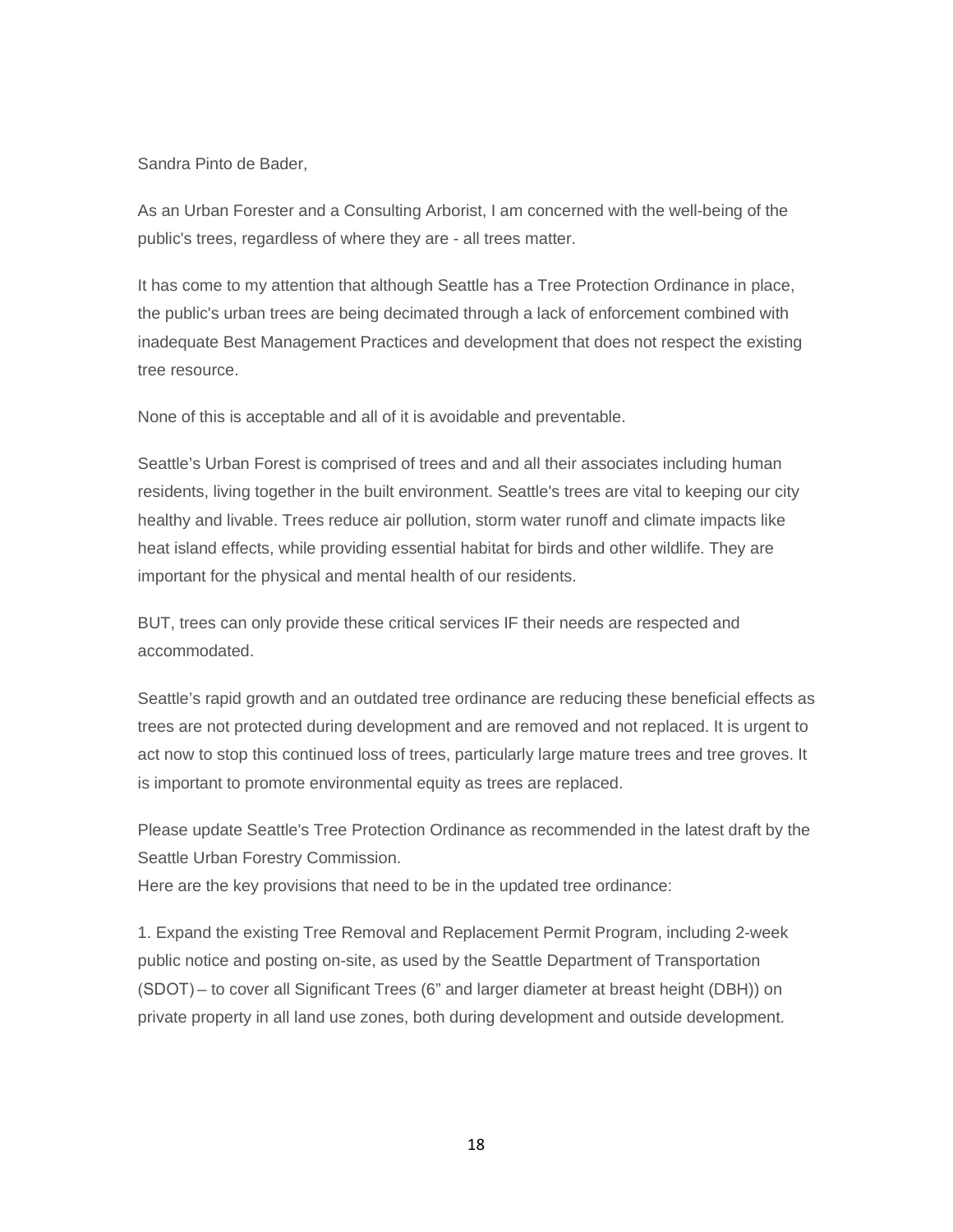2. Require the replacement of all Significant Trees removed with trees that in 25 years will reach equivalent canopy volume – either on site or pay a replacement fee into a City Tree Replacement and Preservation Fund. Allow the Fund to also accept fines, donations, grants and set up easements.

3. Retain current protections for Exceptional Trees and reduce the upper threshold for Exceptional Trees to 24" DBH, protect tree groves and prohibit Significant Trees being removed on undeveloped lots.

4. Allow removal of no more than 2 Significant non-Exceptional Trees in 3 years per lot outside development

5. Establish one citywide database for applying for Tree Removal and Replacement Permits and to track changes in the tree canopy.

6. Post online all permit requests and permit approvals for public viewing.

7. Expand SDOT's existing tree service provider's registration and certification to register all Tree Service Providers (arborists) working on trees in Seattle.

8. Provide adequate funding in the budget to implement and enforce the updated ordinance.

## Naomi Zurcher

[treerap@sprintmail.com](mailto:treerap@sprintmail.com) 161 Columbia Hts Brooklyn, 11201-2154

**From:** Barbara Phinney <info@sg.actionnetwork.org> **Sent:** Sunday, October 06, 2019 3:09 PM To: Pinto de Bader, Sandra <Sandra.Pinto de Bader@Seattle.gov> **Subject:** Save our Trees! Trees Help People, Protect Them!

## **CAUTION: External Email**

Sandra Pinto de Bader,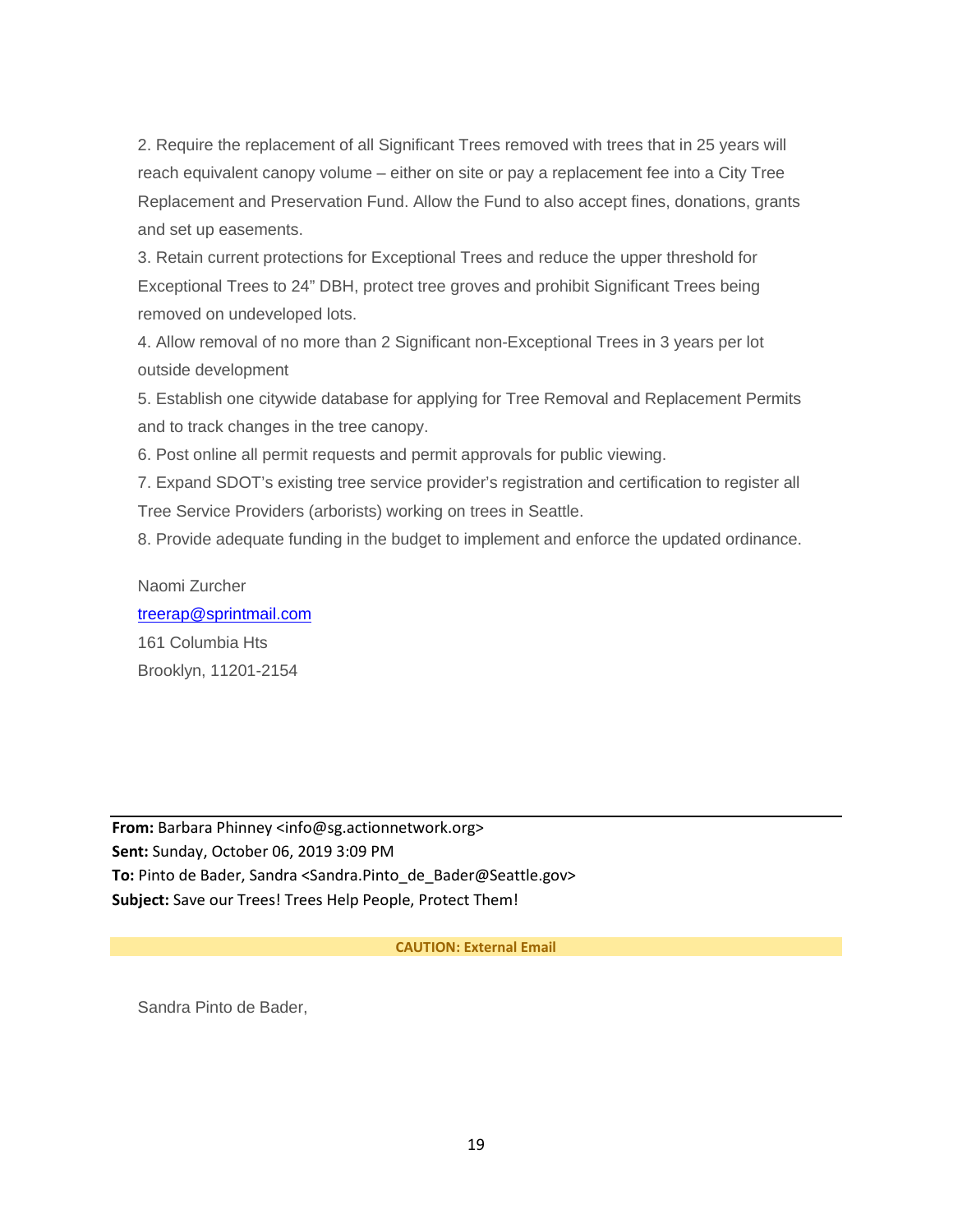It seems every day we lose more mature healthy trees in NW Seattle.

Seattle's trees and urban forest are vital to keeping our city healthy and livable. Trees and the urban forest comprise a vital green infrastructure. Trees reduce air pollution, storm water runoff and climate impacts like heat island effects, while providing essential habitat for birds and other wildlife. They are important for the physical and mental health of our residents.

Seattle's rapid growth and an outdated tree ordinance are reducing these beneficial effects as trees are removed and not replaced. It is urgent to act now to stop this continued loss of trees, particularly large mature trees and tree groves. It is important to promote environmental equity as trees are replaced.

Please update Seattle's Tree Protection Ordinance as recommended in the latest draft by the Seattle Urban Forestry Commission.

Here are the key provisions that need to be in the updated tree ordinance:

1. Expand the existing Tree Removal and Replacement Permit Program, including 2-week public notice and posting on-site, as used by the Seattle Department of Transportation (SDOT) – to cover all Significant Trees (6" and larger diameter at breast height (DBH)) on private property in all land use zones, both during development and outside development. 2. Require the replacement of all Significant trees removed with trees that in 25 years will reach equivalent canopy volume – either on site or pay a replacement fee into a City Tree Replacement and Preservation Fund. Allow the Fund to also accept fines, donations, grants and set up easements.

3. Retain current protections for Exceptional Trees and reduce the upper threshold for Exceptional Trees to 24" DBH, protect tree groves and prohibit Significant Trees being removed on undeveloped lots.

4. Allow removal of no more than 2 Significant non-Exceptional Trees in 3 years per lot outside development

5. Establish one citywide database for applying for Tree Removal and Replacement Permits and to track changes in the tree canopy.

6. Post online all permit requests and permit approvals for public viewing.

7. Expand SDOT's existing tree service provider's registration and certification to register all Tree Service Providers (arborists) working on trees in Seattle.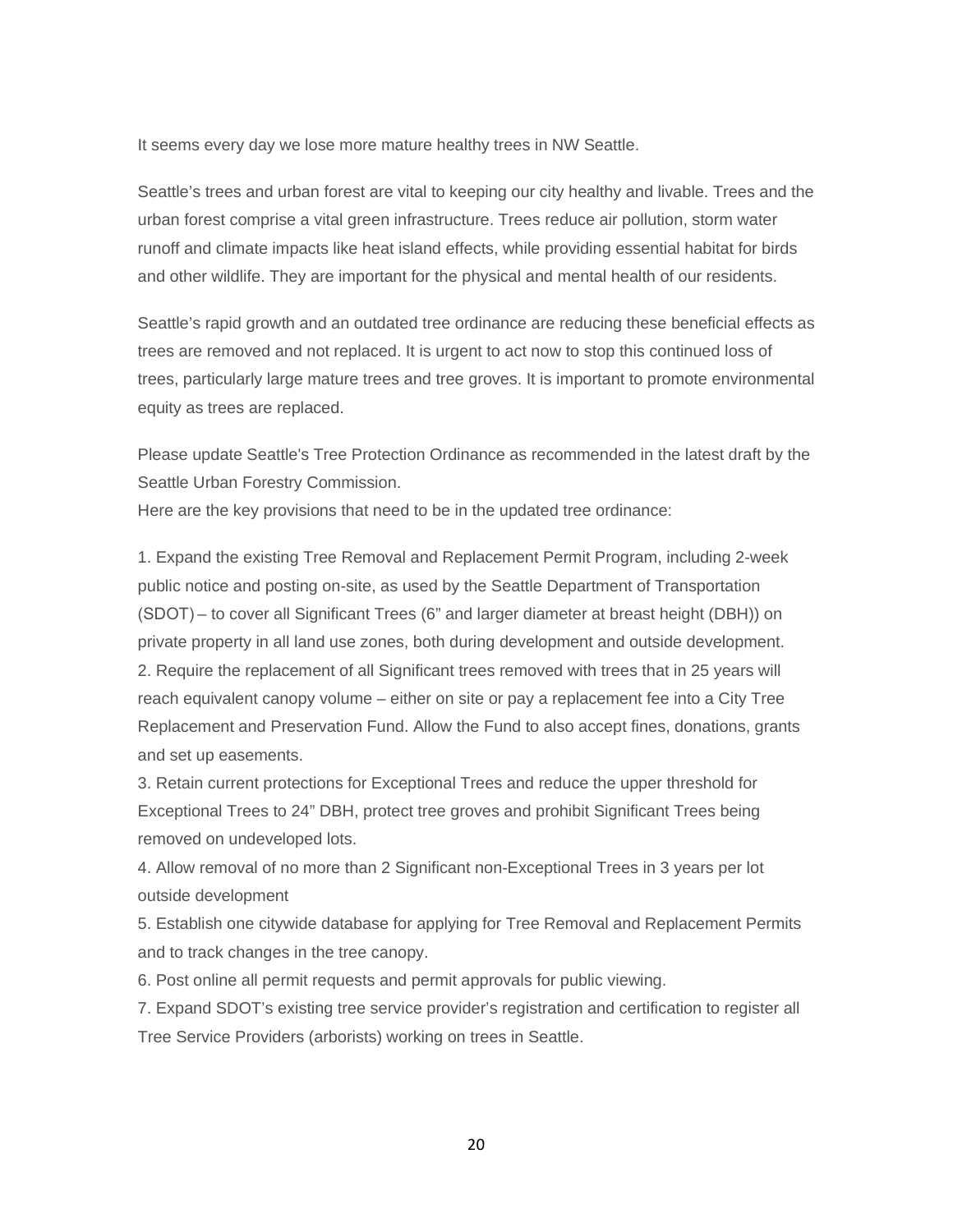8. Provide adequate funding in the budget to implement and enforce the updated ordinance.

Barbara Phinney [bphinney@mac.com](mailto:bphinney@mac.com) 12248 Phinney Ave N Seattle, Washington 98133

**From:** Barbara Gregory <info@sg.actionnetwork.org> **Sent:** Sunday, October 06, 2019 4:26 PM To: Pinto de Bader, Sandra <Sandra.Pinto de Bader@Seattle.gov> **Subject:** Please Update Seattle's Tree Ordinance

## **CAUTION: External Email**

Sandra Pinto de Bader,

Seattle's trees and urban forest are vital to keeping our city healthy and livable. Trees and the urban forest comprise a vital green infrastructure. Trees reduce air pollution, storm water runoff and climate impacts like heat island effects, while providing essential habitat for birds and other wildlife. They are important for the physical and mental health of our residents.

Seattle's rapid growth and an outdated tree ordinance are reducing these beneficial effects as trees are removed and not replaced. It is urgent to act now to stop this continued loss of trees, particularly large mature trees and tree groves. It is important to promote environmental equity as trees are replaced.

Please update Seattle's Tree Protection Ordinance as recommended in the latest draft by the Seattle Urban Forestry Commission.

Here are the key provisions that need to be in the updated tree ordinance:

1. Expand the existing Tree Removal and Replacement Permit Program, including 2-week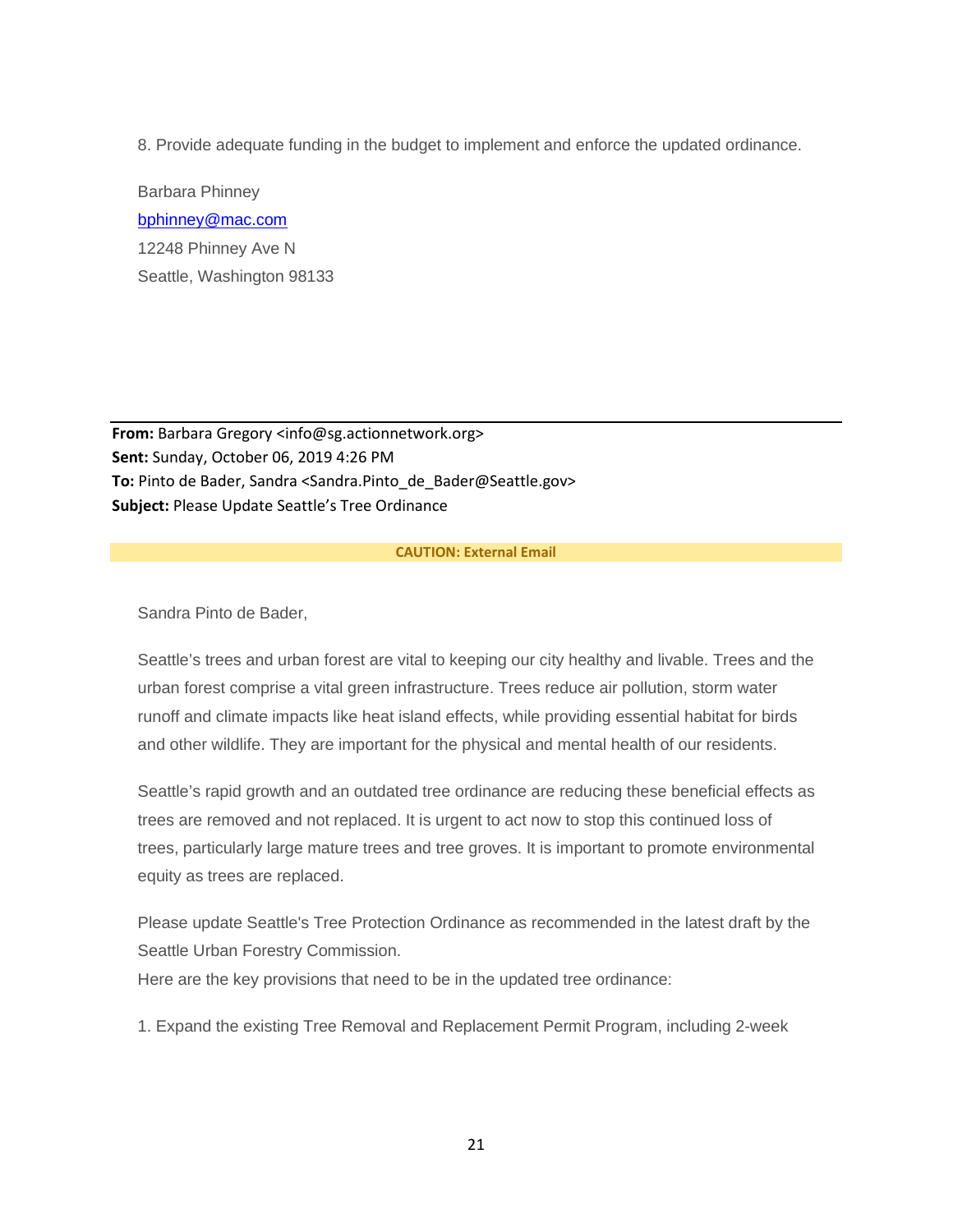public notice and posting on-site, as used by the Seattle Department of Transportation (SDOT) – to cover all Significant Trees (6" and larger diameter at breast height (DBH)) on private property in all land use zones, both during development and outside development. 2. Require the replacement of all Significant Trees removed with trees that in 25 years will reach equivalent canopy volume – either on site or pay a replacement fee into a City Tree Replacement and Preservation Fund. Allow the Fund to also accept fines, donations, grants and set up easements.

3. Retain current protections for Exceptional Trees and reduce the upper threshold for Exceptional Trees to 24" DBH, protect tree groves and prohibit Significant Trees being removed on undeveloped lots.

4. Allow removal of no more than 2 Significant non-Exceptional Trees in 3 years per lot outside development

5. Establish one citywide database for applying for Tree Removal and Replacement Permits and to track changes in the tree canopy.

6. Post online all permit requests and permit approvals for public viewing.

7. Expand SDOT's existing tree service provider's registration and certification to register all Tree Service Providers (arborists) working on trees in Seattle.

8. Provide adequate funding in the budget to implement and enforce the updated ordinance.

Barbara Gregory [barbara\\_gregory@yahoo.com](mailto:barbara_gregory@yahoo.com) 3538 NE 86th St Seattle, Washington 98115

**From:** Scott Species <info@sg.actionnetwork.org> **Sent:** Sunday, October 06, 2019 5:38 PM To: Pinto de Bader, Sandra <Sandra.Pinto de Bader@Seattle.gov> **Subject:** Please Strengthen Seattle's Tree Ordinance

**CAUTION: External Email**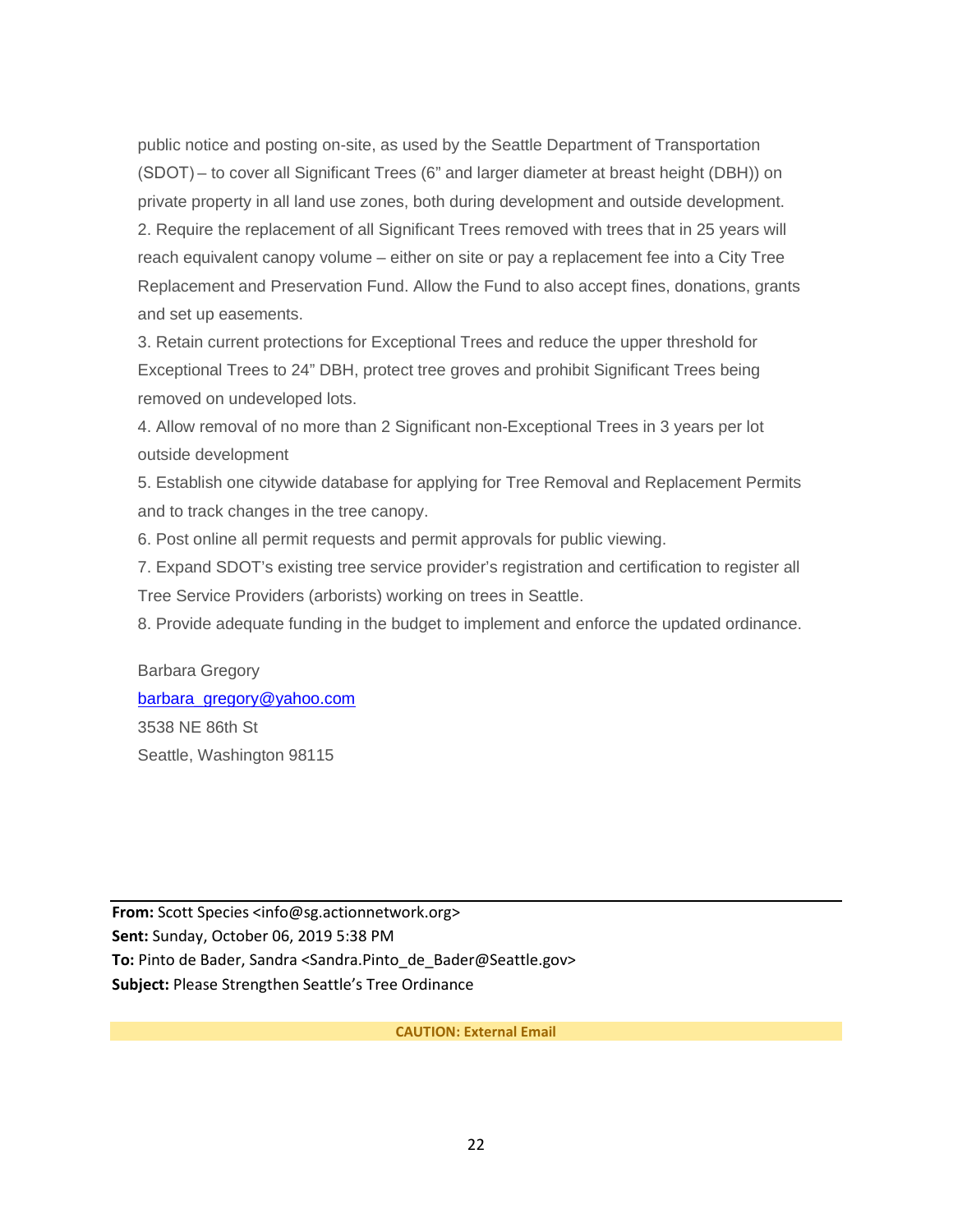## Sandra Pinto de Bader,

Seattle's trees and urban forest are vital to keeping our city healthy and livable. Trees and the urban forest comprise a vital green infrastructure. Trees reduce air pollution, storm water runoff and climate impacts like heat island effects, while providing essential habitat for birds and other wildlife. They are important for the physical and mental health of our residents.

Seattle's rapid growth and an outdated tree ordinance are reducing these beneficial effects as trees are removed and not replaced. It is urgent to act now to stop this continued loss of trees, particularly large mature trees and tree groves. It is important to promote environmental equity as trees are replaced.

Please update Seattle's Tree Protection Ordinance as recommended in the latest draft by the Seattle Urban Forestry Commission.

Here are the key provisions that need to be in the updated tree ordinance:

1. Expand the existing Tree Removal and Replacement Permit Program, including 2-week public notice and posting on-site, as used by the Seattle Department of Transportation (SDOT) – to cover all Significant Trees (6" and larger diameter at breast height (DBH)) on private property in all land use zones, both during development and outside development. 2. Require the replacement of all Significant Trees removed with trees that in 25 years will reach equivalent canopy volume – either on site or pay a replacement fee into a City Tree Replacement and Preservation Fund. Allow the Fund to also accept fines, donations, grants and set up easements.

3. Retain current protections for Exceptional Trees and reduce the upper threshold for Exceptional Trees to 24" DBH, protect tree groves and prohibit Significant Trees being removed on undeveloped lots.

4. Allow removal of no more than 2 Significant non-Exceptional Trees in 3 years per lot outside development

5. Establish one citywide database for applying for Tree Removal and Replacement Permits and to track changes in the tree canopy.

6. Post online all permit requests and permit approvals for public viewing.

7. Expand SDOT's existing tree service provider's registration and certification to register all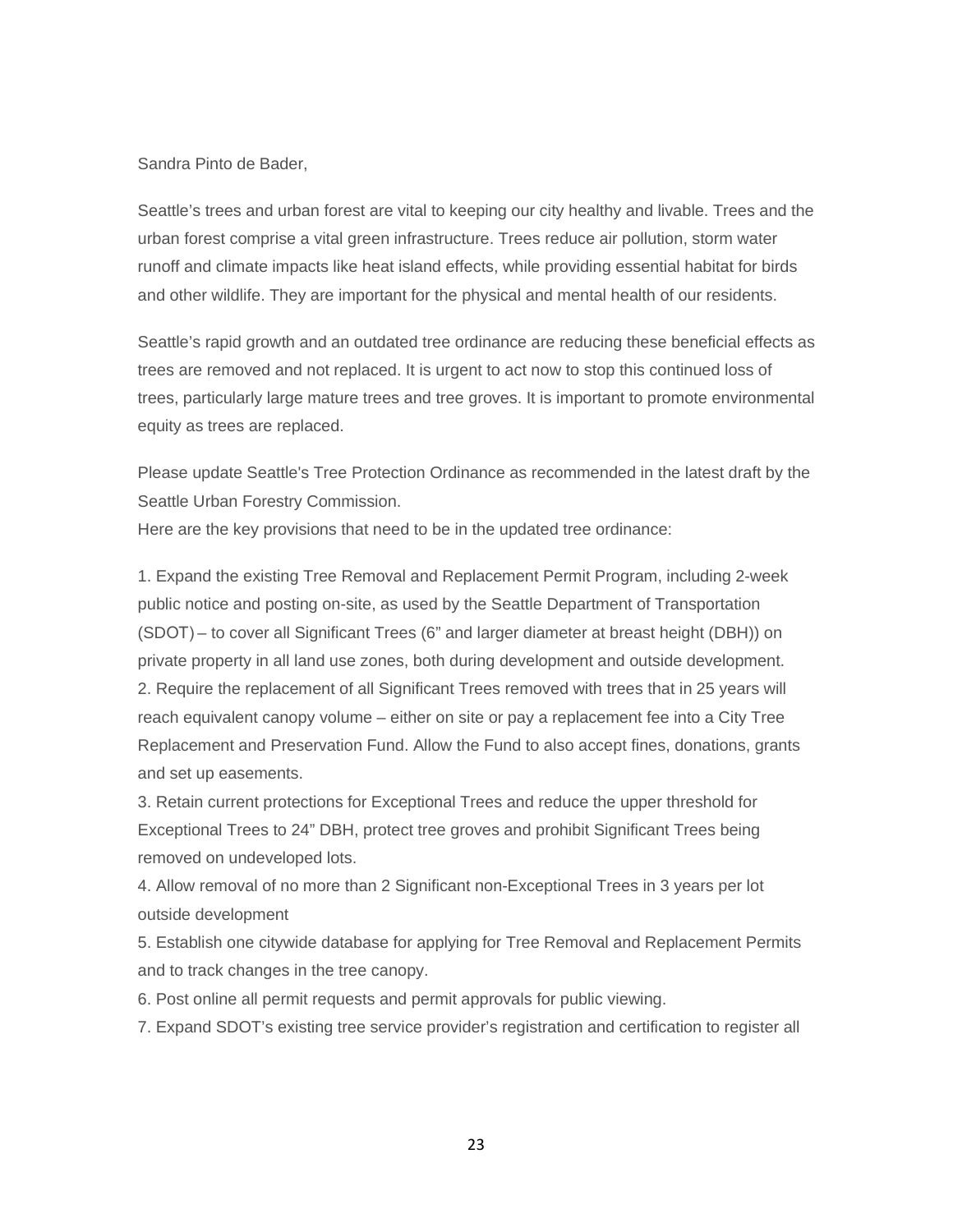Tree Service Providers (arborists) working on trees in Seattle.

8. Provide adequate funding in the budget to implement and enforce the updated ordinance.

Scott Species [sspecies@yahoo.com](mailto:sspecies@yahoo.com) 1922 9th Ave., # 401 Seattle, Washington 98101

From: Barbara Fristoe <info@sg.actionnetwork.org> **Sent:** Sunday, October 06, 2019 5:58 PM To: Pinto de Bader, Sandra <Sandra.Pinto de Bader@Seattle.gov> **Subject:** Please Strengthen Seattle's Tree Ordinance

## **CAUTION: External Email**

Sandra Pinto de Bader,

Seattle's trees and urban forest are vital to keeping our city healthy and livable. Trees and the urban forest comprise a vital green infrastructure. Trees reduce air pollution, storm water runoff and climate impacts like heat island effects, while providing essential habitat for birds and other wildlife. They are important for the physical and mental health of our residents.

Seattle's rapid growth and an outdated tree ordinance are reducing these beneficial effects as trees are removed and not replaced. It is urgent to act now to stop this continued loss of trees, particularly large mature trees and tree groves. It is important to promote environmental equity as trees are replaced.

Please update Seattle's Tree Protection Ordinance as recommended in the latest draft by the Seattle Urban Forestry Commission.

Here are the key provisions that need to be in the updated tree ordinance: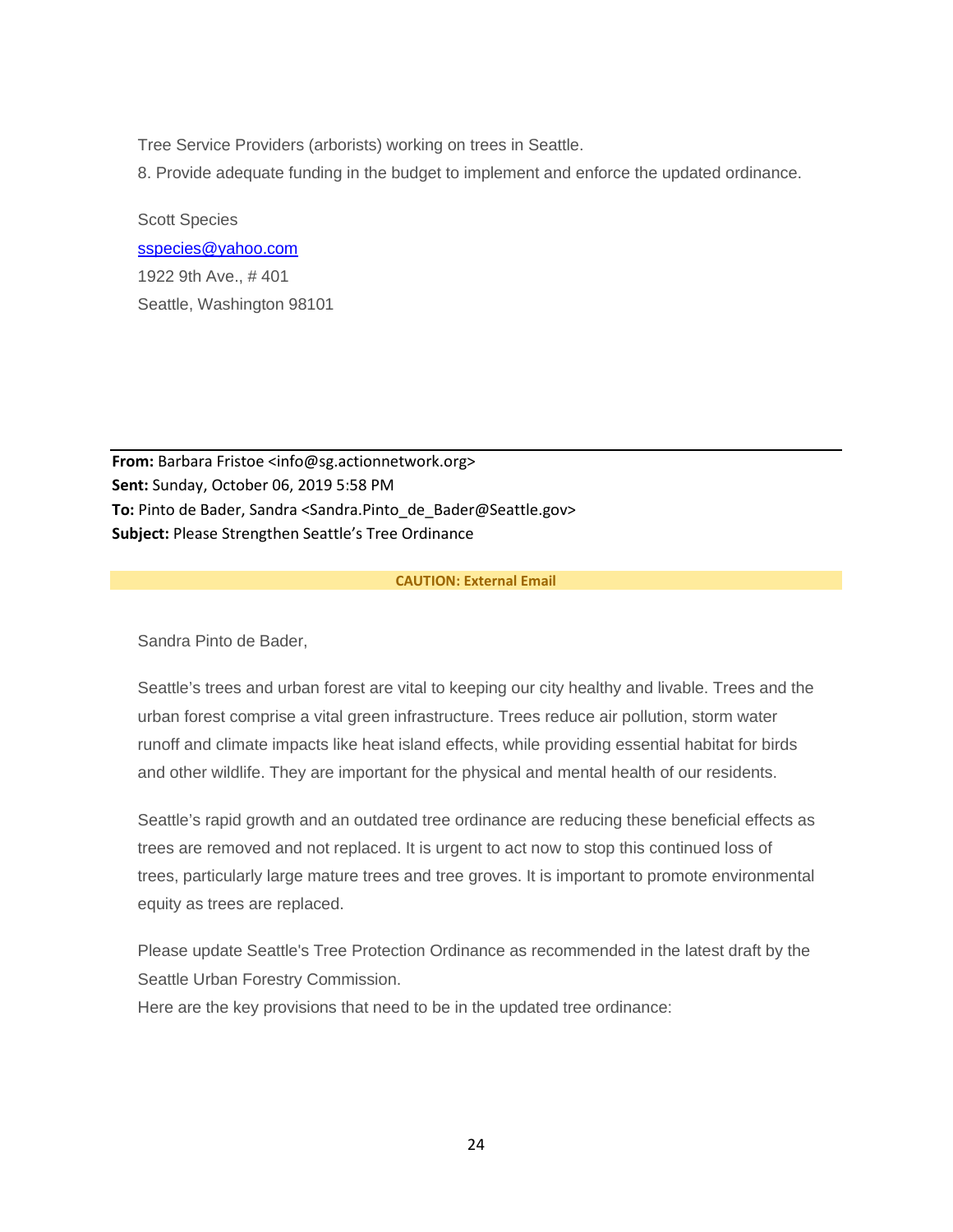1. Expand the existing Tree Removal and Replacement Permit Program, including 2-week public notice and posting on-site, as used by the Seattle Department of Transportation (SDOT) – to cover all Significant Trees (6" and larger diameter at breast height (DBH)) on private property in all land use zones, both during development and outside development. 2. Require the replacement of all Significant Trees removed with trees that in 25 years will reach equivalent canopy volume – either on site or pay a replacement fee into a City Tree Replacement and Preservation Fund. Allow the Fund to also accept fines, donations, grants and set up easements.

3. Retain current protections for Exceptional Trees and reduce the upper threshold for Exceptional Trees to 24" DBH, protect tree groves and prohibit Significant Trees being removed on undeveloped lots.

4. Allow removal of no more than 2 Significant non-Exceptional Trees in 3 years per lot outside development

5. Establish one citywide database for applying for Tree Removal and Replacement Permits and to track changes in the tree canopy.

6. Post online all permit requests and permit approvals for public viewing.

7. Expand SDOT's existing tree service provider's registration and certification to register all Tree Service Providers (arborists) working on trees in Seattle.

8. Provide adequate funding in the budget to implement and enforce the updated ordinance.

# Barbara Fristoe [bfristoe@mac.com](mailto:bfristoe@mac.com)

3418 16th Ave S Seattle , Colorado 9814r

**From:** Wendy Oberlin <info@sg.actionnetwork.org> **Sent:** Monday, October 07, 2019 4:00 PM To: Pinto de Bader, Sandra <Sandra.Pinto de Bader@Seattle.gov> **Subject:** Please Protect Seattle's Trees

**CAUTION: External Email**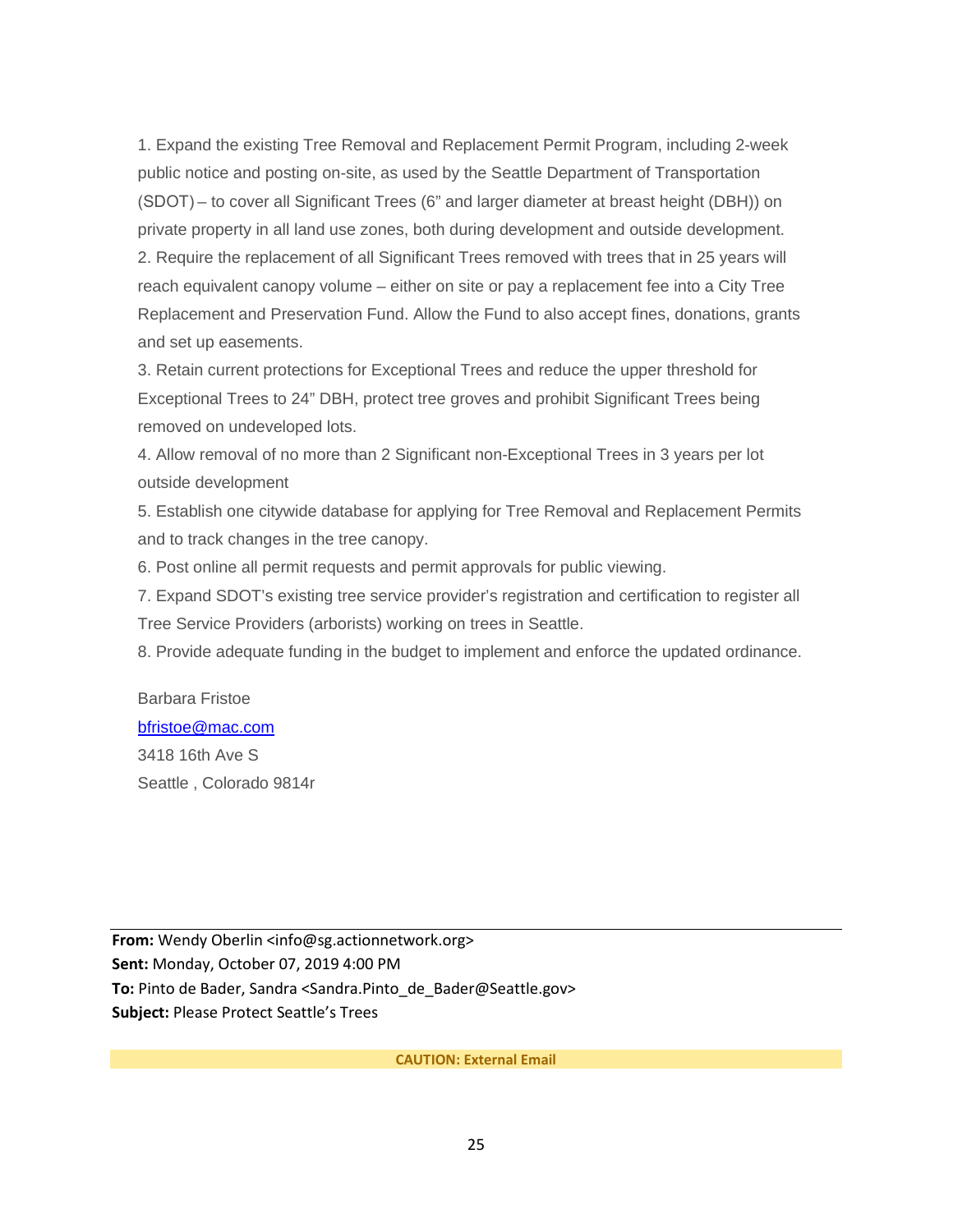#### Sandra Pinto de Bader,

Seattle's trees and urban forest are vital to keeping our city healthy and livable. Trees and the urban forest comprise a vital green infrastructure. Trees reduce air pollution, storm water runoff and climate impacts like heat island effects, while providing essential habitat for birds and other wildlife. They are important for the physical and mental health of our residents.

Seattle's rapid growth and an outdated tree ordinance are reducing these beneficial effects as trees are removed and not replaced. It is urgent to act now to stop this continued loss of trees, particularly large mature trees and tree groves. It is important to promote environmental equity as trees are replaced.

Please update Seattle's Tree Protection Ordinance as recommended in the latest draft by the Seattle Urban Forestry Commission.

Here are the key provisions that need to be in the updated tree ordinance:

1. Expand the existing Tree Removal and Replacement Permit Program, including 2-week public notice and posting on-site, as used by the Seattle Department of Transportation (SDOT) – to cover all Significant Trees (6" and larger diameter at breast height (DBH)) on private property in all land use zones, both during development and outside development. 2. Require the replacement of all Significant Trees removed with trees that in 25 years will reach equivalent canopy volume – either on site or pay a replacement fee into a City Tree Replacement and Preservation Fund. Allow the Fund to also accept fines, donations, grants and set up easements.

3. Retain current protections for Exceptional Trees and reduce the upper threshold for Exceptional Trees to 24" DBH, protect tree groves and prohibit Significant Trees being removed on undeveloped lots.

4. Allow removal of no more than 2 Significant non-Exceptional Trees in 3 years per lot outside development

5. Establish one citywide database for applying for Tree Removal and Replacement Permits and to track changes in the tree canopy.

6. Post online all permit requests and permit approvals for public viewing.

7. Expand SDOT's existing tree service provider's registration and certification to register all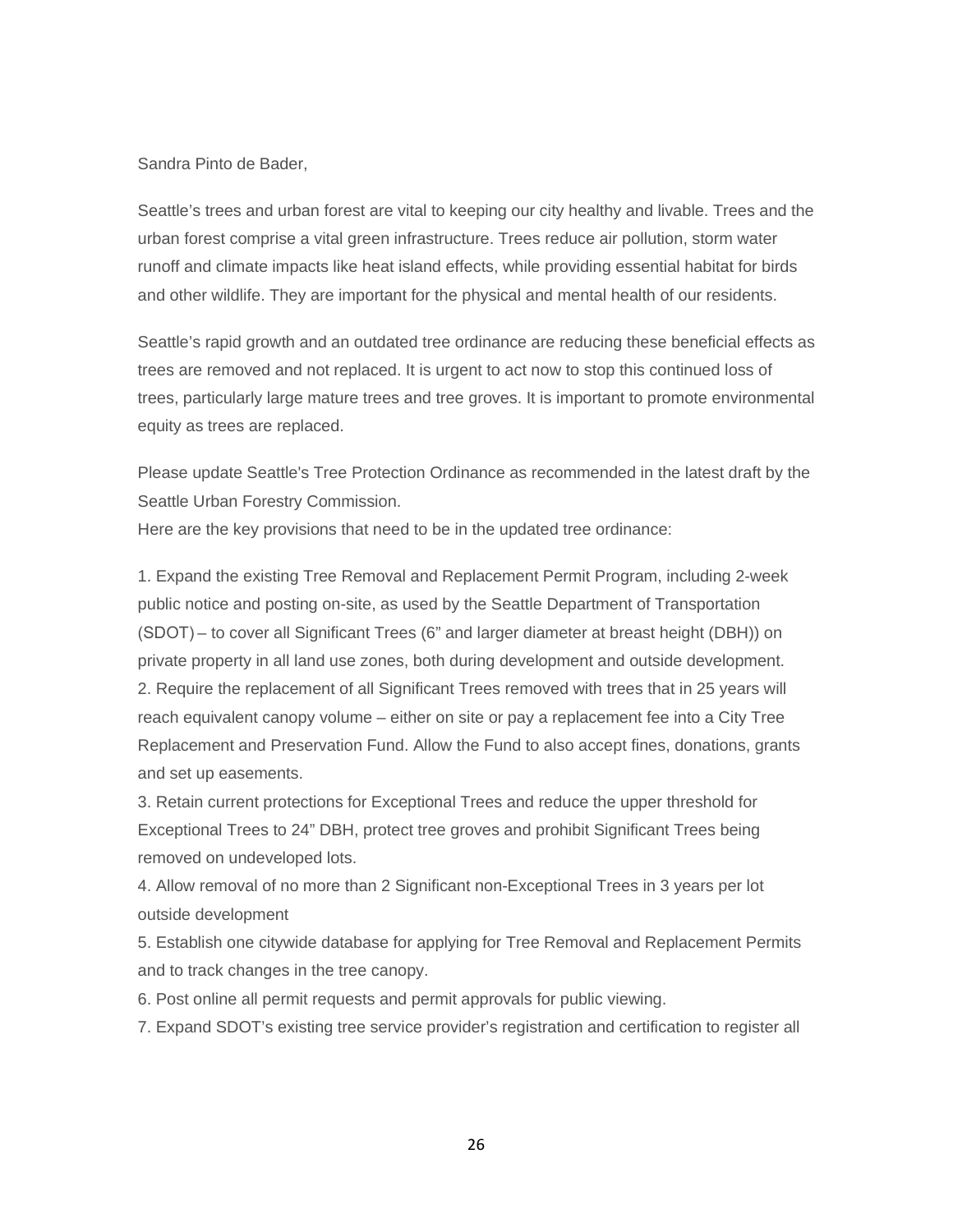Tree Service Providers (arborists) working on trees in Seattle.

8. Provide adequate funding in the budget to implement and enforce the updated ordinance.

Wendy Oberlin [wendy.oberlin@gmail.com](mailto:wendy.oberlin@gmail.com) 4015 Wallingford Ave N Seattle, Washington 98103

**From:** Rusty West <info@sg.actionnetwork.org> **Sent:** Monday, October 07, 2019 5:05 PM To: Pinto de Bader, Sandra <Sandra.Pinto de Bader@Seattle.gov> **Subject:** Keep Seattle Livable!

## **CAUTION: External Email**

Sandra Pinto de Bader,

For the benefit of Mother Earth and all her future inhabitants...

Seattle's trees and urban forest are vital to keeping our city healthy and livable. Trees and the urban forest comprise a vital green infrastructure. Trees reduce air pollution, storm water runoff and climate impacts like heat island effects, while providing essential habitat for birds and other wildlife. They are important for the physical and mental health of our residents.

Seattle's rapid growth and an outdated tree ordinance are reducing these beneficial effects as trees are removed and not replaced. It is urgent to act now to stop this continued loss of trees, particularly large mature trees and tree groves. It is important to promote environmental equity as trees are replaced.

Please update Seattle's Tree Protection Ordinance as recommended in the latest draft by the Seattle Urban Forestry Commission.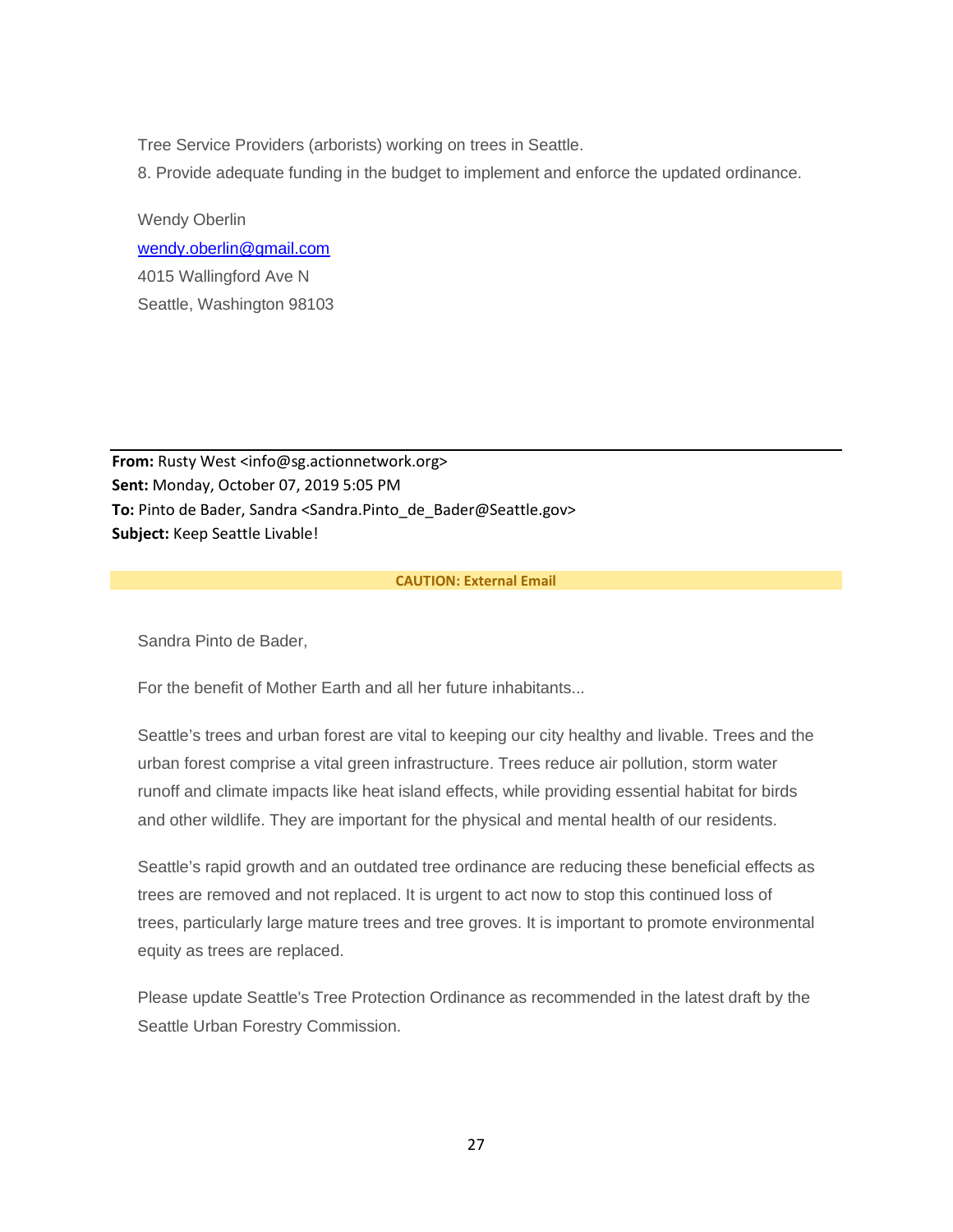Here are the key provisions that need to be in the updated tree ordinance:

1. Expand the existing Tree Removal and Replacement Permit Program, including 2-week public notice and posting on-site, as used by the Seattle Department of Transportation (SDOT) – to cover all Significant Trees (6" and larger diameter at breast height (DBH)) on private property in all land use zones, both during development and outside development. 2. Require the replacement of all Significant Trees removed with trees that in 25 years will reach equivalent canopy volume – either on site or pay a replacement fee into a City Tree Replacement and Preservation Fund. Allow the Fund to also accept fines, donations, grants and set up easements.

3. Retain current protections for Exceptional Trees and reduce the upper threshold for Exceptional Trees to 24" DBH, protect tree groves and prohibit Significant Trees being removed on undeveloped lots.

4. Allow removal of no more than 2 Significant non-Exceptional Trees in 3 years per lot outside development

5. Establish one citywide database for applying for Tree Removal and Replacement Permits and to track changes in the tree canopy.

6. Post online all permit requests and permit approvals for public viewing.

7. Expand SDOT's existing tree service provider's registration and certification to register all Tree Service Providers (arborists) working on trees in Seattle.

8. Provide adequate funding in the budget to implement and enforce the updated ordinance.

Thanks very much Rusty West **Secretary** Plant for the Planet Seattle

Rusty West [rustytwest@gmail.com](mailto:rustytwest@gmail.com)

1622 NE Perkins Way Shoreline, Washington 98155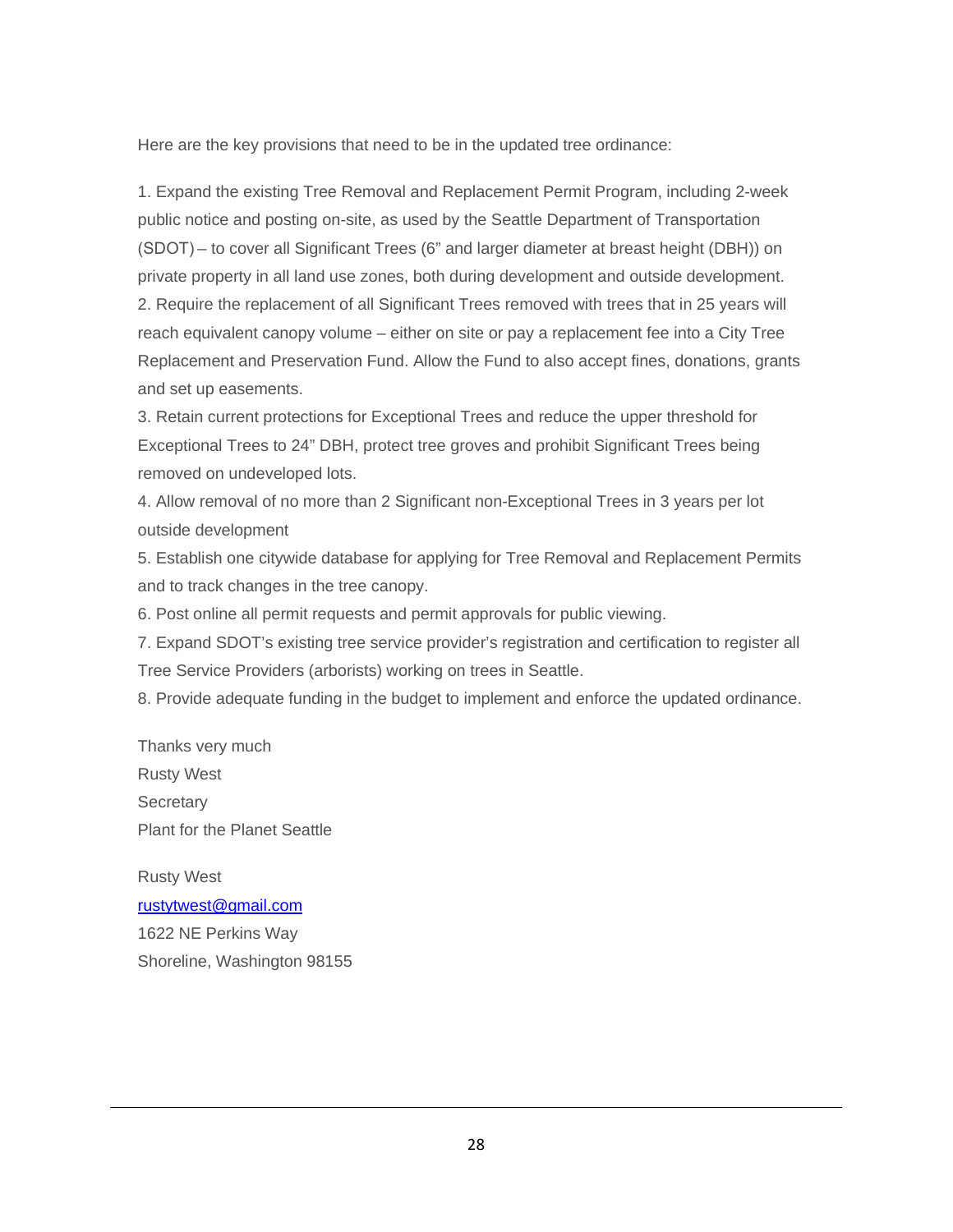**From:** Carlen Luke <info@sg.actionnetwork.org> **Sent:** Monday, October 07, 2019 5:10 PM **To:** Pinto de Bader, Sandra <Sandra.Pinto\_de\_Bader@Seattle.gov> **Subject:** Keep Seattle Livable!

#### **CAUTION: External Email**

Sandra Pinto de Bader,

Seattle's trees and urban forest are vital to keeping our city healthy and livable. Trees and the urban forest comprise a vital green infrastructure. Trees reduce air pollution, storm water runoff and climate impacts like heat island effects, while providing essential habitat for birds and other wildlife. They are important for the physical and mental health of our residents.

Seattle's rapid growth and an outdated tree ordinance are reducing these beneficial effects as trees are removed and not replaced. It is urgent to act now to stop this continued loss of trees, particularly large mature trees and tree groves. It is important to promote environmental equity as trees are replaced.

Please update Seattle's Tree Protection Ordinance as recommended in the latest draft by the Seattle Urban Forestry Commission.

Here are the key provisions that need to be in the updated tree ordinance:

1. Expand the existing Tree Removal and Replacement Permit Program, including 2-week public notice and posting on-site, as used by the Seattle Department of Transportation (SDOT) – to cover all Significant Trees (6" and larger diameter at breast height (DBH)) on private property in all land use zones, both during development and outside development. 2. Require the replacement of all Significant Trees removed with trees that in 25 years will reach equivalent canopy volume – either on site or pay a replacement fee into a City Tree Replacement and Preservation Fund. Allow the Fund to also accept fines, donations, grants and set up easements.

3. Retain current protections for Exceptional Trees and reduce the upper threshold for Exceptional Trees to 24" DBH, protect tree groves and prohibit Significant Trees being removed on undeveloped lots.

4. Allow removal of no more than 2 Significant non-Exceptional Trees in 3 years per lot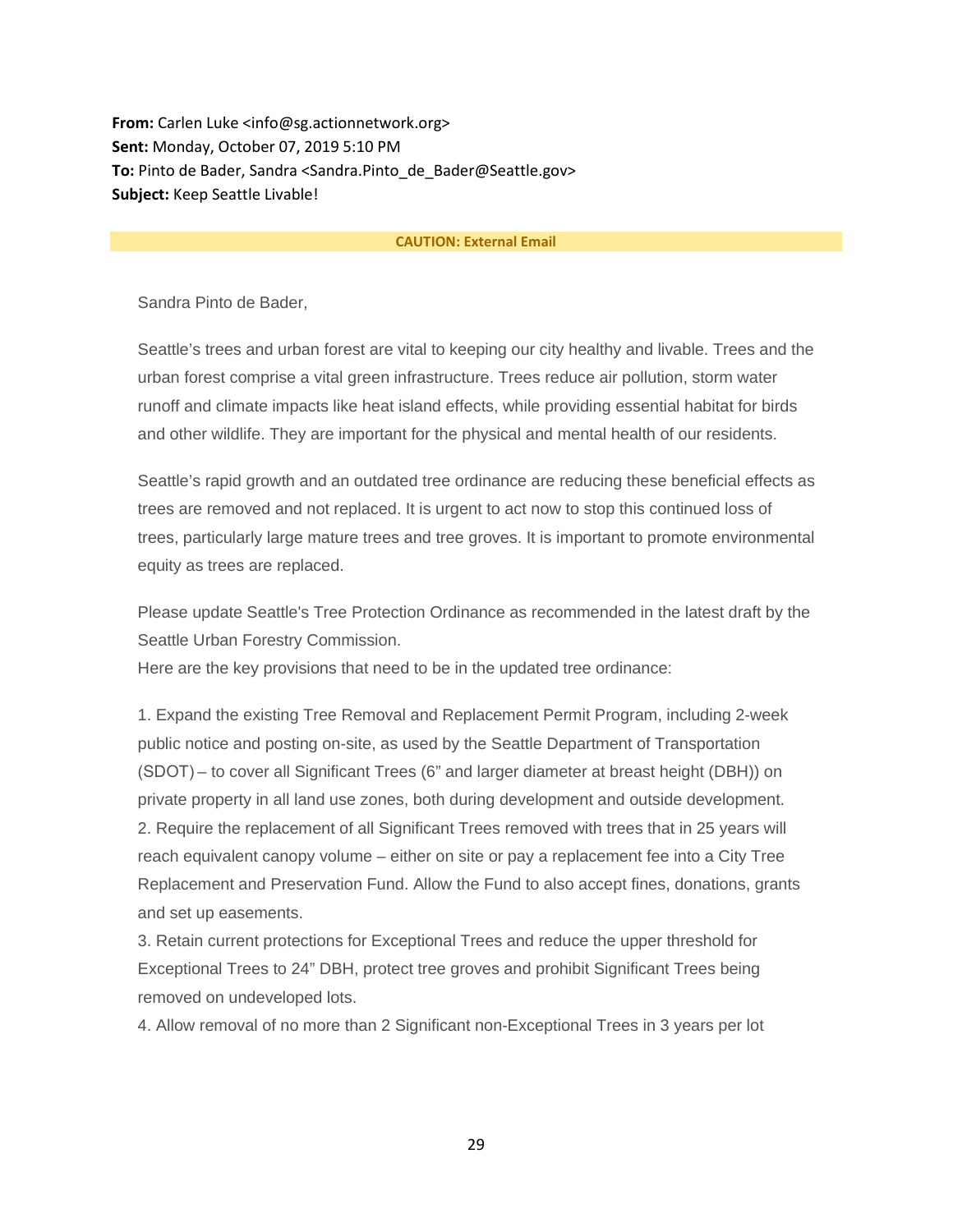outside development

5. Establish one citywide database for applying for Tree Removal and Replacement Permits and to track changes in the tree canopy.

6. Post online all permit requests and permit approvals for public viewing.

7. Expand SDOT's existing tree service provider's registration and certification to register all Tree Service Providers (arborists) working on trees in Seattle.

8. Provide adequate funding in the budget to implement and enforce the updated ordinance.

Carlen Luke [carlen59@me.com](mailto:carlen59@me.com) 12029 Hiram Pl. NE Seattle, Washington 98125

**From:** kevin orme <info@sg.actionnetwork.org> **Sent:** Monday, October 07, 2019 9:40 PM **To:** Pinto de Bader, Sandra <Sandra.Pinto\_de\_Bader@Seattle.gov> **Subject:** Do NOT \*\*GUT\*\* SEPA?!?!

#### **CAUTION: External Email**

Sandra Pinto de Bader,

Today, the Seattle City Council has yet again, Sold. Us. Out. Mike "i'm about to get a job working in development" O'Brien and "Ready, Willing and Abel to sell us out" Pacheco leading the charge.

Apparently the "Green New Deal" they support is Greenbacks for New Development. Only the catch they purposely ignore is these will be either luxury condos or oversized, ridiculous McMansions - neither of which will be 'affordable'. Those Seattle 'residents' will still be located in Everett, Snohomish, Federal Way and beyond, and they will still be commuting to their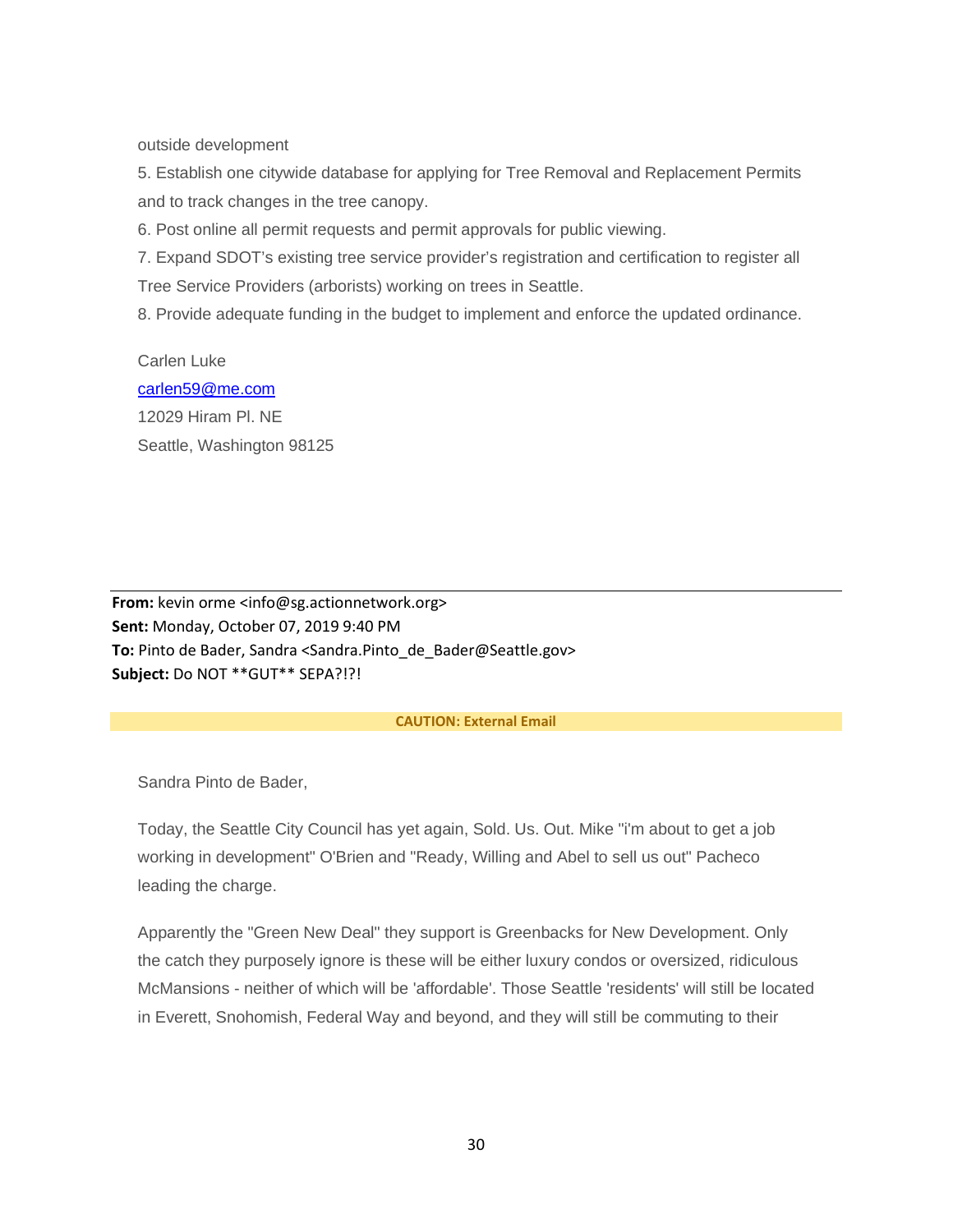service jobs just like before via I-5 and connectors.

AOC proved just last year that politicians can stand up to Big Business (a Seattle one you already caved to, no less) in a much bigger city, with much bigger businesses/warchests to buy politicians, than this one.

But actions speak louder than words, and when you are living in concrete boxes with no wildlife, habitat, trees or greenspace left in the city, don't say we didn't warn you.

Thankfully many of you will be gone soon, and we can start over, yet again, with some who may actually listen this time around. The proof is all around you, but you still refuse to listen....!

kevin orme [bi670@scn.org](mailto:bi670@scn.org) 502 N 80th seattle, Washington 98103

**From:** Emily Knudsen <emily.pco1944@gmail.com> **Sent:** Tuesday, October 08, 2019 8:33 AM **To:** Durkan, Jenny <Jenny.Durkan@seattle.gov>; LEG\_CouncilMembers <council@seattle.gov>; Pinto de Bader, Sandra <Sandra.Pinto\_de\_Bader@Seattle.gov> **Cc:** stevezemke@treepac.org **Subject:** Resolution in Support of Tree Protection Ordinance

## **CAUTION: External Email**

# **Resolution in Support of Seattle Urban Forestry Commission's Tree Protection Ordinance**

Trees are necessary to protect in urban areas as they filter pollutants, reduce stormwater runoff, supply shade, mitigate heat island effect, provide wildlife habitat, deliver improved physical and mental health outcomes, and increase quality of life.

This ordinance is just one step that needs to be taken for Seattle to reach its goal of reaching at least 30% tree canopy by 2037.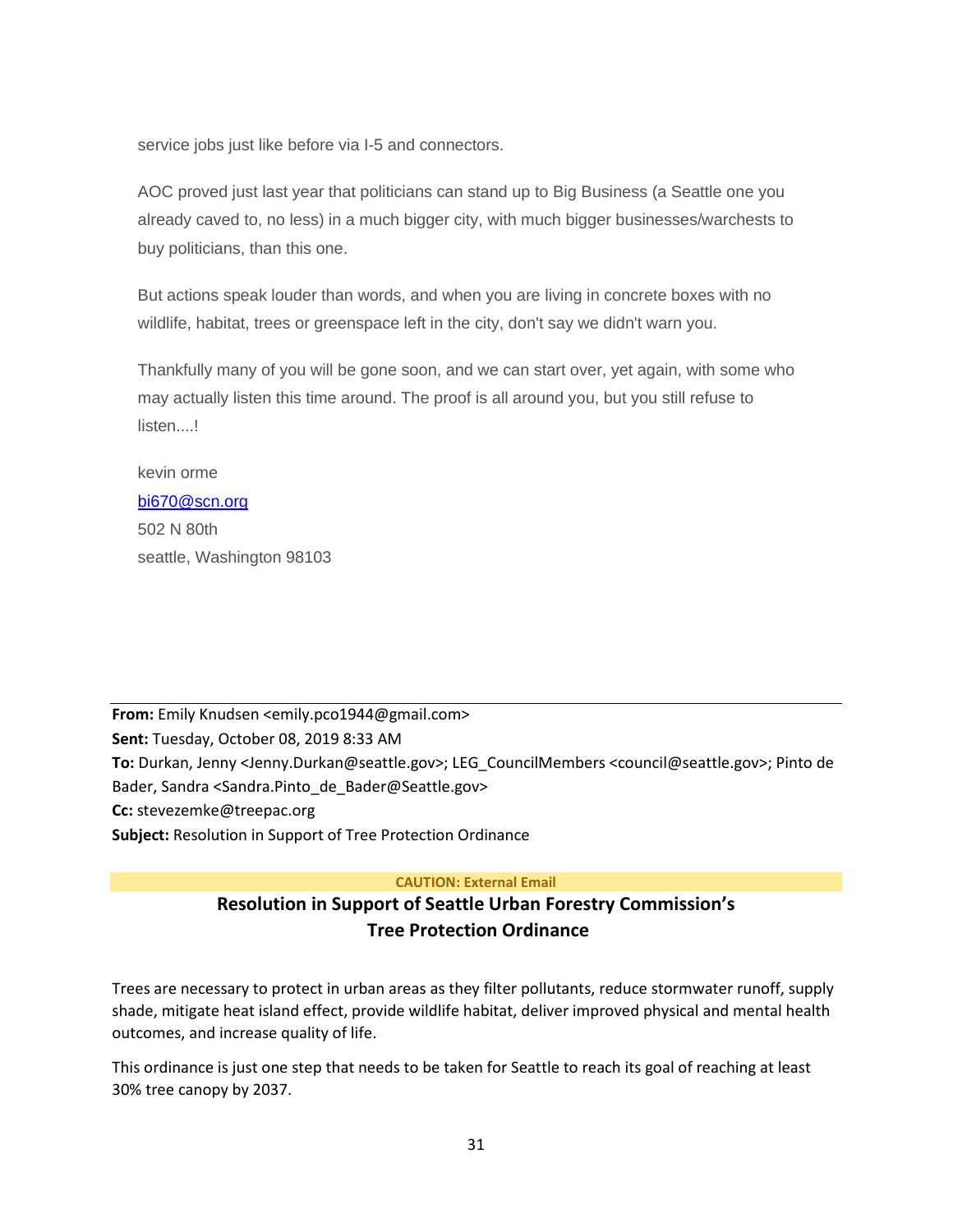<span id="page-31-1"></span>Therefore, we are in support of the Urban Forest Protection Ordinance<sup>[1]</sup> that was drafted by the Seattle Urban Forestry Commission, which is is consistent with the eight recommendations the Council adopted in Section 6 of Resolution 31870 in April 2019.

The draft ordinance would:

a. Increase protections for Seattle trees and tree canopy volume by requiring tree removal and replacement permits for all significant trees (over 6" DBH) removed on both developed property and property being developed on all land use zones in the city;

b. Require 2 week posting of tree removal and replacement applications on site as SDOT does;

c. Require tree replacement on site, which in 25 years, is equivalent to the tree canopy volume removed or require a fee paid into a Tree Replacement and Preservation Fund to plant and maintain for 5 years the trees elsewhere in the city;

d. Retain current protections for exceptional trees and reduce upper threshold for exceptional trees to 24" DBH;

e. Allow no more than 2 significant non-exceptional trees to be removed over 3 years on developed property;

f. Require registration of all tree services providers with the city;

g. Track all significant tree loss and replacement; and

h. Provide adequate funds to administer and enforce the ordinance.

We urge the Seattle City Council to pass the Seattle Urban Forestry Commission's Draft Tree and Urban Forest Protection Ordinance.

<span id="page-31-0"></span>[\[1\]](#page-31-1)[https://www.seattle.gov/Documents/Departments/UrbanForestryCommission/2019/2019docs/Outlin](https://www.seattle.gov/Documents/Departments/UrbanForestryCommission/2019/2019docs/OutlineandDraftUFCTreeProtectionRegs070219FullDoc.pdf) [eandDraftUFCTreeProtectionRegs070219FullDoc.pdf](https://www.seattle.gov/Documents/Departments/UrbanForestryCommission/2019/2019docs/OutlineandDraftUFCTreeProtectionRegs070219FullDoc.pdf)

Signed, Members of the 37th LD Environment and Climate Caucus

Emily Knudsen [37th LD Environment and Climate Caucus](https://www.37environmentandclimatecaucus.org/)

--

**From:** william Waldman <info@sg.actionnetwork.org> **Sent:** Tuesday, October 08, 2019 8:57 AM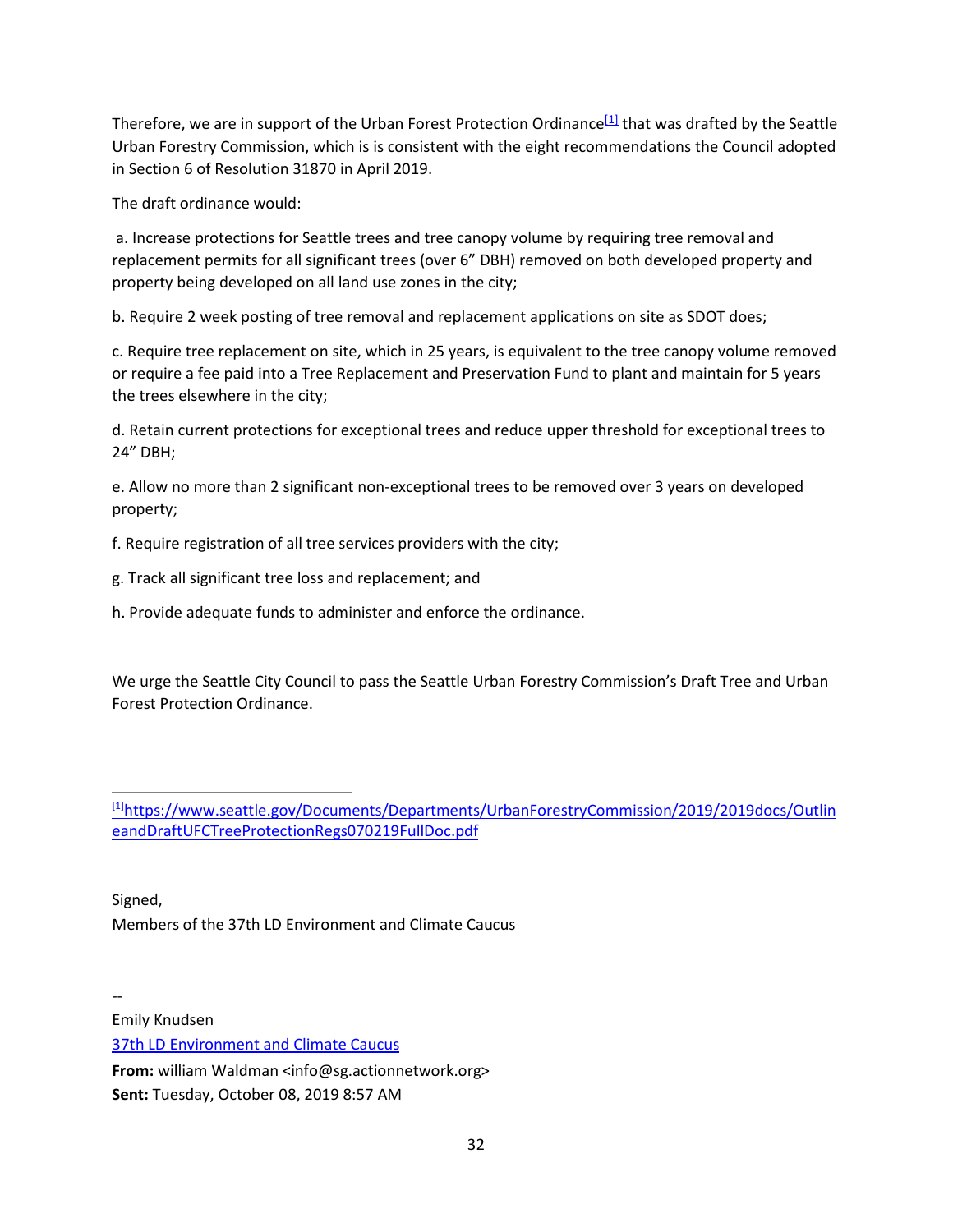**To:** Pinto de Bader, Sandra <Sandra.Pinto de Bader@Seattle.gov> **Subject:** Keep Seattle Livable!

#### **CAUTION: External Email**

Sandra Pinto de Bader,

Seattle's trees and urban forest are vital to keeping our city healthy and livable. Trees and the urban forest comprise a vital green infrastructure. Trees reduce air pollution, storm water runoff and climate impacts like heat island effects, while providing essential habitat for birds and other wildlife. They are important for the physical and mental health of our residents.

Seattle's rapid growth and an outdated tree ordinance are reducing these beneficial effects as trees are removed and not replaced. It is urgent to act now to stop this continued loss of trees, particularly large mature trees and tree groves. It is important to promote environmental equity as trees are replaced.

Please update Seattle's Tree Protection Ordinance as recommended in the latest draft by the Seattle Urban Forestry Commission.

Here are the key provisions that need to be in the updated tree ordinance:

1. Expand the existing Tree Removal and Replacement Permit Program, including 2-week public notice and posting on-site, as used by the Seattle Department of Transportation (SDOT) – to cover all Significant Trees (6" and larger diameter at breast height (DBH)) on private property in all land use zones, both during development and outside development. 2. Require the replacement of all Significant Trees removed with trees that in 25 years will reach equivalent canopy volume – either on site or pay a replacement fee into a City Tree Replacement and Preservation Fund. Allow the Fund to also accept fines, donations, grants and set up easements.

3. Retain current protections for Exceptional Trees and reduce the upper threshold for Exceptional Trees to 24" DBH, protect tree groves and prohibit Significant Trees being removed on undeveloped lots.

4. Allow removal of no more than 2 Significant non-Exceptional Trees in 3 years per lot outside development

5. Establish one citywide database for applying for Tree Removal and Replacement Permits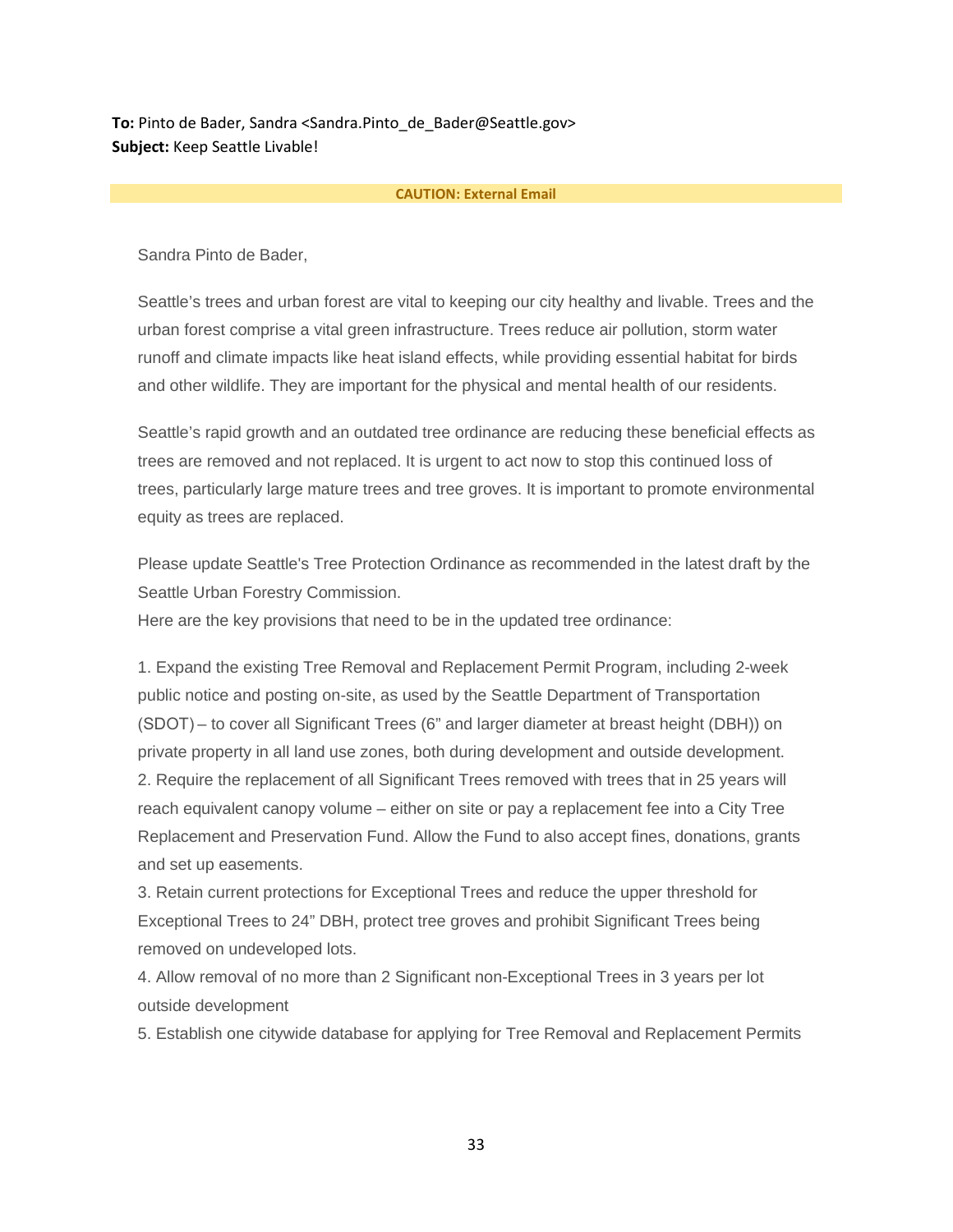and to track changes in the tree canopy.

6. Post online all permit requests and permit approvals for public viewing.

7. Expand SDOT's existing tree service provider's registration and certification to register all Tree Service Providers (arborists) working on trees in Seattle.

8. Provide adequate funding in the budget to implement and enforce the updated ordinance.

william Waldman [wwaldmanmd@erols.com](mailto:wwaldmanmd@erols.com) 3701 S. Hudson St. #526 Seattle, Washington 98118

**From:** Madhulata Hanumantha <info@sg.actionnetwork.org> **Sent:** Tuesday, October 08, 2019 7:01 PM **To:** Pinto de Bader, Sandra <Sandra.Pinto\_de\_Bader@Seattle.gov> **Subject:** Save Our Trees!

#### **CAUTION: External Email**

Sandra Pinto de Bader,

Seattle's trees and urban forest are vital to keeping our city healthy and livable. Trees and the urban forest comprise a vital green infrastructure. Trees reduce air pollution, storm water runoff and climate impacts like heat island effects, while providing essential habitat for birds and other wildlife. They are important for the physical and mental health of our residents.

Seattle's rapid growth and an outdated tree ordinance are reducing these beneficial effects as trees are removed and not replaced. It is urgent to act now to stop this continued loss of trees, particularly large mature trees and tree groves. It is important to promote environmental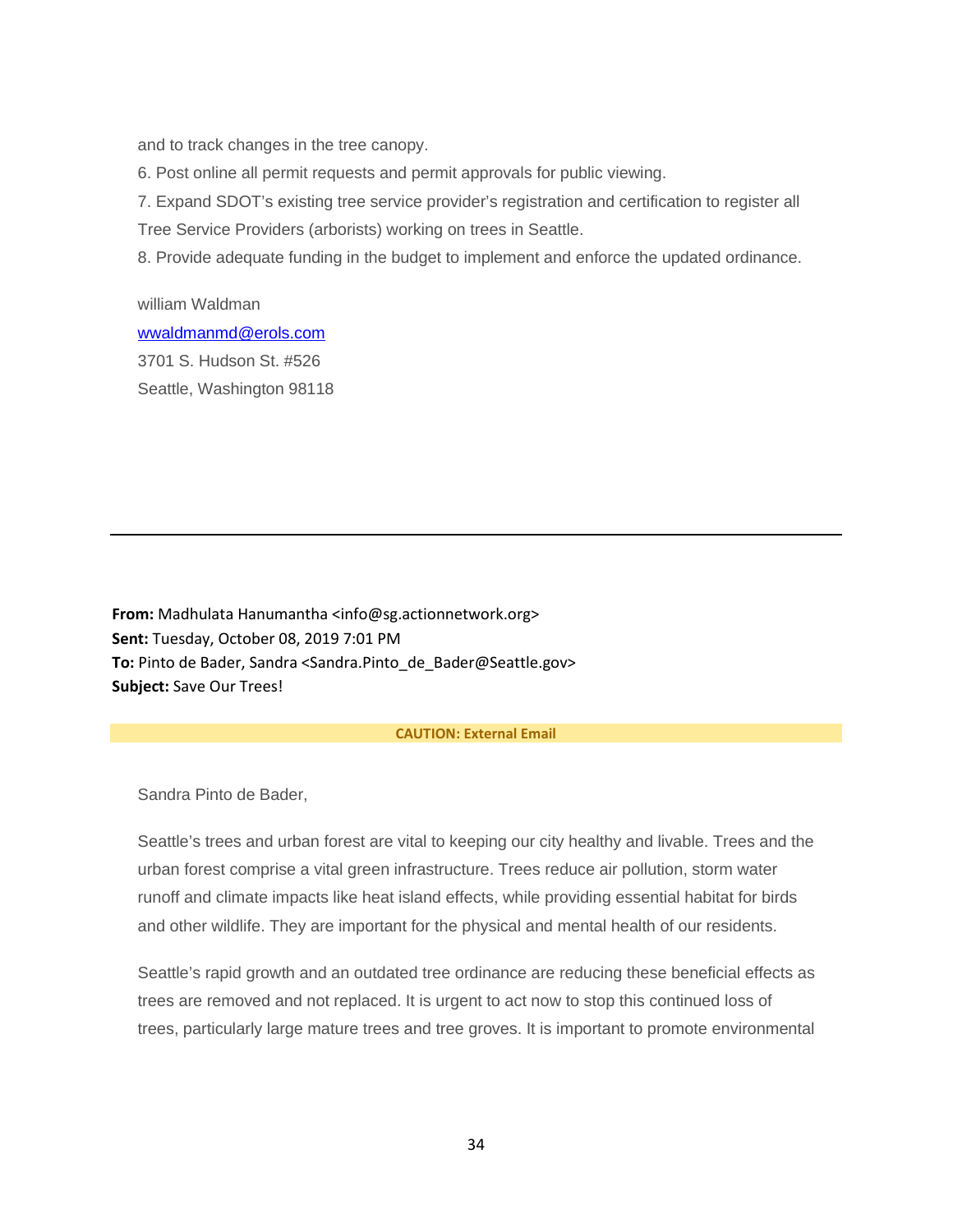equity as trees are replaced.

Please update Seattle's Tree Protection Ordinance as recommended in the latest draft by the Seattle Urban Forestry Commission.

Here are the key provisions that need to be in the updated tree ordinance:

1. Expand the existing Tree Removal and Replacement Permit Program, including 2-week public notice and posting on-site, as used by the Seattle Department of Transportation (SDOT) – to cover all Significant Trees (6" and larger diameter at breast height (DBH)) on private property in all land use zones, both during development and outside development. 2. Require the replacement of all Significant trees removed with trees that in 25 years will reach equivalent canopy volume – either on site or pay a replacement fee into a City Tree Replacement and Preservation Fund. Allow the Fund to also accept fines, donations, grants and set up easements.

3. Retain current protections for Exceptional Trees and reduce the upper threshold for Exceptional Trees to 24" DBH, protect tree groves and prohibit Significant Trees being removed on undeveloped lots.

4. Allow removal of no more than 2 Significant non-Exceptional Trees in 3 years per lot outside development

5. Establish one citywide database for applying for Tree Removal and Replacement Permits and to track changes in the tree canopy.

6. Post online all permit requests and permit approvals for public viewing.

7. Expand SDOT's existing tree service provider's registration and certification to register all Tree Service Providers (arborists) working on trees in Seattle.

8. Provide adequate funding in the budget to implement and enforce the updated ordinance.

Madhulata Hanumantha [madhulatah@gmail.com](mailto:madhulatah@gmail.com) 1317 6th Ave N, 203 Seattle, Washington 98109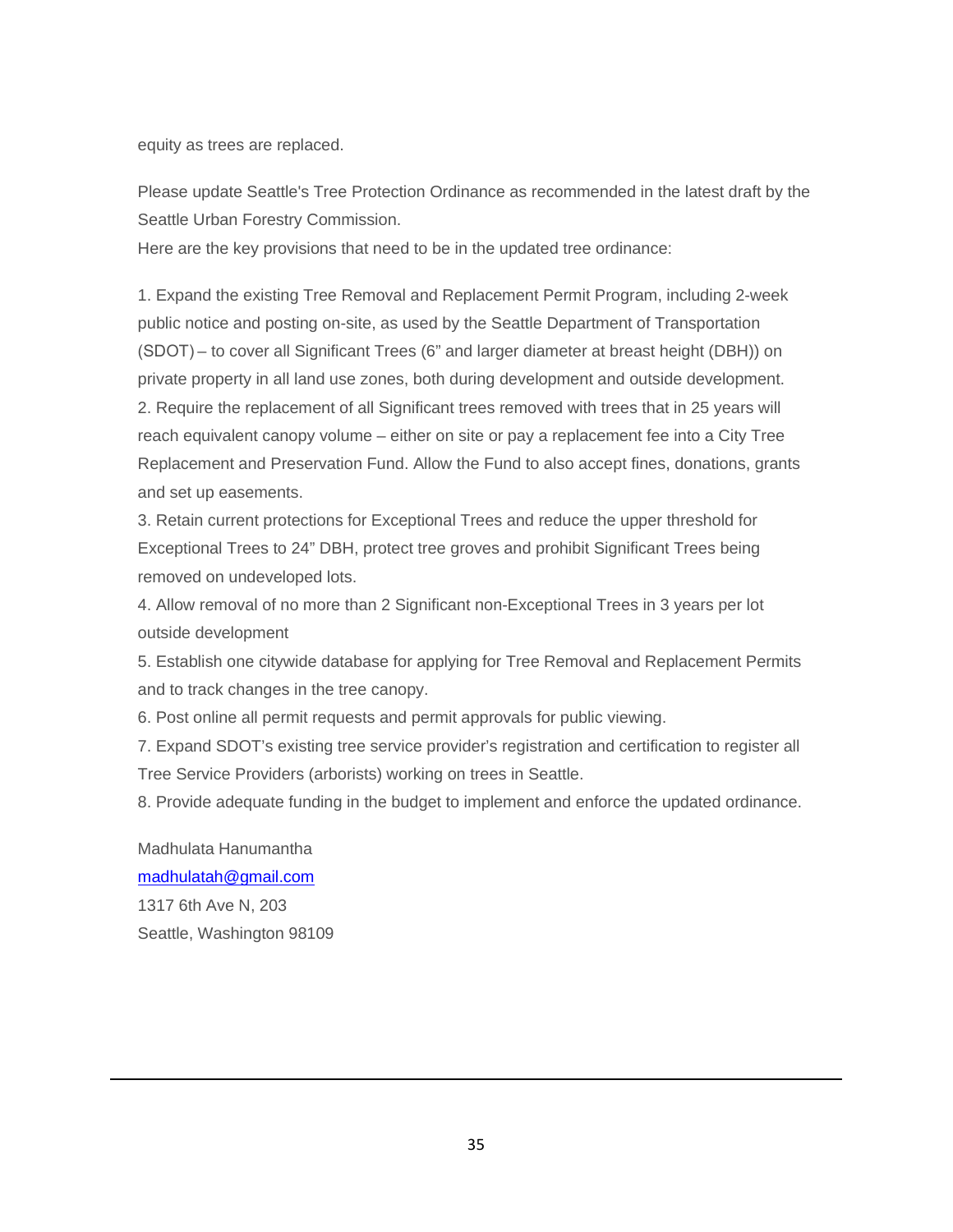**From:** AYLEE WELCH <info@sg.actionnetwork.org> **Sent:** Tuesday, October 08, 2019 8:08 PM **To:** Pinto de Bader, Sandra <Sandra.Pinto\_de\_Bader@Seattle.gov> **Subject:** Save Our Trees!

#### **CAUTION: External Email**

Sandra Pinto de Bader,

Seattle's trees and urban forest are vital to keeping our city healthy and livable. Trees and the urban forest comprise a vital green infrastructure. Trees reduce air pollution, storm water runoff and climate impacts like heat island effects, while providing essential habitat for birds and other wildlife. They are important for the physical and mental health of our residents.

Seattle's rapid growth and an outdated tree ordinance are reducing these beneficial effects as trees are removed and not replaced. It is urgent to act now to stop this continued loss of trees, particularly large mature trees and tree groves. It is important to promote environmental equity as trees are replaced.

Please update Seattle's Tree Protection Ordinance as recommended in the latest draft by the Seattle Urban Forestry Commission.

Here are the key provisions that need to be in the updated tree ordinance:

1. Expand the existing Tree Removal and Replacement Permit Program, including 2-week public notice and posting on-site, as used by the Seattle Department of Transportation (SDOT) – to cover all Significant Trees (6" and larger diameter at breast height (DBH)) on private property in all land use zones, both during development and outside development. 2. Require the replacement of all Significant trees removed with trees that in 25 years will reach equivalent canopy volume – either on site or pay a replacement fee into a City Tree Replacement and Preservation Fund. Allow the Fund to also accept fines, donations, grants and set up easements.

3. Retain current protections for Exceptional Trees and reduce the upper threshold for Exceptional Trees to 24" DBH, protect tree groves and prohibit Significant Trees being removed on undeveloped lots.

4. Allow removal of no more than 2 Significant non-Exceptional Trees in 3 years per lot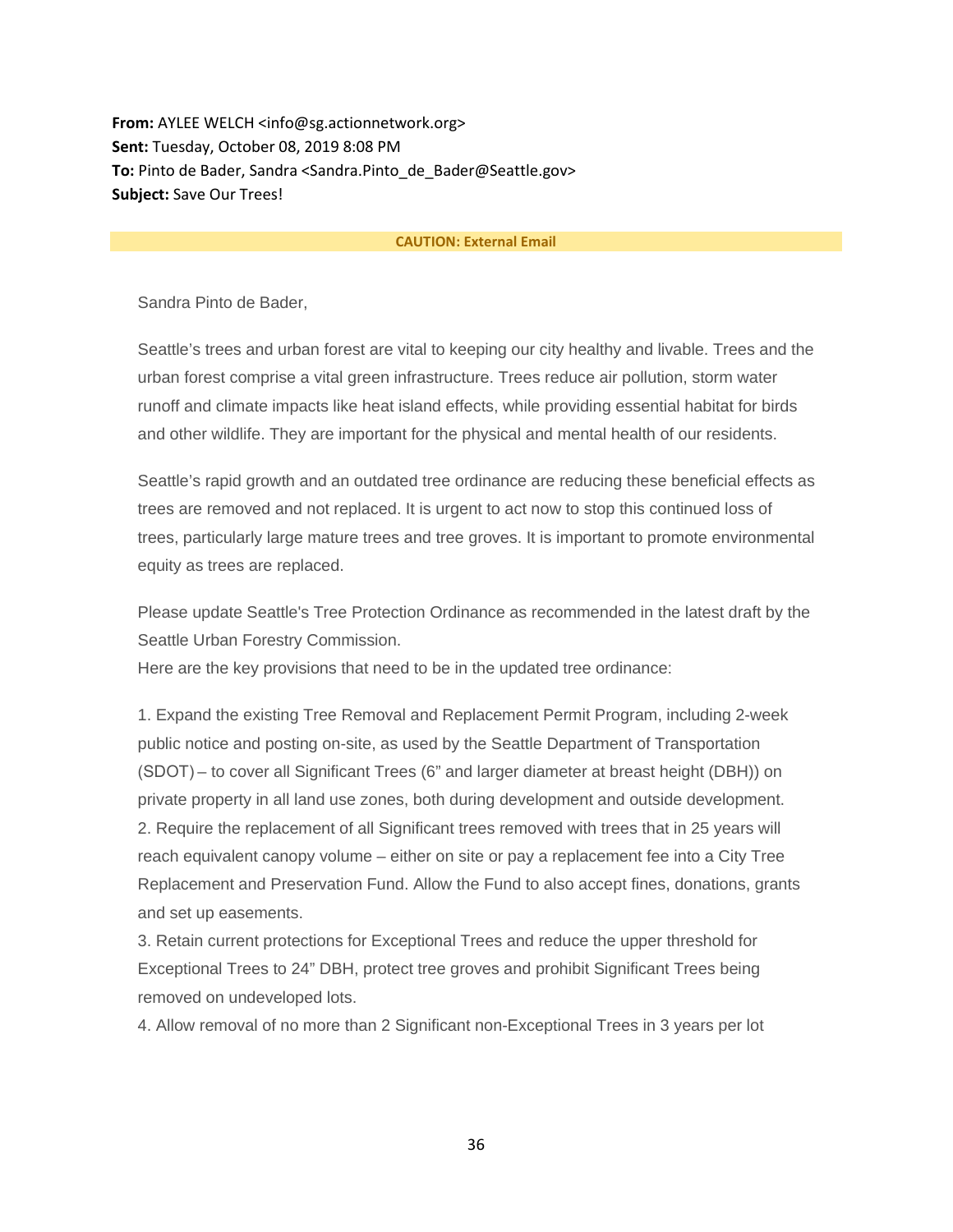outside development

5. Establish one citywide database for applying for Tree Removal and Replacement Permits and to track changes in the tree canopy.

6. Post online all permit requests and permit approvals for public viewing.

7. Expand SDOT's existing tree service provider's registration and certification to register all Tree Service Providers (arborists) working on trees in Seattle.

8. Provide adequate funding in the budget to implement and enforce the updated ordinance.

AYLEE WELCH [ayleesw@gmail.com](mailto:ayleesw@gmail.com) 2515 NE 107th Street SEATTLE, Washington 98125

**From:** Lucia Neare <info@sg.actionnetwork.org> **Sent:** Tuesday, October 08, 2019 9:08 PM **To:** Pinto de Bader, Sandra <Sandra.Pinto\_de\_Bader@Seattle.gov> **Subject:** Keep Seattle Livable!

#### **CAUTION: External Email**

Sandra Pinto de Bader,

Seattle's trees and urban forest are vital to keeping our city healthy and livable. Trees and the urban forest comprise a vital green infrastructure. Trees reduce air pollution, storm water runoff and climate impacts like heat island effects, while providing essential habitat for birds and other wildlife. They are important for the physical and mental health of our residents.

Seattle's rapid growth and an outdated tree ordinance are reducing these beneficial effects as trees are removed and not replaced. It is urgent to act now to stop this continued loss of trees, particularly large mature trees and tree groves. It is important to promote environmental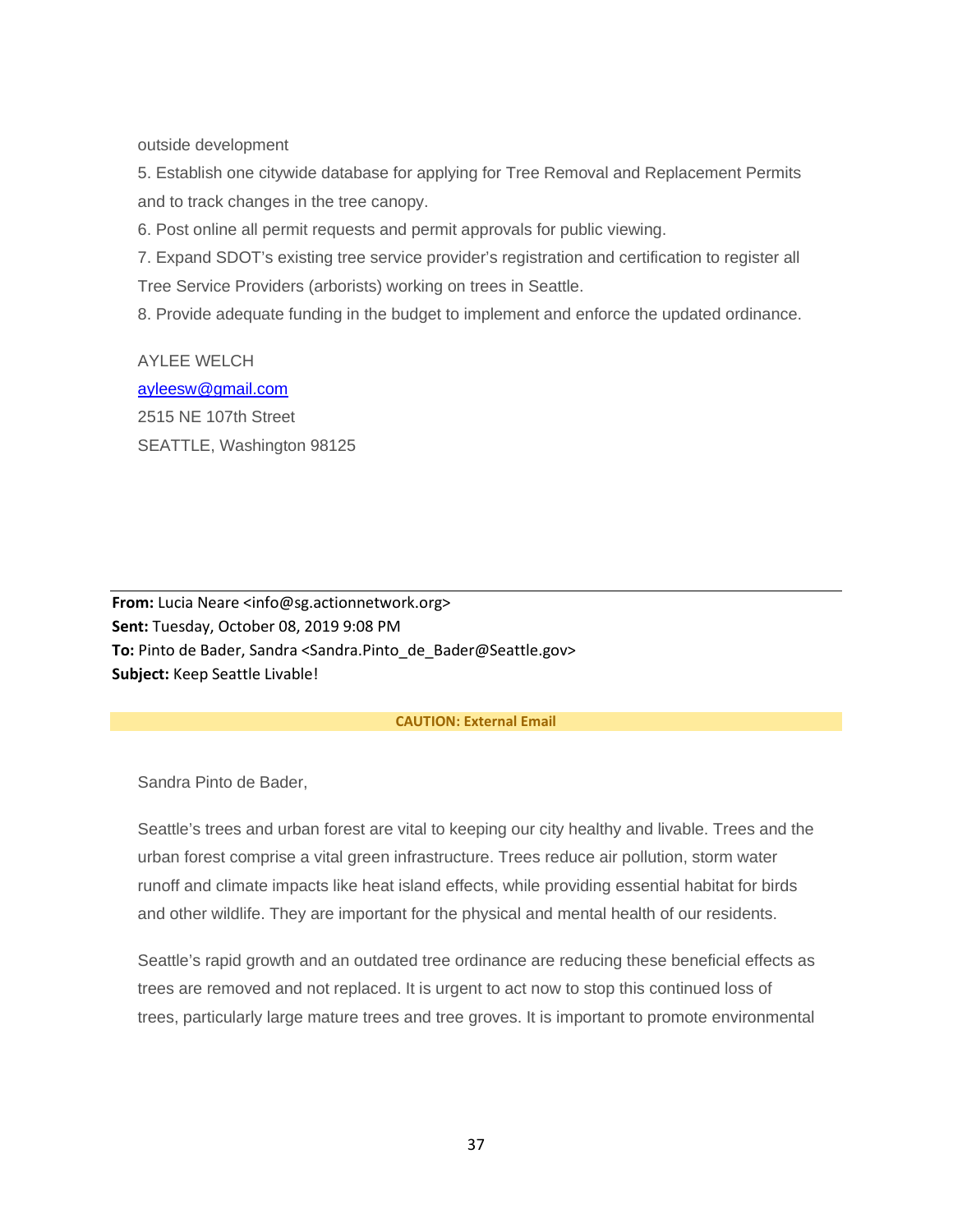equity as trees are replaced.

Please update Seattle's Tree Protection Ordinance as recommended in the latest draft by the Seattle Urban Forestry Commission.

Here are the key provisions that need to be in the updated tree ordinance:

1. Expand the existing Tree Removal and Replacement Permit Program, including 2-week public notice and posting on-site, as used by the Seattle Department of Transportation (SDOT) – to cover all Significant Trees (6" and larger diameter at breast height (DBH)) on private property in all land use zones, both during development and outside development. 2. Require the replacement of all Significant Trees removed with trees that in 25 years will reach equivalent canopy volume – either on site or pay a replacement fee into a City Tree Replacement and Preservation Fund. Allow the Fund to also accept fines, donations, grants and set up easements.

3. Retain current protections for Exceptional Trees and reduce the upper threshold for Exceptional Trees to 24" DBH, protect tree groves and prohibit Significant Trees being removed on undeveloped lots.

4. Allow removal of no more than 2 Significant non-Exceptional Trees in 3 years per lot outside development

5. Establish one citywide database for applying for Tree Removal and Replacement Permits and to track changes in the tree canopy.

6. Post online all permit requests and permit approvals for public viewing.

7. Expand SDOT's existing tree service provider's registration and certification to register all Tree Service Providers (arborists) working on trees in Seattle.

8. Provide adequate funding in the budget to implement and enforce the updated ordinance.

Lucia Neare [lucianeare@gmail.com](mailto:lucianeare@gmail.com) 733 16th Ave Seattle, Washington 98122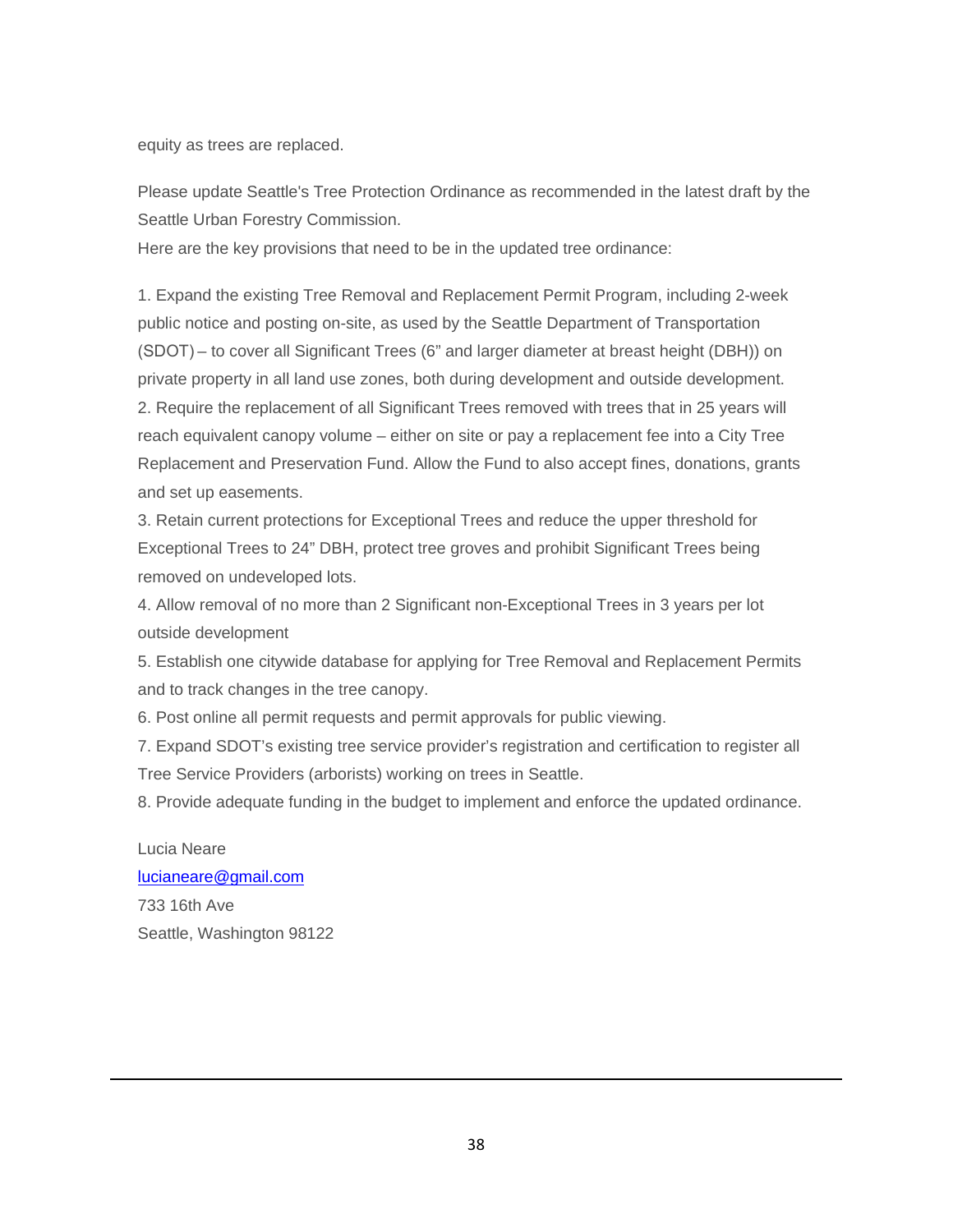**From:** Katherine Dietz <info@sg.actionnetwork.org> **Sent:** Wednesday, October 09, 2019 9:11 AM **To:** Pinto de Bader, Sandra <Sandra.Pinto\_de\_Bader@Seattle.gov> **Subject:** Please Protect Seattle's Trees

#### **CAUTION: External Email**

Sandra Pinto de Bader,

Seattle's trees and urban forest are vital to keeping our city healthy and livable. Trees and the urban forest comprise a vital green infrastructure. Trees reduce air pollution, storm water runoff and climate impacts like heat island effects, while providing essential habitat for birds and other wildlife. They are important for the physical and mental health of our residents.

Seattle's rapid growth and an outdated tree ordinance are reducing these beneficial effects as trees are removed and not replaced. It is urgent to act now to stop this continued loss of trees, particularly large mature trees and tree groves. It is important to promote environmental equity as trees are replaced.

Please update Seattle's Tree Protection Ordinance as recommended in the latest draft by the Seattle Urban Forestry Commission.

Here are the key provisions that need to be in the updated tree ordinance:

1. Expand the existing Tree Removal and Replacement Permit Program, including 2-week public notice and posting on-site, as used by the Seattle Department of Transportation (SDOT) – to cover all Significant Trees (6" and larger diameter at breast height (DBH)) on private property in all land use zones, both during development and outside development. 2. Require the replacement of all Significant Trees removed with trees that in 25 years will reach equivalent canopy volume – either on site or pay a replacement fee into a City Tree Replacement and Preservation Fund. Allow the Fund to also accept fines, donations, grants and set up easements.

3. Retain current protections for Exceptional Trees and reduce the upper threshold for Exceptional Trees to 24" DBH, protect tree groves and prohibit Significant Trees being removed on undeveloped lots.

4. Allow removal of no more than 2 Significant non-Exceptional Trees in 3 years per lot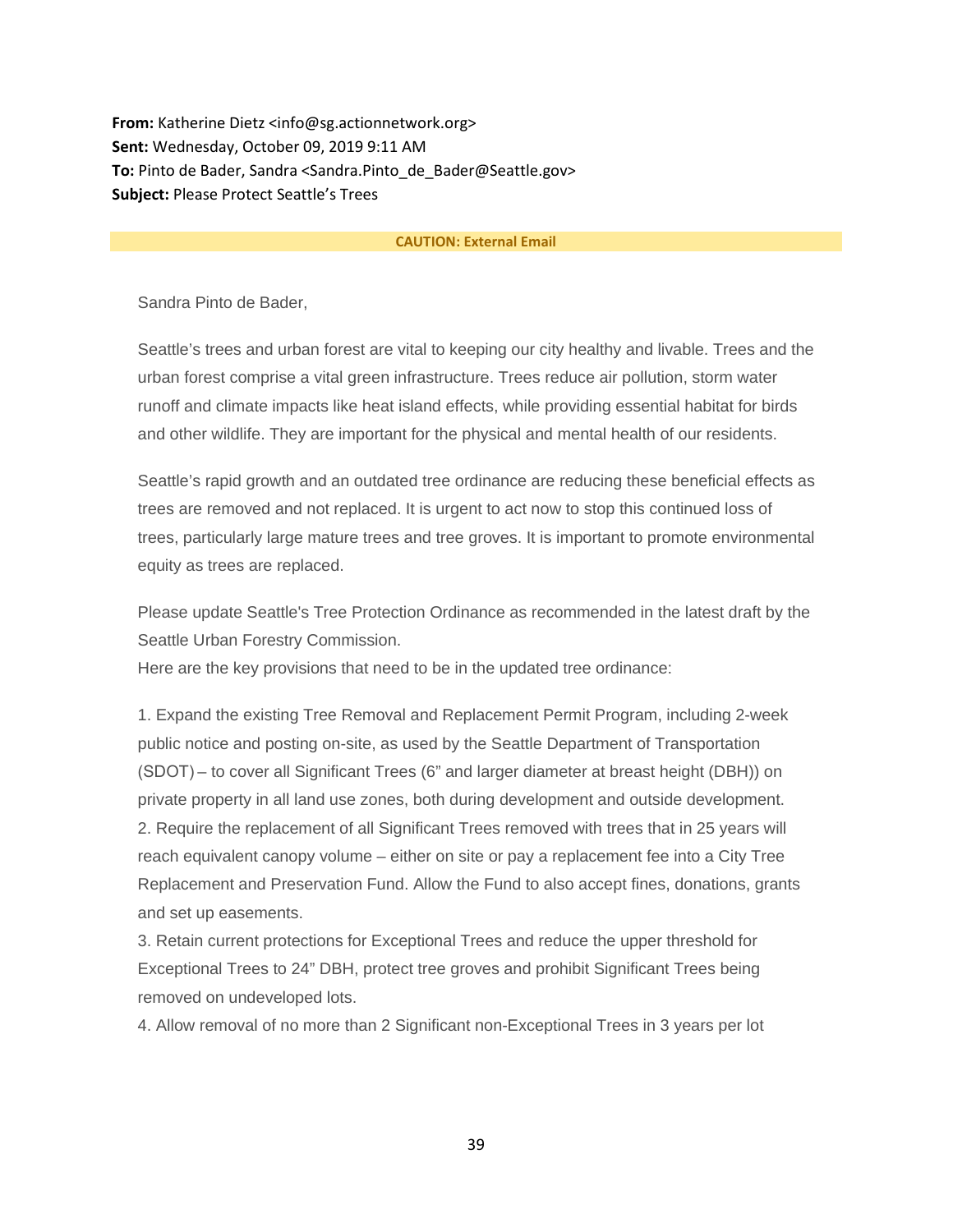outside development

5. Establish one citywide database for applying for Tree Removal and Replacement Permits and to track changes in the tree canopy.

6. Post online all permit requests and permit approvals for public viewing.

7. Expand SDOT's existing tree service provider's registration and certification to register all Tree Service Providers (arborists) working on trees in Seattle.

8. Provide adequate funding in the budget to implement and enforce the updated ordinance.

Katherine Dietz [kcdietz56@gmail.com](mailto:kcdietz56@gmail.com) 4346 36th Av W Seattle , Washington 98199

**From:** Mary Sullivan <info@sg.actionnetwork.org> **Sent:** Wednesday, October 09, 2019 10:37 AM **To:** Pinto de Bader, Sandra <Sandra.Pinto\_de\_Bader@Seattle.gov> **Subject:** Save our Trees!

#### **CAUTION: External Email**

Sandra Pinto de Bader,

Seattle's trees and urban forest are vital to keeping our city healthy and livable. Trees and the urban forest comprise a vital green infrastructure. Trees reduce air pollution, storm water runoff and climate impacts like heat island effects, while providing essential habitat for birds and other wildlife. They are important for the physical and mental health of our residents.

Seattle's rapid growth and an outdated tree ordinance are reducing these beneficial effects as trees are removed and not replaced. It is urgent to act now to stop this continued loss of trees, particularly large mature trees and tree groves. It is important to promote environmental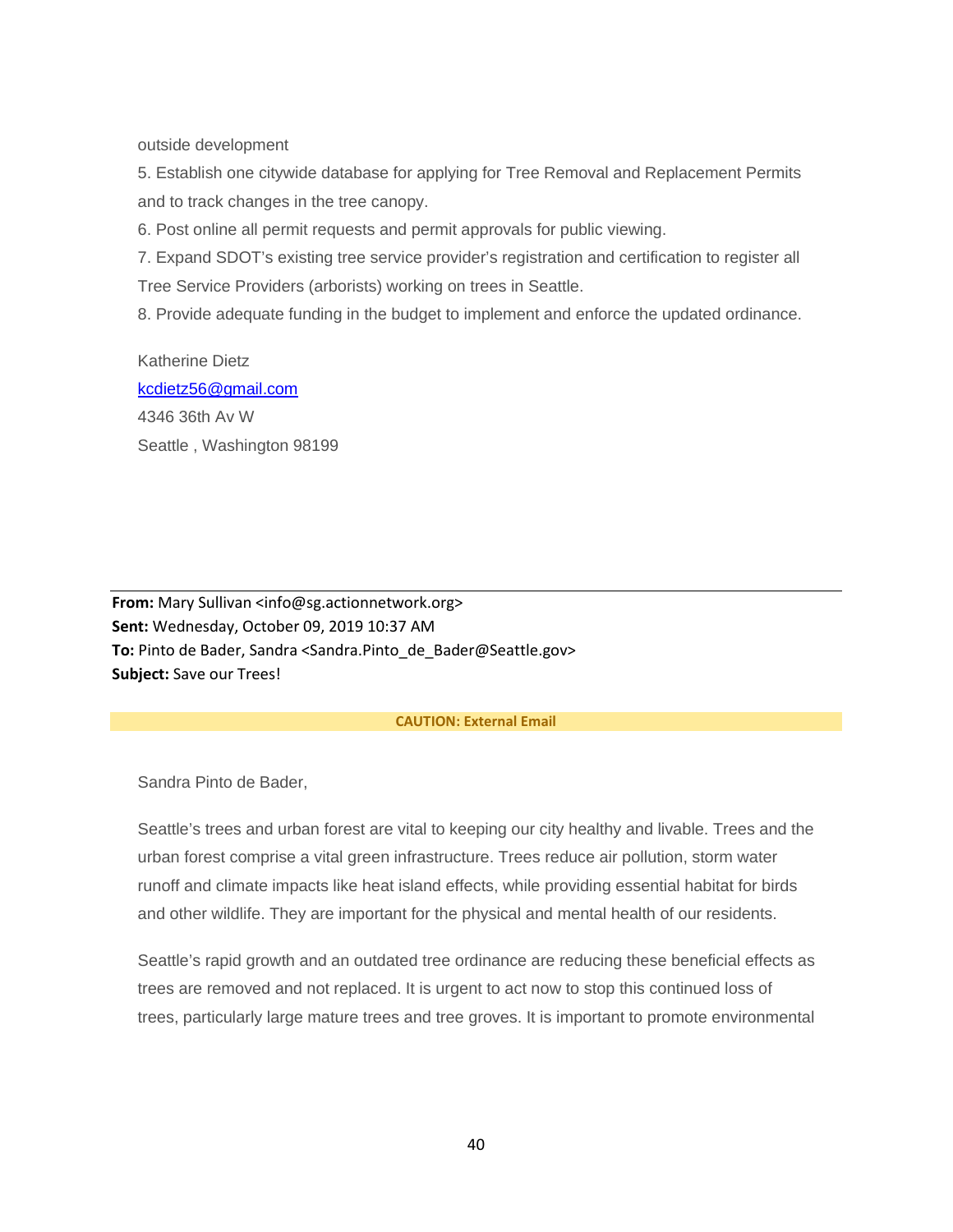equity as trees are replaced.

Please update Seattle's Tree Protection Ordinance as recommended in the latest draft by the Seattle Urban Forestry Commission.

Here are the key provisions that need to be in the updated tree ordinance:

1. Expand the existing Tree Removal and Replacement Permit Program, including 2-week public notice and posting on-site, as used by the Seattle Department of Transportation (SDOT) – to cover all Significant Trees (6" and larger diameter at breast height (DBH)) on private property in all land use zones, both during development and outside development. 2. Require the replacement of all Significant trees removed with trees that in 25 years will reach equivalent canopy volume – either on site or pay a replacement fee into a City Tree Replacement and Preservation Fund. Allow the Fund to also accept fines, donations, grants and set up easements.

3. Retain current protections for Exceptional Trees and reduce the upper threshold for Exceptional Trees to 24" DBH, protect tree groves and prohibit Significant Trees being removed on undeveloped lots.

4. Allow removal of no more than 2 Significant non-Exceptional Trees in 3 years per lot outside development

5. Establish one citywide database for applying for Tree Removal and Replacement Permits and to track changes in the tree canopy.

6. Post online all permit requests and permit approvals for public viewing.

7. Expand SDOT's existing tree service provider's registration and certification to register all Tree Service Providers (arborists) working on trees in Seattle.

8. Provide adequate funding in the budget to implement and enforce the updated ordinance.

In addition to the above suggestions let's please look at what is actually on the City of Seattle website ...... this is our city's policy .... why are we in the pocket of the developers and not trying to grow this city wisely. This includes saving it for the future generations.

This is taken directly off on the city's website .......

"Trees add much more to an urban landscape than a spot of green on the horizon. Healthy, mature tree canopy positively affects issues ranging from human health to economic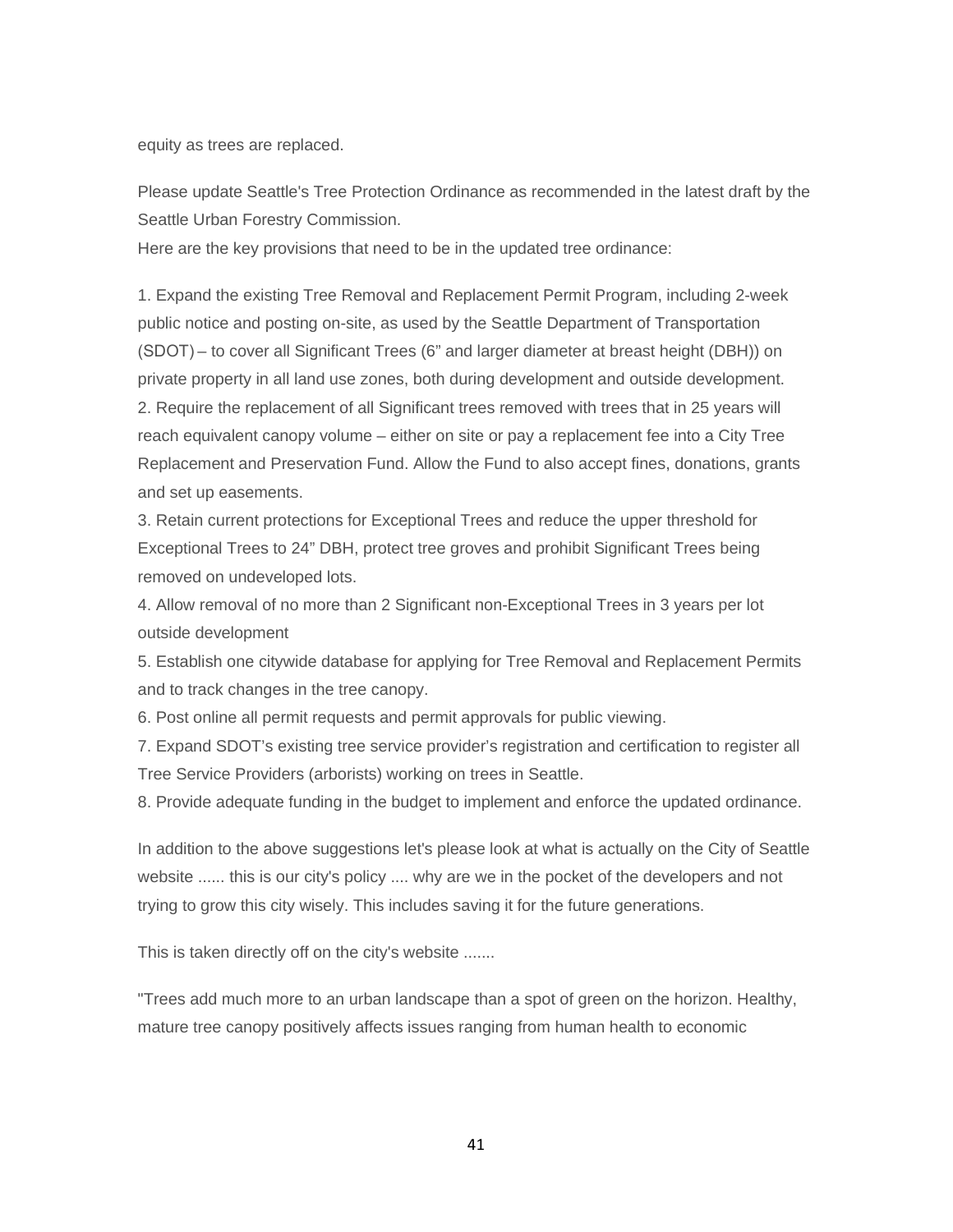development and sense of community. Urban trees have equally important impacts on the environment. They break up heat islands, decrease flooding from stormwater runoff, absorb carbon dioxide, and shade buildings leading to a reduction in energy use."

Mary Sullivan [twocats3646@gmail.com](mailto:twocats3646@gmail.com) 3646 12th Ave W Seattle, Washington 98119

**From:** Ann Boyce <info@sg.actionnetwork.org> **Sent:** Wednesday, October 09, 2019 11:05 AM **To:** Pinto de Bader, Sandra <Sandra.Pinto\_de\_Bader@Seattle.gov> **Subject:** Save Our Trees!

#### **CAUTION: External Email**

Sandra Pinto de Bader,

I have lived my entire life in the Greater Seattle area, and I have found that Seattle's trees and urban forest are vital to keeping our city healthy and livable. Trees and the urban forest comprise a vital green infrastructure. Trees reduce air pollution, storm water runoff and climate impacts like heat island effects, while providing essential habitat for birds and other wildlife. They are important for the physical and mental health of our residents. Trees make living in Seattle magical!

Seattle's rapid growth and an outdated tree ordinance are reducing these beneficial effects as trees are removed and not replaced. It is urgent to act now to stop this continued loss of trees, particularly large mature trees and tree groves. It is important to promote environmental equity as trees are replaced.

Please update Seattle's Tree Protection Ordinance as recommended in the latest draft by the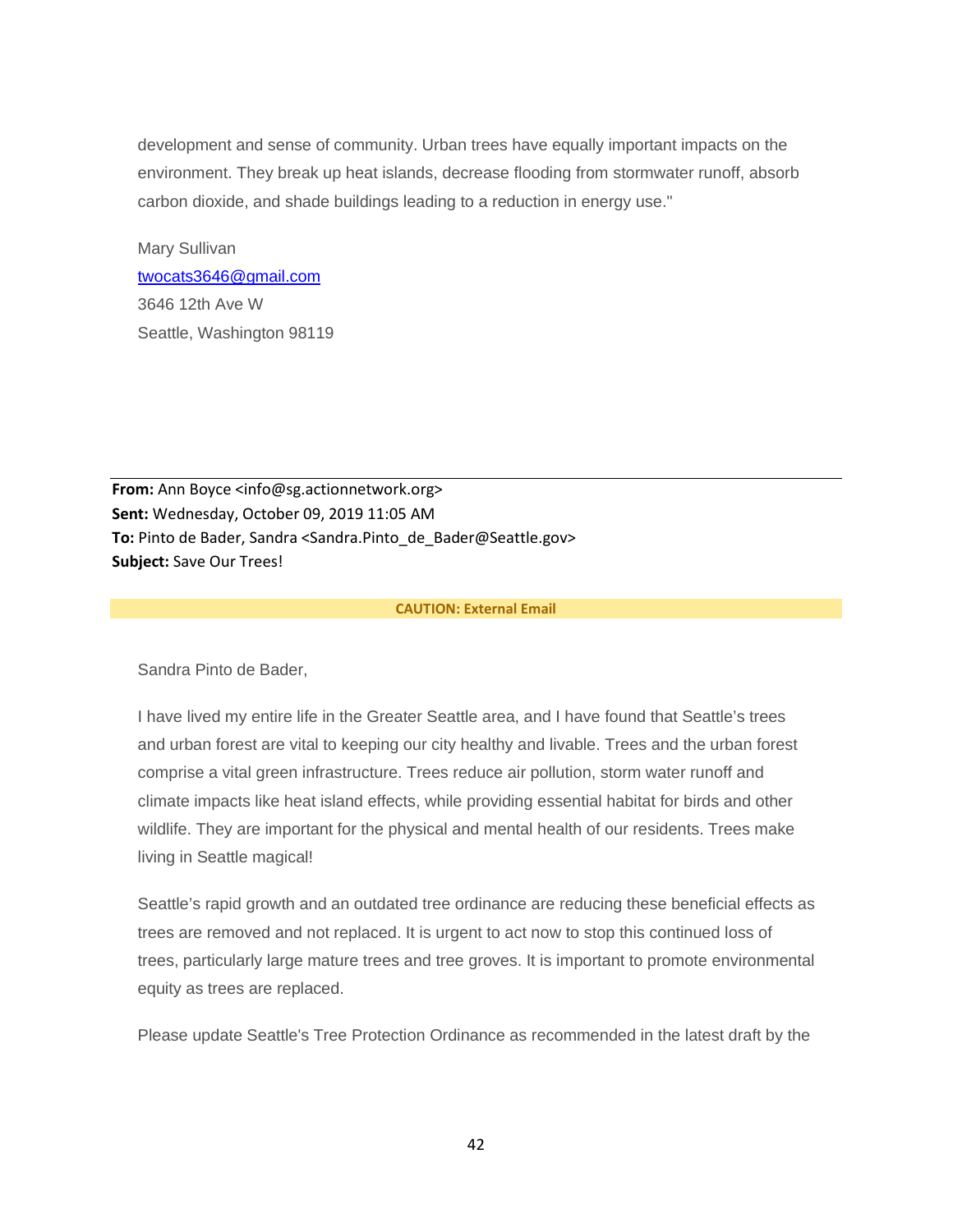# Seattle Urban Forestry Commission.

Here are the key provisions that need to be in the updated tree ordinance:

1. Expand the existing Tree Removal and Replacement Permit Program, including 2-week public notice and posting on-site, as used by the Seattle Department of Transportation (SDOT) – to cover all Significant Trees (6" and larger diameter at breast height (DBH)) on private property in all land use zones, both during development and outside development. 2. Require the replacement of all Significant trees removed with trees that in 25 years will reach equivalent canopy volume – either on site or pay a replacement fee into a City Tree Replacement and Preservation Fund. Allow the Fund to also accept fines, donations, grants and set up easements.

3. Retain current protections for Exceptional Trees and reduce the upper threshold for Exceptional Trees to 24" DBH, protect tree groves and prohibit Significant Trees being removed on undeveloped lots.

4. Allow removal of no more than 2 Significant non-Exceptional Trees in 3 years per lot outside development

5. Establish one citywide database for applying for Tree Removal and Replacement Permits and to track changes in the tree canopy.

6. Post online all permit requests and permit approvals for public viewing.

7. Expand SDOT's existing tree service provider's registration and certification to register all Tree Service Providers (arborists) working on trees in Seattle.

8. Provide adequate funding in the budget to implement and enforce the updated ordinance.

Thank you for your consideration of these concerns and issues. It is my hope that we will retain and maybe even increase the number of trees in our community, maintaining a living and healthy place to play, work and live.

Sincerely,

Ann Boyce Shoreline resident Working in Seattle

Ann Boyce